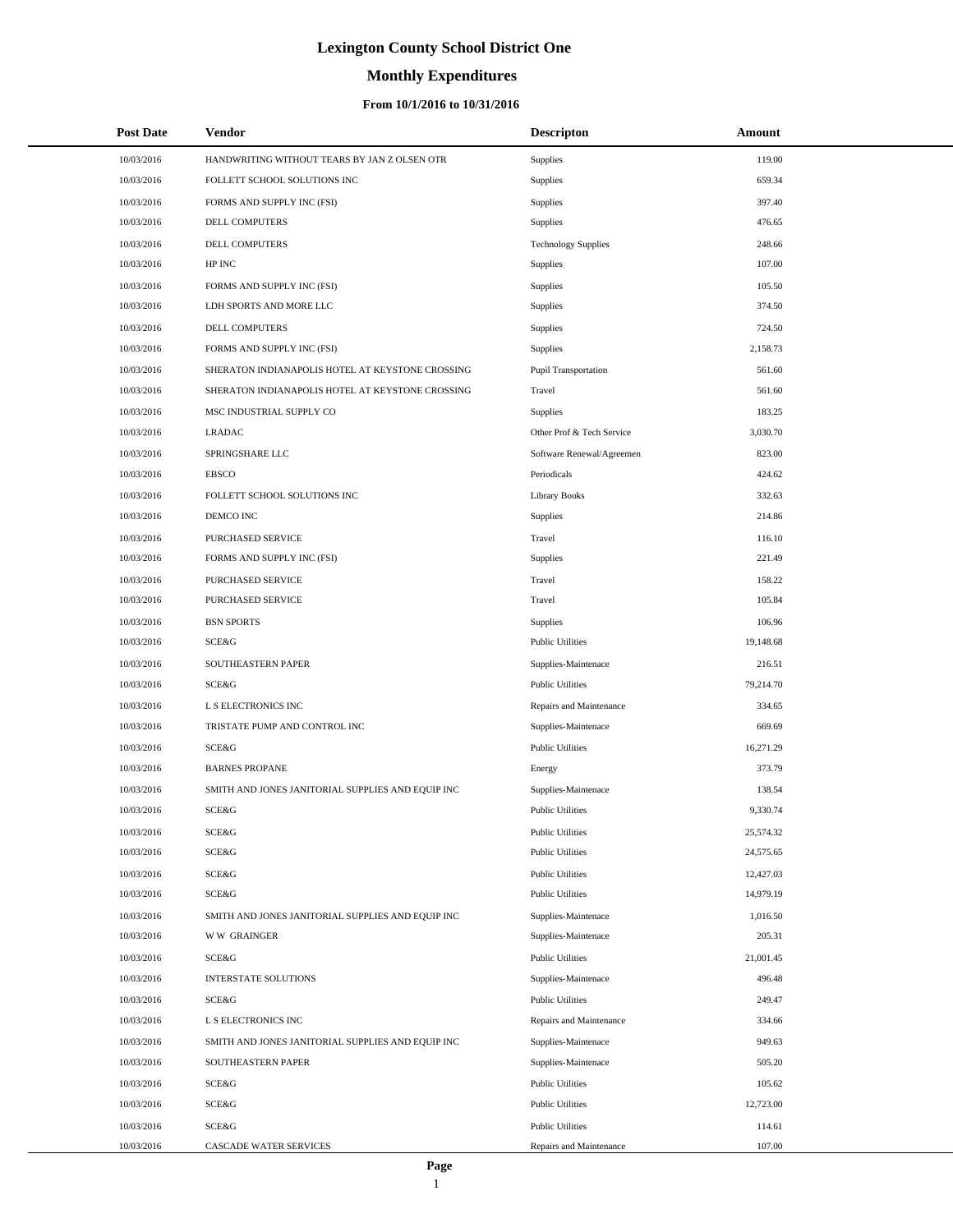# **Monthly Expenditures**

| <b>Post Date</b> | <b>Vendor</b>                                     | <b>Descripton</b>              | Amount   |
|------------------|---------------------------------------------------|--------------------------------|----------|
| 10/03/2016       | SMITH AND JONES JANITORIAL SUPPLIES AND EQUIP INC | Repairs and Maintenance        | 162.50   |
| 10/03/2016       | TRISTATE PUMP AND CONTROL INC                     | Supplies-Maintenace            | 694.36   |
| 10/03/2016       | MANSFIELD OIL CO                                  | Pupil Transportation           | 962.19   |
| 10/03/2016       | HINZ, BRIAN E                                     | Other Prof & Tech Service      | 120.00   |
| 10/03/2016       | LINT, CHARLES ROBERT                              | Other Prof & Tech Service      | 180.00   |
| 10/03/2016       | YOUNG, MATTHEW                                    | Other Prof & Tech Service      | 120.00   |
| 10/03/2016       | HALL, ROY LEE                                     | Other Prof & Tech Service      | 120.00   |
| 10/03/2016       | HINZ, BRIAN E                                     | Other Prof & Tech Service      | 120.00   |
| 10/03/2016       | SMITH, THOMAS ALVIN                               | Other Prof & Tech Service      | 120.00   |
| 10/03/2016       | TREASTER, BENJAMIN F                              | Other Prof & Tech Service      | 120.00   |
| 10/03/2016       | <b>BURNS, JENNIFER L</b>                          | Other Prof & Tech Service      | 120.00   |
| 10/03/2016       | GOVAN, TERRY                                      | Other Prof & Tech Service      | 180.00   |
| 10/03/2016       | SPIVEY, STEPHEN J                                 | Other Prof & Tech Service      | 180.00   |
| 10/03/2016       | SPLASH OMNIMEDIA LLC                              | Software Renewal/Agreemen      | 1,800.00 |
| 10/03/2016       | NEWZ GROUP                                        | Other Prof & Tech Service      | 240.00   |
| 10/03/2016       | RAGAN COMMUNICATIONS                              | Periodicals                    | 249.00   |
| 10/03/2016       | SC DEPARTMENT OF REVENUE (SALES TAX RETURN)       | Software Renewal/Agreemen      | 139.64   |
| 10/03/2016       | SOFTWARE ONE INC                                  | Software Renewal/Agreemen      | 1,994.85 |
| 10/03/2016       | DIGITAL OFFICE SOLUTIONS INC                      | Repairs and Maintenance        | 545.21   |
| 10/03/2016       | CDWG ACCT 305089                                  | <b>Technology Supplies</b>     | 1,151.74 |
| 10/03/2016       | MOTOROLA SOLUTIONS                                | <b>Technology Supplies</b>     | 211.91   |
| 10/03/2016       | <b>EMPOWERING WRITERS LLC</b>                     | Software Renewal/Agreemen      | 1,483.02 |
| 10/03/2016       | DELTA EDUCATION                                   | Supplies                       | 329.97   |
| 10/03/2016       | PURCHASED SERVICE                                 | Supplies                       | 275.00   |
| 10/03/2016       | PURCHASED SERVICE                                 | Supplies                       | 275.00   |
| 10/03/2016       | FORMS AND SUPPLY INC (FSI)                        | Pupil Activity                 | 217.51   |
| 10/03/2016       | FREY SCIENTIFIC                                   | Pupil Activity                 | 212.50   |
| 10/03/2016       | FREY SCIENTIFIC                                   | Pupil Activity                 | 129.42   |
| 10/03/2016       | PURCHASED SERVICE                                 | Pupil Activity                 | 158.76   |
| 10/03/2016       | AIKEN CO UMPIRES ASSOC                            | Pupil Activity                 | 200.00   |
| 10/03/2016       | WHITE KNOLL HIGH SCHOOL                           | Pupil Act-Fee/Collection Refnd | 125.00   |
| 10/03/2016       | FISHER, EDWIN W                                   | Pupil Activity                 | 106.70   |
| 10/03/2016       | O'KEEFE, DENNIS                                   | Pupil Activity                 | 113.90   |
| 10/03/2016       | T AND T SPORTS                                    | Pupil Activity                 | 2,466.35 |
| 10/03/2016       | PURCHASED SERVICE                                 | Pupil Activity                 | 142.02   |
| 10/03/2016       | GWYN, JAIME L                                     | Pupil Activity                 | 120.00   |
| 10/03/2016       | EGAN, DANIEL T                                    | Pupil Activity                 | 117.50   |
| 10/03/2016       | LEVY, REUBEN O                                    | Pupil Activity                 | 101.30   |
| 10/03/2016       | LUGOFF ELGIN HIGH SCHOOL                          | Pupil Activity                 | 225.00   |
| 10/03/2016       | <b>BSN SPORTS</b>                                 | Pupil Activity                 | 2,313.34 |
| 10/03/2016       | SOUTHERN SPECIAL TEES INC                         | Pupil Activity                 | 494.88   |
| 10/03/2016       | T AND T SPORTS                                    | Pupil Activity                 | 1,489.44 |
| 10/03/2016       | SC ALLIANCE FOR ARTS EDUCATION (SCAAE)            | Travel                         | 600.00   |
| 10/04/2016       | FORMS AND SUPPLY INC (FSI)                        | Supplies                       | 109.14   |
| 10/04/2016       | ALGY COSTUMES AND UNIFORMS                        | Supplies                       | 2,436.26 |
| 10/04/2016       | MACLASKEY JR, FLOYD JAMES                         | Software Renewal/Agreemen      | 160.50   |
| 10/04/2016       | PHILLIPS CORPORATION JEFFREYS DIVISION            | Supplies                       | 171.71   |
| 10/04/2016       | MCCORMICK'S ENTERPRISES INC                       | Supplies                       | 1,683.00 |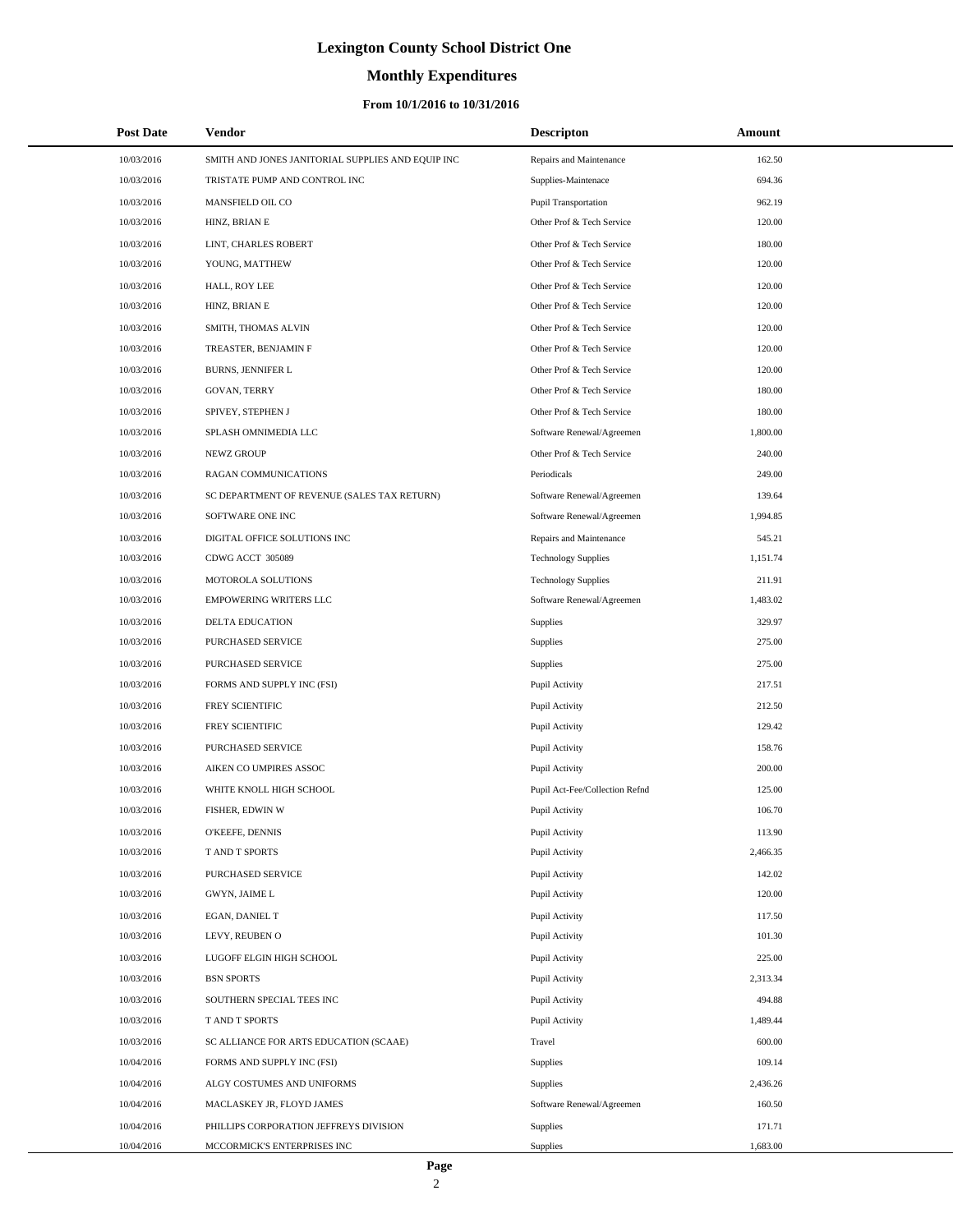# **Monthly Expenditures**

### **From 10/1/2016 to 10/31/2016**

| <b>Post Date</b> | <b>Vendor</b>                               | <b>Descripton</b>             | Amount   |  |
|------------------|---------------------------------------------|-------------------------------|----------|--|
| 10/04/2016       | SC DEPARTMENT OF REVENUE (SALES TAX RETURN) | <b>Supplies</b>               | 102.76   |  |
| 10/04/2016       | DIANE SWEENEY CONSULTING                    | Inst Prog Improvement         | 6,757.45 |  |
| 10/04/2016       | NATIONAL CENTER FOR YOUTH ISSUES            | Travel                        | 327.00   |  |
| 10/04/2016       | ROTARY CLUB OF LEXINGTON                    | Dues and Fees                 | 180.00   |  |
| 10/04/2016       | TOWN OF LEXINGTON                           | <b>Public Utilities</b>       | 601.45   |  |
| 10/04/2016       | HEART SAFE AMERICA INC                      | Supplies-Maintenace           | 1,183.05 |  |
| 10/04/2016       | TOWN OF LEXINGTON                           | <b>Public Utilities</b>       | 3,858.66 |  |
| 10/04/2016       | TOWN OF LEXINGTON                           | <b>Public Utilities</b>       | 1,370.92 |  |
| 10/04/2016       | <b>ANIXTER INC</b>                          | Supplies-Maintenace           | 251.86   |  |
| 10/04/2016       | TOWN OF LEXINGTON                           | <b>Public Utilities</b>       | 298.79   |  |
| 10/04/2016       | TOWN OF LEXINGTON                           | <b>Public Utilities</b>       | 1,063.24 |  |
| 10/04/2016       | HEART SAFE AMERICA INC                      | Supplies-Maintenace           | 2,401.95 |  |
| 10/04/2016       | SC DEPARTMENT OF REVENUE (SALES TAX RETURN) | Supplies-Maintenace           | 168.14   |  |
| 10/04/2016       | TOWN OF LEXINGTON                           | <b>Public Utilities</b>       | 188.69   |  |
| 10/04/2016       | TOWN OF LEXINGTON                           | <b>Public Utilities</b>       | 591.73   |  |
| 10/04/2016       | TOWN OF LEXINGTON                           | <b>Public Utilities</b>       | 700.85   |  |
| 10/04/2016       | TOWN OF LEXINGTON                           | <b>Public Utilities</b>       | 831.09   |  |
| 10/04/2016       | TOWN OF LEXINGTON                           | <b>Public Utilities</b>       | 399.89   |  |
| 10/04/2016       | TOWN OF LEXINGTON                           | <b>Public Utilities</b>       | 1,419.96 |  |
| 10/04/2016       | TOWN OF LEXINGTON                           | <b>Public Utilities</b>       | 2,187.61 |  |
| 10/04/2016       | TOWN OF LEXINGTON                           | <b>Public Utilities</b>       | 3,731.30 |  |
| 10/04/2016       | <b>ANIXTER INC</b>                          | Supplies-Maintenace           | 625.95   |  |
| 10/04/2016       | <b>ANIXTER INC</b>                          | Supplies-Maintenace           | 625.95   |  |
| 10/04/2016       | ASMAR, HAYA A                               | Pupil Transportation          | 119.07   |  |
| 10/04/2016       | <b>BATCHLER, NICHOLE</b>                    | Pupil Transportation          | 293.76   |  |
| 10/04/2016       | COLE, SUSAN                                 | Pupil Transportation          | 595.08   |  |
| 10/04/2016       | FOGLE, PAM                                  | Pupil Transportation          | 432.00   |  |
| 10/04/2016       | GARDNER, BARBARA                            | <b>Pupil Transportation</b>   | 241.92   |  |
| 10/04/2016       | HAMMOND, ROSE                               | Pupil Transportation          | 216.00   |  |
| 10/04/2016       | HEADDEN, CYNTHIA                            | Pupil Transportation          | 678.24   |  |
| 10/04/2016       | KEMP, LISA                                  | Pupil Transportation          | 340.20   |  |
| 10/04/2016       | PURCHASED SERVICE                           | <b>Pupil Transportation</b>   | 997.92   |  |
| 10/04/2016       | PEARCE, TIM                                 | Pupil Transportation          | 864.00   |  |
| 10/04/2016       | SABBAGHA, THERESA                           | Pupil Transportation          | 181.44   |  |
| 10/04/2016       | SIMUEL, DEATRU                              | Pupil Transportation          | 378.00   |  |
| 10/04/2016       | <b>PURCHASED SERVICE</b>                    | Pupil Transportation          | 147.42   |  |
| 10/04/2016       | STROUD, ANDREA                              | Pupil Transportation          | 388.80   |  |
| 10/04/2016       | PURCHASED SERVICE                           | Pupil Transportation          | 272.16   |  |
| 10/04/2016       | VAUGHN, DANA                                | Pupil Transportation          | 777.60   |  |
| 10/04/2016       | SPIRIT COMMUNICATIONS                       | Communication                 | 239.95   |  |
| 10/04/2016       | SUNGARD PUBLIC SECTOR INC                   | Software Renewal/Agreemen     | 6,116.37 |  |
| 10/04/2016       | SPIRIT COMMUNICATIONS                       | Communication                 | 143.29   |  |
| 10/04/2016       | GRAYBAR ELECTRIC CO INC                     | <b>Technology Supplies</b>    | 257.44   |  |
| 10/04/2016       | SPIRIT COMMUNICATIONS                       | Communication                 | 111.85   |  |
| 10/04/2016       | MOTOROLA SOLUTIONS                          | <b>Technology Supplies</b>    | 227.38   |  |
| 10/04/2016       | NANCY K PERRY CHILDREN'S SHELTER            | <b>Instructional Services</b> | 217.50   |  |
| 10/04/2016       | DELTA EDUCATION                             | Supplies                      | 384.68   |  |
| 10/04/2016       | SUPERIOR RECREATION OF THE CAROLINA         | Repairs and Maintenance       | 1,119.79 |  |

 $\overline{a}$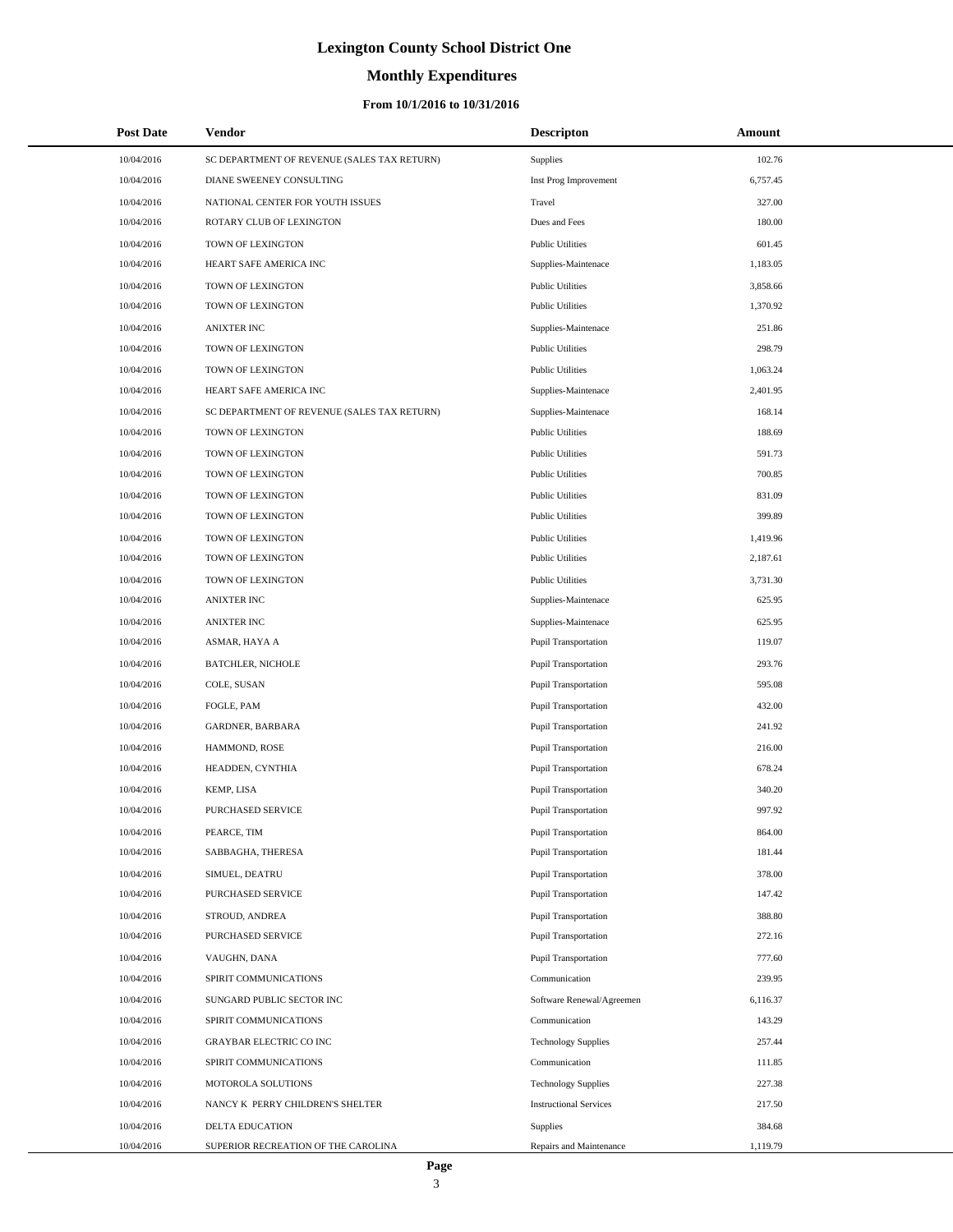## **Monthly Expenditures**

### **From 10/1/2016 to 10/31/2016**

| <b>Post Date</b> | Vendor                      | <b>Descripton</b> | Amount   |
|------------------|-----------------------------|-------------------|----------|
| 10/04/2016       | SYSCO FOOD SERV OF COLUMBIA | Food              | 5,514.33 |
| 10/04/2016       | BORDEN DAIRY CO OF SC LLC   | Milk              | 370.23   |
| 10/04/2016       | SYSCO FOOD SERV OF COLUMBIA | Food              | 2,950.00 |
| 10/04/2016       | BORDEN DAIRY CO OF SC LLC   | Milk              | 369.81   |
| 10/04/2016       | SENN BROTHERS INC           | Produce           | 115.52   |
| 10/04/2016       | SYSCO FOOD SERV OF COLUMBIA | Food              | 5,184.59 |
| 10/04/2016       | BORDEN DAIRY CO OF SC LLC   | Milk              | 365.63   |
| 10/04/2016       | SYSCO FOOD SERV OF COLUMBIA | Food              | 2,184.48 |
| 10/04/2016       | BORDEN DAIRY CO OF SC LLC   | Milk              | 501.15   |
| 10/04/2016       | SYSCO FOOD SERV OF COLUMBIA | Food              | 2,367.85 |
| 10/04/2016       | BORDEN DAIRY CO OF SC LLC   | Milk              | 314.61   |
| 10/04/2016       | SYSCO FOOD SERV OF COLUMBIA | Food              | 4,600.95 |
| 10/04/2016       | BORDEN DAIRY CO OF SC LLC   | Milk              | 779.62   |
| 10/04/2016       | SYSCO FOOD SERV OF COLUMBIA | Food              | 799.07   |
| 10/04/2016       | <b>SENN BROTHERS INC</b>    | Produce           | 113.52   |
| 10/04/2016       | SYSCO FOOD SERV OF COLUMBIA | Food              | 3,001.49 |
| 10/04/2016       | SENN BROTHERS INC           | Produce           | 134.50   |
| 10/04/2016       | SYSCO FOOD SERV OF COLUMBIA | Food              | 2,320.59 |
| 10/04/2016       | BORDEN DAIRY CO OF SC LLC   | Milk              | 413.90   |
| 10/04/2016       | SENN BROTHERS INC           | Produce           | 102.50   |
| 10/04/2016       | SYSCO FOOD SERV OF COLUMBIA | Food              | 4,176.93 |
| 10/04/2016       | BORDEN DAIRY CO OF SC LLC   | Milk              | 1,111.17 |
| 10/04/2016       | SENN BROTHERS INC           | Produce           | 160.00   |
| 10/04/2016       | SYSCO FOOD SERV OF COLUMBIA | Food              | 1,474.18 |
| 10/04/2016       | BORDEN DAIRY CO OF SC LLC   | Milk              | 765.61   |
| 10/04/2016       | SYSCO FOOD SERV OF COLUMBIA | Food              | 2,229.93 |
| 10/04/2016       | BORDEN DAIRY CO OF SC LLC   | Milk              | 639.58   |
| 10/04/2016       | SENN BROTHERS INC           | Produce           | 196.50   |
| 10/04/2016       | SYSCO FOOD SERV OF COLUMBIA | Food              | 2,099.68 |
| 10/04/2016       | BORDEN DAIRY CO OF SC LLC   | Milk              | 406.67   |
| 10/04/2016       | SYSCO FOOD SERV OF COLUMBIA | Food              | 6,632.16 |
| 10/04/2016       | BORDEN DAIRY CO OF SC LLC   | Milk              | 601.73   |
| 10/04/2016       | SENN BROTHERS INC           | Produce           | 128.50   |
| 10/04/2016       | SYSCO FOOD SERV OF COLUMBIA | Food              | 1,465.43 |
| 10/04/2016       | BORDEN DAIRY CO OF SC LLC   | Milk              | 216.31   |
| 10/04/2016       | SYSCO FOOD SERV OF COLUMBIA | Food              | 3,978.79 |
| 10/04/2016       | BORDEN DAIRY CO OF SC LLC   | Milk              | 379.11   |
| 10/04/2016       | SYSCO FOOD SERV OF COLUMBIA | Food              | 1,833.77 |
| 10/04/2016       | BORDEN DAIRY CO OF SC LLC   | Milk              | 349.61   |
| 10/04/2016       | SYSCO FOOD SERV OF COLUMBIA | Food              | 1.091.37 |
| 10/04/2016       | BORDEN DAIRY CO OF SC LLC   | Milk              | 321.28   |
| 10/04/2016       | SYSCO FOOD SERV OF COLUMBIA | Food              | 2,884.62 |
| 10/04/2016       | BORDEN DAIRY CO OF SC LLC   | Milk              | 707.46   |
| 10/04/2016       | SENN BROTHERS INC           | Produce           | 119.00   |
| 10/04/2016       | SYSCO FOOD SERV OF COLUMBIA | Food              | 2,790.02 |
| 10/04/2016       | BORDEN DAIRY CO OF SC LLC   | Milk              | 182.86   |
| 10/04/2016       | SYSCO FOOD SERV OF COLUMBIA | Food              | 1,397.26 |
| 10/04/2016       | BORDEN DAIRY CO OF SC LLC   | Milk              | 344.88   |

L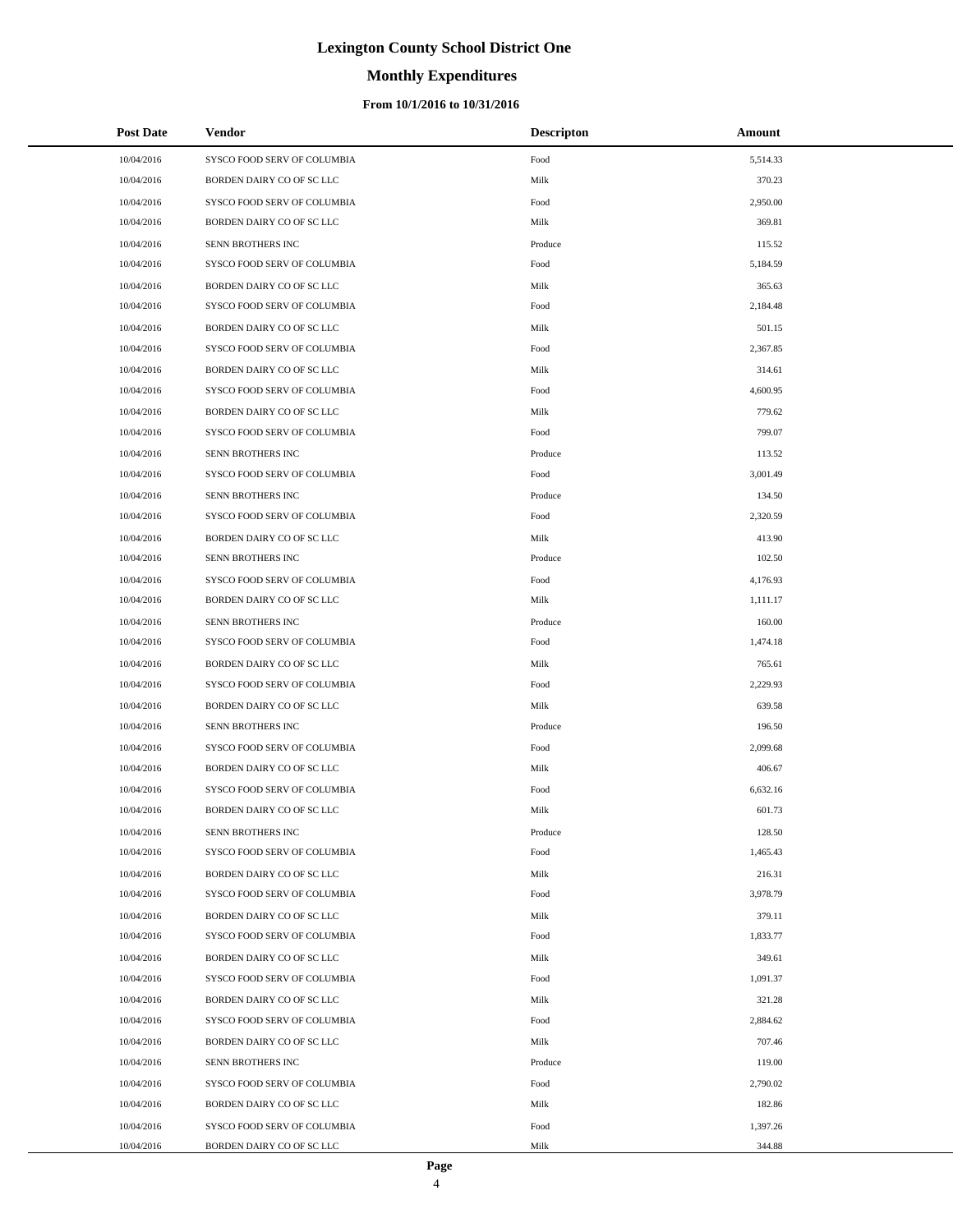## **Monthly Expenditures**

| <b>Post Date</b> | Vendor                                       | <b>Descripton</b>    | Amount   |
|------------------|----------------------------------------------|----------------------|----------|
| 10/04/2016       | SYSCO FOOD SERV OF COLUMBIA                  | Food                 | 2,951.00 |
| 10/04/2016       | BORDEN DAIRY CO OF SC LLC                    | Milk                 | 541.53   |
| 10/04/2016       | SYSCO FOOD SERV OF COLUMBIA                  | Food                 | 2,971.04 |
| 10/04/2016       | BORDEN DAIRY CO OF SC LLC                    | Milk                 | 782.40   |
| 10/04/2016       | SENN BROTHERS INC                            | Produce              | 163.50   |
| 10/04/2016       | SYSCO FOOD SERV OF COLUMBIA                  | Food                 | 1,620.66 |
| 10/04/2016       | BORDEN DAIRY CO OF SC LLC                    | Milk                 | 290.99   |
| 10/04/2016       | SYSCO FOOD SERV OF COLUMBIA                  | Food                 | 1,737.57 |
| 10/04/2016       | BORDEN DAIRY CO OF SC LLC                    | Milk                 | 385.79   |
| 10/04/2016       | SYSCO FOOD SERV OF COLUMBIA                  | Food                 | 2,031.85 |
| 10/04/2016       | BORDEN DAIRY CO OF SC LLC                    | Milk                 | 481.10   |
| 10/04/2016       | SYSCO FOOD SERV OF COLUMBIA                  | Food                 | 2,122.35 |
| 10/04/2016       | BORDEN DAIRY CO OF SC LLC                    | Milk                 | 243.75   |
| 10/04/2016       | SENN BROTHERS INC                            | Produce              | 122.50   |
| 10/04/2016       | SYSCO FOOD SERV OF COLUMBIA                  | Food                 | 8,233.15 |
| 10/04/2016       | BORDEN DAIRY CO OF SC LLC                    | Milk                 | 466.82   |
| 10/04/2016       | SYSCO FOOD SERV OF COLUMBIA                  | Food                 | 959.19   |
| 10/04/2016       | BORDEN DAIRY CO OF SC LLC                    | Milk                 | 403.23   |
| 10/04/2016       | SENN BROTHERS INC                            | Produce              | 122.50   |
| 10/04/2016       | <b>JW PEPPER</b>                             | Pupil Activity       | 217.50   |
| 10/04/2016       | NEW PROVIDENCE ELEMENTARY                    | Pupil Activity       | 200.00   |
| 10/04/2016       | EPS LITERACY AND INTERVENTION                | Pupil Activity       | 487.92   |
| 10/04/2016       | PROFORMA IMPACT PRINT & PROMO LLC            | Pupil Activity       | 1,096.75 |
| 10/04/2016       | HUNTER, WILSON G                             | Pupil Activity       | 148.70   |
| 10/04/2016       | <b>BURRELL, BRIAN D</b>                      | Pupil Activity       | 120.00   |
| 10/04/2016       | COOPER, JOEL L                               | Pupil Activity       | 120.00   |
| 10/04/2016       | <b>GAMBLE, STEPHEN J</b>                     | Pupil Activity       | 120.00   |
| 10/04/2016       | ROGERS, MATTHEW                              | Pupil Activity       | 120.00   |
| 10/04/2016       | SHEALY, CANDI YVETTE                         | Pupil Activity       | 120.00   |
| 10/04/2016       | DELOACH, TYRONE                              | Pupil Activity       | 129.50   |
| 10/04/2016       | GALLEGOS, DOUGLAS                            | Pupil Activity       | 138.50   |
| 10/04/2016       | MORANT, ALBERT                               | Pupil Activity       | 120.50   |
| 10/04/2016       | TEUTON, KENNETH                              | Pupil Activity       | 137.60   |
| 10/04/2016       | PIONEER MANUFACTURING CO                     | Pupil Activity       | 699.78   |
| 10/04/2016       | KENDRICK, CAROLYN                            | Pupil Activity       | 200.00   |
| 10/04/2016       | RUDNIK, DEANNA                               | Pupil Activity       | 125.00   |
| 10/04/2016       | COOPER, JOEL L                               | Pupil Activity       | 120.00   |
| 10/04/2016       | MOORE, PATTI I                               | Pupil Activity       | 104.40   |
| 10/04/2016       | WEEKS, LISA                                  | Pupil Activity       | 102.90   |
| 10/04/2016       | 7 SONS QUALITY SERVICES LLC                  | Pupil Activity       | 799.30   |
| 10/04/2016       | ALMIGHTEES SCREEN PRINTING AND EMBROIDERY    | Pupil Activity       | 541.42   |
| 10/04/2016       | YANKEE CANDLE FUNDRAISER                     | Pupil Activity       | 3,724.84 |
| 10/05/2016       | HANDWRITING WITHOUT TEARS BY JAN Z OLSEN OTR | Supplies             | 1,887.00 |
| 10/05/2016       | SCHOOL OUTFITTERS LLC                        | Supplies             | 260.16   |
| 10/05/2016       | SCHOOL SPECIALTY INC                         | Supplies             | 101.41   |
| 10/05/2016       | SOUTHERN ACCOUNTING SYSTEMS (SAS)            | Printing and Binding | 310.45   |
| 10/05/2016       | PURCHASED SERVICE                            | Travel               | 153.25   |
| 10/05/2016       | PURCHASED SERVICE                            | Travel               | 116.42   |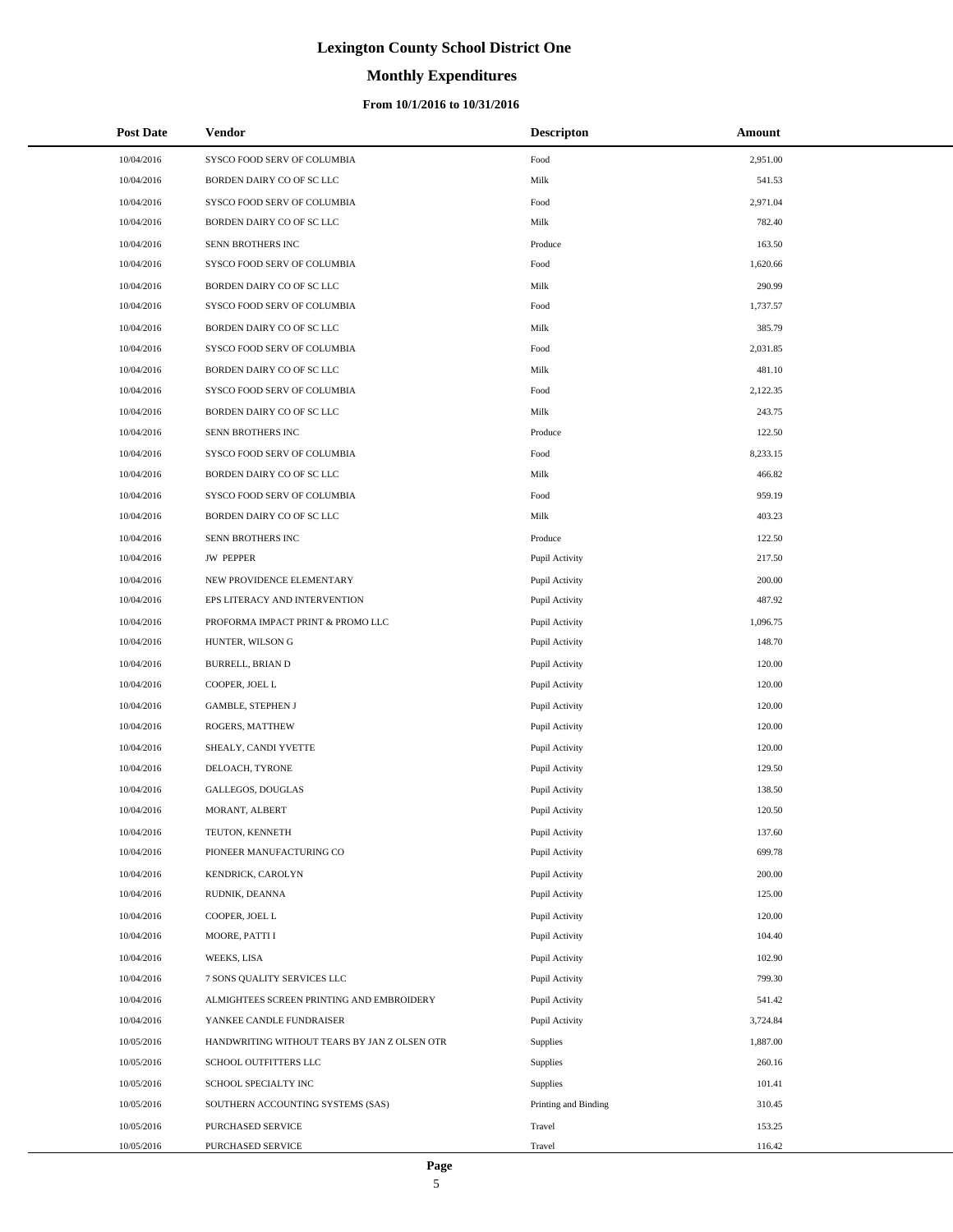# **Monthly Expenditures**

| <b>Post Date</b>         | Vendor                                                                              | <b>Descripton</b>                          | Amount             |  |
|--------------------------|-------------------------------------------------------------------------------------|--------------------------------------------|--------------------|--|
| 10/05/2016               | <b>SOLIANT HEALTH</b>                                                               | Other Prof & Tech Service                  | 1,920.00           |  |
| 10/05/2016               | MACKIN LIBRARY MEDIA                                                                | <b>Library Books</b>                       | 618.10             |  |
| 10/05/2016               | W T COX SUBSCRIPTIONS                                                               | Periodicals                                | 352.40             |  |
| 10/05/2016               | FOLLETT SCHOOL SOLUTIONS INC                                                        | <b>Library Books</b>                       | 1.772.51           |  |
| 10/05/2016               | PURCHASED SERVICE                                                                   | Travel                                     | 144.18             |  |
| 10/05/2016               | ENGENUITYSC INC.                                                                    | Other Prof & Tech Service                  | 2,490.00           |  |
| 10/05/2016               | FORMS AND SUPPLY INC (FSI)                                                          | Supplies                                   | 420.26             |  |
| 10/05/2016               | CENTER FOR EDUCATION AND EMPLOYMENT LAW (CEEL)                                      | Supplies                                   | 179.00             |  |
| 10/05/2016               | FILIPPONI, LANE                                                                     | <b>Pupil Transportation</b>                | 184.00             |  |
| 10/05/2016               | SC DEPARTMENT OF EDUCATION OFFICE OF TRANSPORTATIO                                  | Pupil Transportation                       | 3,717.45           |  |
| 10/05/2016               | MEYERS JR, DENNIS JAMES                                                             | Other Prof & Tech Service                  | 120.00             |  |
| 10/05/2016               | THOMPSON, NICHOLAS REED                                                             | Other Prof & Tech Service                  | 120.00             |  |
| 10/05/2016               | MIXON, CHRISTOPHER DOUGLAS                                                          | Other Prof & Tech Service                  | 120.00             |  |
| 10/05/2016               | TREASTER, BENJAMIN F                                                                | Other Prof & Tech Service                  | 180.00             |  |
| 10/05/2016               | BLACK, CALEB JAMES                                                                  | Other Prof & Tech Service                  | 180.00             |  |
| 10/05/2016               | HAIGLER III, THOMAS I                                                               | Other Prof & Tech Service                  | 180.00             |  |
| 10/05/2016               | GUGEL, SCOTT                                                                        | Other Prof & Tech Service                  | 120.00             |  |
| 10/05/2016               | MEYERS JR, DENNIS JAMES                                                             | Other Prof & Tech Service                  | 240.00             |  |
| 10/05/2016               | PURCHASED SERVICE                                                                   | Travel                                     | 221.67             |  |
| 10/05/2016               | PURCHASED SERVICE                                                                   | Supplies                                   | 106.14             |  |
| 10/05/2016               | KURTZ BROS DBA BENDER BURKOT EAST COAST SCHOOL SUP                                  | Pupil Activity                             | 368.13             |  |
| 10/05/2016               | SCHOOL OUTFITTERS LLC                                                               | Pupil Activity                             | 416.01             |  |
| 10/05/2016               | SCHOOL SPECIALTY INC                                                                | Pupil Activity                             | 334.10             |  |
| 10/05/2016               | PRESENTATION SYSTEMS SOUTH INC                                                      | Pupil Activity                             | 582.68             |  |
| 10/05/2016               | SC HIGH SCHOOL LEAGUE                                                               | Pupil Activity                             | 200.00             |  |
| 10/10/2016               | <b>BOUNDLESS NETWORK</b>                                                            | Printing and Binding                       | 286.09             |  |
| 10/10/2016               | DELL COMPUTERS                                                                      | Supplies                                   | 297.09             |  |
| 10/10/2016               | <b>BOUNDLESS NETWORK</b>                                                            | Printing and Binding                       | 404.46             |  |
| 10/10/2016               | THE OHIO STATE UNIVERSITY                                                           | Software Renewal/Agreemen                  | 950.00             |  |
| 10/10/2016               | FORMS AND SUPPLY INC (FSI)                                                          | Supplies                                   | 1,151.32           |  |
| 10/10/2016               | DELL COMPUTERS                                                                      | Supplies                                   | 298.70             |  |
| 10/10/2016               | MOTOROLA SOLUTIONS                                                                  | Supplies                                   | 288.37             |  |
| 10/10/2016               | PINE PRESS OF LEXINGTON INC                                                         | Printing and Binding                       | 139.55             |  |
| 10/10/2016               | PRESENTATION SYSTEMS SOUTH INC                                                      | Supplies                                   | 320.68             |  |
| 10/10/2016               | <b>LANCASTER TOURS</b>                                                              | Pupil Transportation                       | 3,712.50           |  |
| 10/10/2016               | HP INC                                                                              | <b>Technology Supplies</b>                 | 120.03             |  |
| 10/10/2016               | DELL COMPUTERS                                                                      | <b>Supplies</b>                            | 2,436.28           |  |
| 10/10/2016               | HP INC                                                                              | <b>Technology Supplies</b>                 | 583.89             |  |
| 10/10/2016               | POCKET NURSE                                                                        | Supplies                                   | 148.00             |  |
| 10/10/2016               | HP INC                                                                              | <b>Technology Supplies</b>                 | 125.00             |  |
| 10/10/2016               | <b>LEXINGTON PRINTING LLC</b>                                                       | Printing and Binding                       | 1,291.49           |  |
| 10/10/2016               | BILINGUAL COMMUNICATIONS                                                            | Other Prof & Tech Service                  | 237.93             |  |
| 10/10/2016               | FORMS AND SUPPLY INC (FSI)                                                          | Supplies                                   | 139.06             |  |
| 10/10/2016               | DELL COMPUTERS                                                                      | Supplies                                   | 433.76             |  |
| 10/10/2016<br>10/10/2016 | <b>GRAYBAR ELECTRIC CO INC</b><br>SMITH AND JONES JANITORIAL SUPPLIES AND EQUIP INC | Supplies-Maintenace<br>Supplies-Maintenace | 1,018.47<br>286.97 |  |
| 10/10/2016               | GATEWAY SUPPLY CO INC                                                               |                                            | 203.64             |  |
| 10/10/2016               | SMITH AND JONES JANITORIAL SUPPLIES AND EQUIP INC                                   | Supplies-Maintenace<br>Supplies-Maintenace | 1,074.28           |  |
|                          |                                                                                     |                                            |                    |  |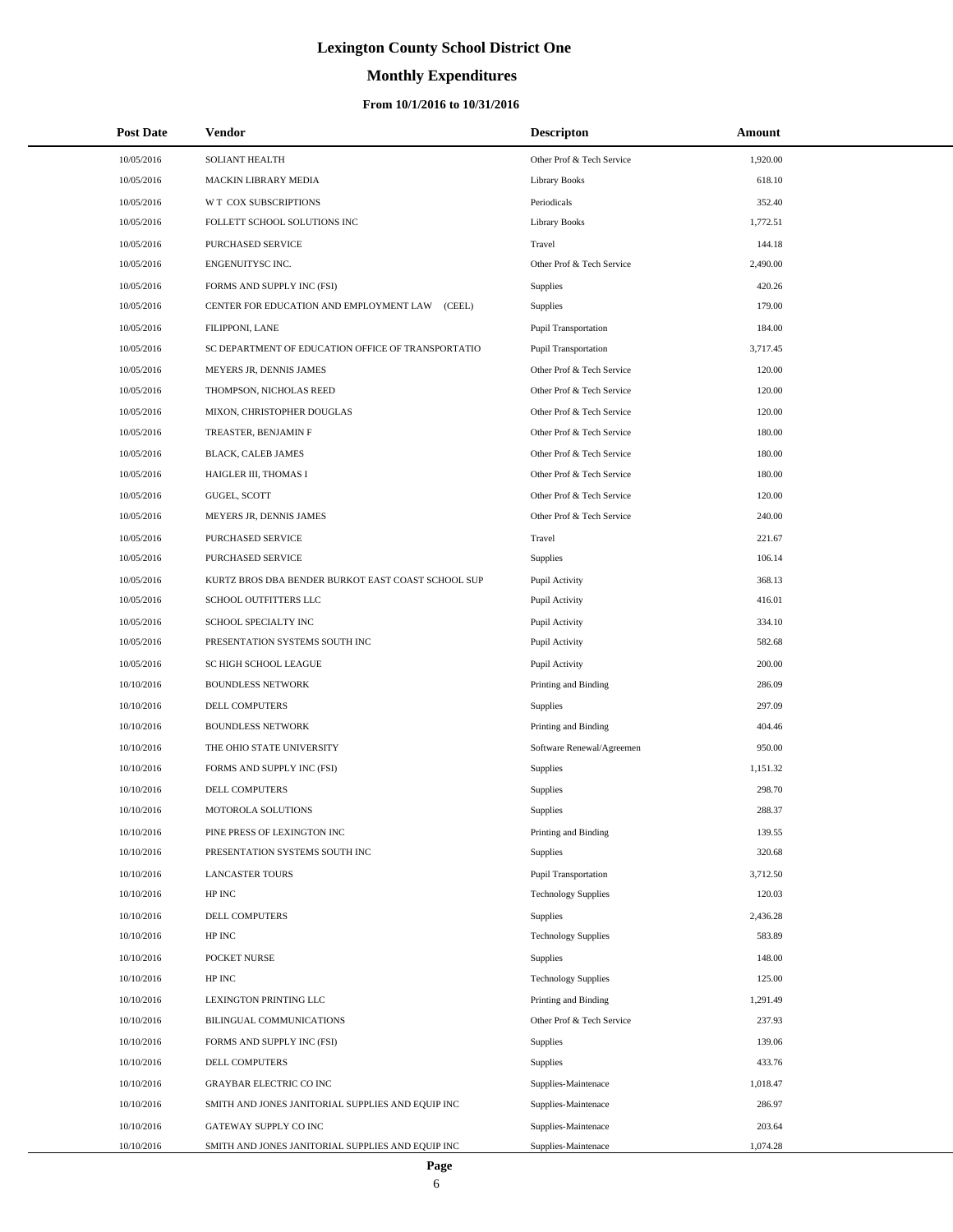# **Monthly Expenditures**

| <b>Post Date</b> | Vendor                                            | <b>Descripton</b>          | Amount   |  |
|------------------|---------------------------------------------------|----------------------------|----------|--|
| 10/10/2016       | CALICO INDUSTRIES INC                             | Supplies-Maintenace        | 274.72   |  |
| 10/10/2016       | SMITH AND JONES JANITORIAL SUPPLIES AND EQUIP INC | Supplies-Maintenace        | 247.17   |  |
| 10/10/2016       | SOUTHEASTERN PAPER                                | Supplies-Maintenace        | 508.14   |  |
| 10/10/2016       | SMITH AND JONES JANITORIAL SUPPLIES AND EQUIP INC | Supplies-Maintenace        | 154.08   |  |
| 10/10/2016       | SMITH AND JONES JANITORIAL SUPPLIES AND EQUIP INC | Supplies-Maintenace        | 500.76   |  |
| 10/10/2016       | DADE PAPER AND BAG CO                             | Supplies-Maintenace        | 279.59   |  |
| 10/10/2016       | SMITH AND JONES JANITORIAL SUPPLIES AND EQUIP INC | Supplies-Maintenace        | 710.53   |  |
| 10/10/2016       | CALICO INDUSTRIES INC                             | Supplies-Maintenace        | 274.72   |  |
| 10/10/2016       | SMITH AND JONES JANITORIAL SUPPLIES AND EQUIP INC | Supplies-Maintenace        | 302.81   |  |
| 10/10/2016       | <b>GRAYBAR ELECTRIC CO INC</b>                    | Supplies-Maintenace        | 354.96   |  |
| 10/10/2016       | SMITH AND JONES JANITORIAL SUPPLIES AND EQUIP INC | Supplies-Maintenace        | 770.74   |  |
| 10/10/2016       | <b>GRAYBAR ELECTRIC CO INC</b>                    | Supplies-Maintenace        | 354.96   |  |
| 10/10/2016       | DADE PAPER AND BAG CO                             | Supplies-Maintenace        | 1,003.23 |  |
| 10/10/2016       | CALICO INDUSTRIES INC                             | Supplies-Maintenace        | 1,070.00 |  |
| 10/10/2016       | <b>GRAYBAR ELECTRIC CO INC</b>                    | Supplies-Maintenace        | 385.20   |  |
| 10/10/2016       | FORMS AND SUPPLY INC (FSI)                        | Supplies                   | 115.24   |  |
| 10/10/2016       | YOUNG, MATTHEW                                    | Other Prof & Tech Service  | 120.00   |  |
| 10/10/2016       | HAIGLER III, THOMAS I                             | Other Prof & Tech Service  | 180.00   |  |
| 10/10/2016       | HART, MICHAEL JOSEPH                              | Other Prof & Tech Service  | 180.00   |  |
| 10/10/2016       | SPLASH OMNIMEDIA LLC                              | Software Renewal/Agreemen  | 1,800.00 |  |
| 10/10/2016       | <b>ANOTHER PRINTER</b>                            | Printing and Binding       | 115.35   |  |
| 10/10/2016       | FOLLETT SCHOOL SOLUTIONS INC                      | Supplies                   | 3,293.62 |  |
| 10/10/2016       | COMPUTER DESIGN CONSULTING SERVICE LLC            | Printing and Binding       | 321.00   |  |
| 10/10/2016       | VOYAGER SOPRIS LEARNING                           | Supplies                   | 446.40   |  |
| 10/10/2016       | WILSON LANGUAGE TRAINING                          | Supplies                   | 556.41   |  |
| 10/10/2016       | <b>NCS PEARSON</b>                                | Supplies                   | 1,370.67 |  |
| 10/10/2016       | PROJECT LEAD THE WAY INC                          | Other Prof & Tech Service  | 750.00   |  |
| 10/10/2016       | CAROLINA BIOLOGICAL SUPPLY CO                     | <b>Supplies</b>            | 140.12   |  |
| 10/10/2016       | COMMUNICATION MANAGEMENT INC                      | <b>Technology Supplies</b> | 1,252.09 |  |
| 10/10/2016       | <b>JW PEPPER</b>                                  | Pupil Activity             | 1,068.00 |  |
| 10/10/2016       | SCHOOL SPECIALTY INC                              | Pupil Activity             | 182.73   |  |
| 10/10/2016       | SCHOOL SPECIALTY INC                              | Pupil Activity             | 117.18   |  |
| 10/10/2016       | PRESENTATION SYSTEMS SOUTH INC                    | Pupil Activity             | 1,661.38 |  |
| 10/10/2016       | <b>BSN SPORTS</b>                                 | Pupil Activity             | 1,765.51 |  |
| 10/10/2016       | FISHER, EDWIN W                                   | Pupil Activity             | 106.70   |  |
| 10/10/2016       | <b>BSN SPORTS</b>                                 | Pupil Activity             | 101.12   |  |
| 10/10/2016       | T AND T SPORTS                                    | Pupil Activity             | 7,784.25 |  |
| 10/10/2016       | BLUFTON HIGH SCHOOL                               | Pupil Activity             | 250.00   |  |
| 10/10/2016       | FORT MILL HIGH SCHOOL                             | Pupil Activity             | 250.00   |  |
| 10/10/2016       | <b>IRMO HIGH SCHOOL</b>                           | Pupil Activity             | 175.00   |  |
| 10/10/2016       | JACKSON COUNTY COMPREHENSIVE HIGH SCHOOL          | Pupil Activity             | 250.00   |  |
| 10/10/2016       | JL MANN HIGH SCHOOL                               | Pupil Activity             | 275.00   |  |
| 10/10/2016       | PENINSULA WRESTLING ASSOCIATION INC               | Pupil Activity             | 600.00   |  |
| 10/10/2016       | BARRETT, RAYMOND                                  | Pupil Activity             | 105.00   |  |
| 10/10/2016       | SC HIGH SCHOOL LEAGUE                             | Pupil Activity             | 200.00   |  |
| 10/10/2016       | MIDDLEBURY INTERACTIVE LANGUAGE LLC               | Software Renewal/Agreemen  | 9,256.00 |  |
| 10/11/2016       | US INK AND TONER INC                              | <b>Supplies</b>            | 801.90   |  |
| 10/11/2016       | FORMS AND SUPPLY INC (FSI)                        | Supplies                   | 2,158.73 |  |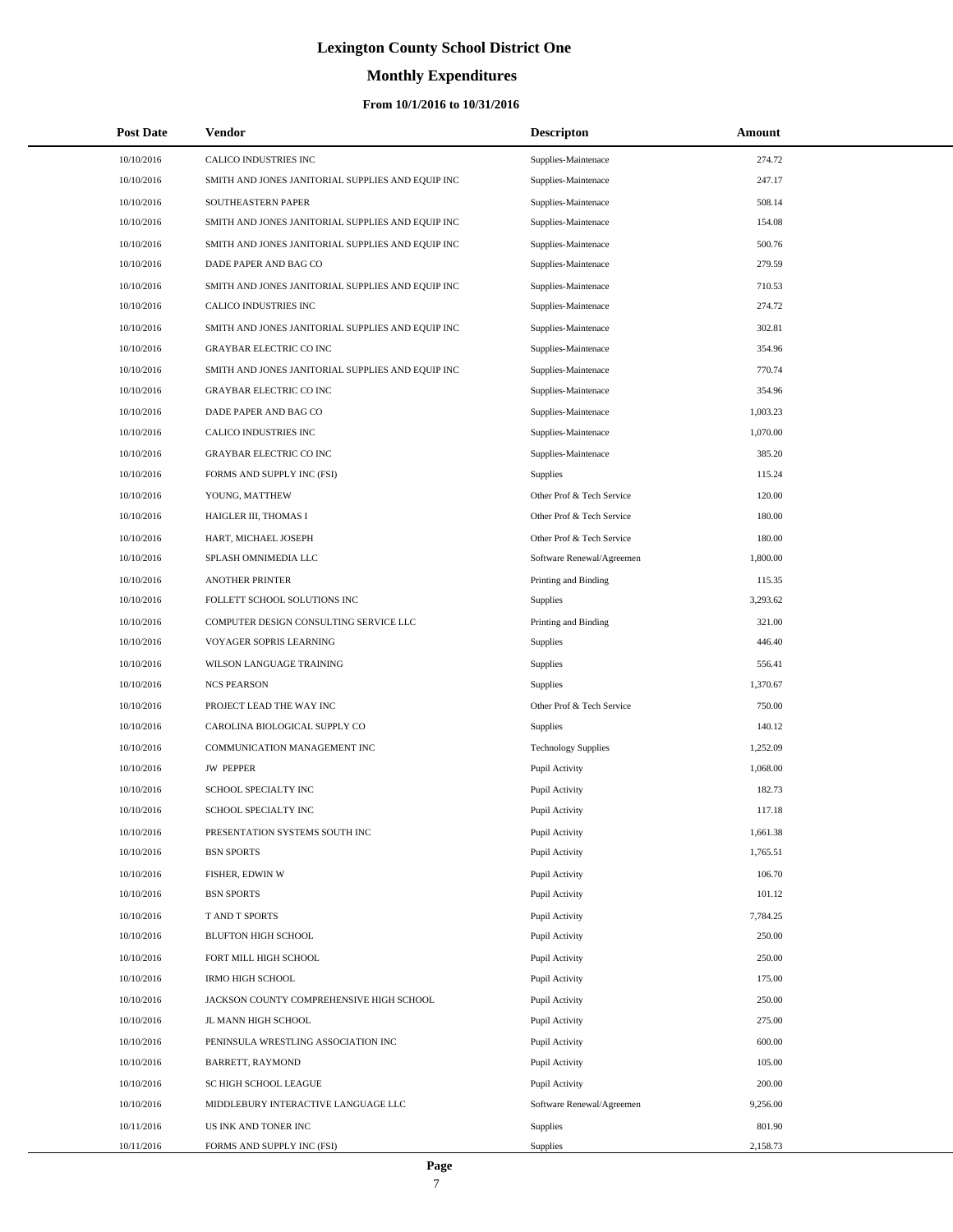## **Monthly Expenditures**

| <b>Post Date</b> | Vendor                           | <b>Descripton</b>          | Amount   |
|------------------|----------------------------------|----------------------------|----------|
| 10/11/2016       | US INK AND TONER INC             | Supplies                   | 759.78   |
| 10/11/2016       | NUIDEA SCHOOL SUPPLY CO          | Supplies                   | 299.60   |
| 10/11/2016       | BLICK ART MATERIALS LLC          | Supplies                   | 138.00   |
| 10/11/2016       | US INK AND TONER INC             | Supplies                   | 828.10   |
| 10/11/2016       | SAFETYKLEEN CORP                 | Repairs and Maintenance    | 1,067.49 |
| 10/11/2016       | SOUTHERN EDUCATIONAL SYSTEMS INC | Supplies                   | 365.94   |
| 10/11/2016       | <b>JW PEPPER</b>                 | Supplies                   | 179.95   |
| 10/11/2016       | NATIONAL CENTER FOR YOUTH ISSUES | Travel                     | 436.00   |
| 10/11/2016       | DEMCO INC                        | Supplies                   | 115.02   |
| 10/11/2016       | FOLLETT SCHOOL SOLUTIONS INC     | Supplies                   | 423.00   |
| 10/11/2016       | DODGE LEARNING RESOURCES         | Supplies                   | 265.50   |
| 10/11/2016       | SC SCIENCE COUNCIL SC2           | Travel                     | 300.00   |
| 10/11/2016       | <b>BATTERIES PLUS BULBS</b>      | Supplies-Maintenace        | 644.14   |
| 10/11/2016       | <b>TRANE COMPANY</b>             | Supplies-Maintenace        | 839.95   |
| 10/11/2016       | <b>BATTERIES PLUS BULBS</b>      | Supplies-Maintenace        | 163.07   |
| 10/11/2016       | FERGUSON ENTERPRISES INC FEI 27  | Supplies-Maintenace        | 604.06   |
| 10/11/2016       | SIMPLEXGRINNELL                  | Repairs and Maintenance    | 1,277.44 |
| 10/11/2016       | THYSSENKRUPP ELEVATOR            | Repairs and Maintenance    | 959.78   |
| 10/11/2016       | <b>BATTERIES PLUS BULBS</b>      | Supplies-Maintenace        | 299.58   |
| 10/11/2016       | CATOE'S MOPED SHED INC           | Supplies-Maintenace        | 2,953.10 |
| 10/11/2016       | HUBER SUPPLY CO OF LEXINGTON INC | Supplies-Maintenace        | 493.38   |
| 10/11/2016       | CATOE'S MOPED SHED INC           | Supplies-Maintenace        | 188.11   |
| 10/11/2016       | CALICO INDUSTRIES INC            | Supplies-Maintenace        | 274.72   |
| 10/11/2016       | ACE GLASS CO INC                 | Repairs and Maintenance    | 125.00   |
| 10/11/2016       | COLLINS, STEPHEN M               | Other Prof & Tech Service  | 180.00   |
| 10/11/2016       | LOOKABILL, JOHN T                | Other Prof & Tech Service  | 180.00   |
| 10/11/2016       | <b>LENOVO US</b>                 | <b>Technology Supplies</b> | 1,032.55 |
| 10/11/2016       | DODGE LEARNING RESOURCES         | Supplies                   | 775.00   |
| 10/11/2016       | <b>LEARNING SEED</b>             | Pupil Activity             | 334.87   |
| 10/11/2016       | SCHOOL SPECIALTY INC             | Pupil Activity             | 728.52   |
| 10/11/2016       | CAROLINA BIOLOGICAL SUPPLY CO    | Pupil Activity             | 121.34   |
| 10/11/2016       | <b>US AWARDS INC</b>             | Pupil Activity             | 137.50   |
| 10/11/2016       | <b>BSN SPORTS</b>                | Pupil Activity             | 516.81   |
| 10/11/2016       | BARRETT, S LEE                   | Pupil Activity             | 135.00   |
| 10/11/2016       | KYZER, MATTHEW DAVID             | Pupil Activity             | 150.00   |
| 10/11/2016       | MCMANUS, JOHN-PATRICK A.         | Pupil Activity             | 150.00   |
| 10/11/2016       | PECKNEL MUSIC CO INC             | Pupil Activity             | 352.54   |
| 10/12/2016       | FORMS AND SUPPLY INC (FSI)       | Supplies                   | 287.83   |
| 10/12/2016       | US INK AND TONER INC             | Supplies                   | 1,069.68 |
| 10/12/2016       | FORMS AND SUPPLY INC (FSI)       | Supplies                   | 575.66   |
| 10/12/2016       | <b>LENOVO US</b>                 | <b>Technology Supplies</b> | 9,724.37 |
| 10/12/2016       | DELL COMPUTERS                   | Supplies                   | 1,982.87 |
| 10/12/2016       | SCHOOL SPECIALTY INC             | Supplies                   | 3,328.21 |
| 10/12/2016       | ANOTHER PRINTER                  | Supplies                   | 372.89   |
| 10/12/2016       | FORMS AND SUPPLY INC (FSI)       | Supplies                   | 863.49   |
| 10/12/2016       | SCHOOL SPECIALTY INC             | Supplies                   | 176.20   |
| 10/12/2016       | <b>IXL LEARNING</b>              | Software Renewal/Agreemen  | 349.00   |
| 10/12/2016       | BLICK ART MATERIALS LLC          | Supplies                   | 232.24   |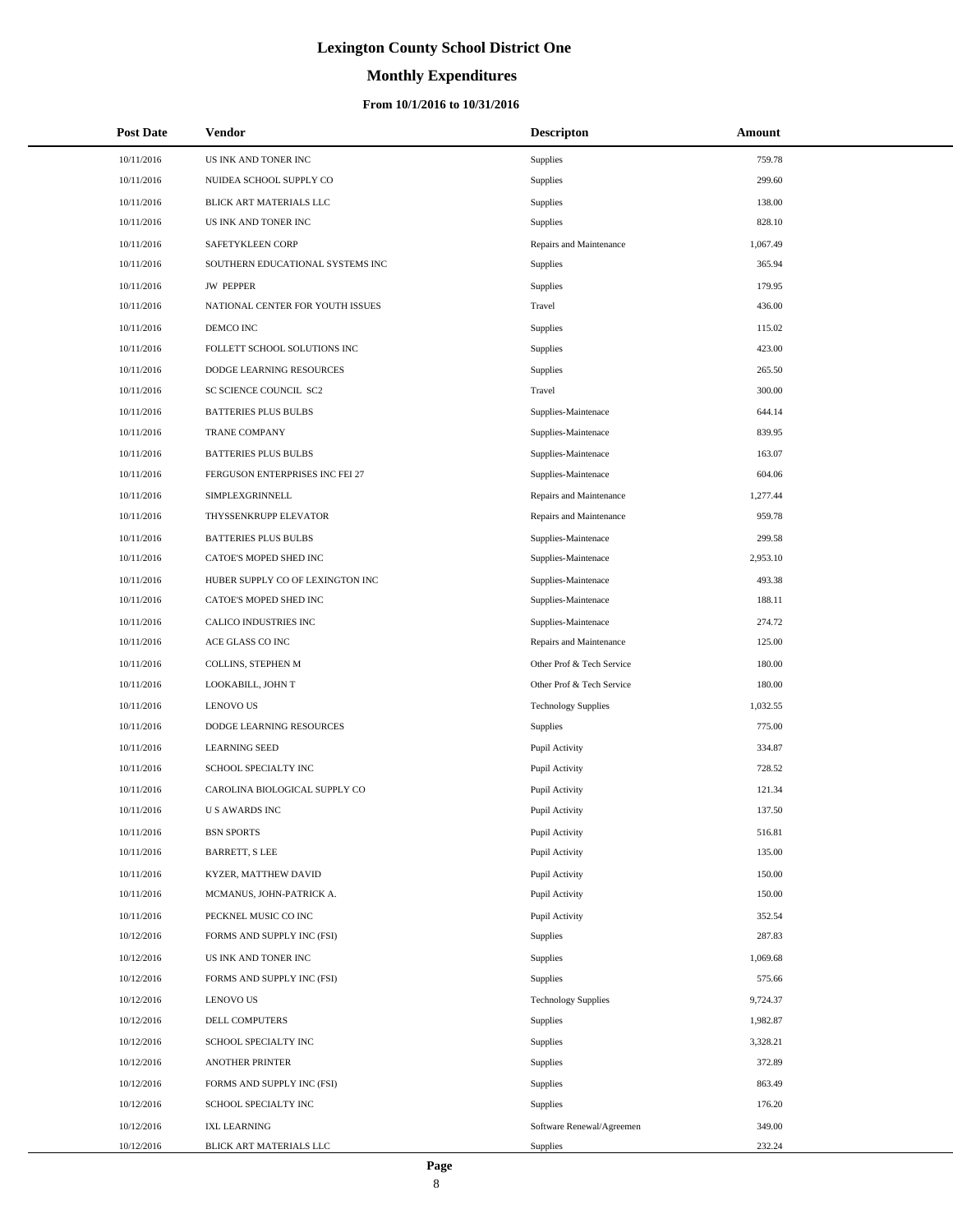## **Monthly Expenditures**

| <b>Post Date</b> | Vendor                                             | <b>Descripton</b>           | Amount    |
|------------------|----------------------------------------------------|-----------------------------|-----------|
| 10/12/2016       | DELL COMPUTERS                                     | <b>Supplies</b>             | 1,080.42  |
| 10/12/2016       | HP INC                                             | <b>Supplies</b>             | 2,200.74  |
| 10/12/2016       | HP INC                                             | <b>Technology Supplies</b>  | 583.89    |
| 10/12/2016       | <b>GLOBE MICROSYSTEMS INC</b>                      | <b>Technology Supplies</b>  | 205.20    |
| 10/12/2016       | FOLLETT SCHOOL SOLUTIONS INC                       | <b>Library Books</b>        | 146.81    |
| 10/12/2016       | ROTARY CLUB OF LEXINGTON                           | Dues and Fees               | 180.00    |
| 10/12/2016       | DELL COMPUTERS                                     | <b>Supplies</b>             | 978.69    |
| 10/12/2016       | FORMS AND SUPPLY INC (FSI)                         | <b>Supplies</b>             | 576.58    |
| 10/12/2016       | COMPASS GROUP USA INC DBA CANTEEN REFRESHMENT SERV | <b>Supplies</b>             | 602.84    |
| 10/12/2016       | GECP (GENERAL ELECTRIC)                            | Supplies-Maintenace         | 270.00    |
| 10/12/2016       | PALMETTO PROPANE                                   | Energy                      | 799.66    |
| 10/12/2016       | REBEL YELL INC                                     | Supplies-Maintenace         | 224.70    |
| 10/12/2016       | SMITH AND JONES JANITORIAL SUPPLIES AND EQUIP INC  | Supplies-Maintenace         | 100.43    |
| 10/12/2016       | <b>CARTS PLUS</b>                                  | Supplies-Maintenace         | 725.43    |
| 10/12/2016       | <b>CARTS PLUS</b>                                  | Repairs and Maintenance     | 535.24    |
| 10/12/2016       | CALICO INDUSTRIES INC                              | Supplies-Maintenace         | 274.72    |
| 10/12/2016       | <b>CK SUPPLY</b>                                   | Supplies-Maintenace         | 221.87    |
| 10/12/2016       | SMITH AND JONES JANITORIAL SUPPLIES AND EQUIP INC  | Supplies-Maintenace         | 798.99    |
| 10/12/2016       | <b>WW GRAINGER</b>                                 | Supplies-Maintenace         | 652.44    |
| 10/12/2016       | SC DEPARTMENT OF ADMINISTRATION                    | Repairs and Maintenance     | 14,645.01 |
| 10/12/2016       | MANSFIELD OIL CO                                   | <b>Pupil Transportation</b> | 3,437.99  |
| 10/12/2016       | HINZ, BRIAN E                                      | Other Prof & Tech Service   | 120.00    |
| 10/12/2016       | SHARPE, STEFAN ALEXANDER                           | Other Prof & Tech Service   | 120.00    |
| 10/12/2016       | ZYLSTRA, SCOTT LEWIS                               | Other Prof & Tech Service   | 120.00    |
| 10/12/2016       | COLLINS, STEPHEN M                                 | Other Prof & Tech Service   | 180.00    |
| 10/12/2016       | FRANKLIN, TIMOTHY WILLIAM                          | Other Prof & Tech Service   | 180.00    |
| 10/12/2016       | COCKERILL, STEFFONIE CAROL LYNN                    | Other Prof & Tech Service   | 120.00    |
| 10/12/2016       | WILFONG, MICHAEL BRIAN                             | Other Prof & Tech Service   | 180.00    |
| 10/12/2016       | PALMETTO MICROFILM SYSTEMS INC                     | Other Prof & Tech Service   | 4,280.00  |
| 10/12/2016       | <b>GRAYBAR ELECTRIC CO INC</b>                     | <b>Technology Supplies</b>  | 159.08    |
| 10/12/2016       | BRAND, WILLIAM R                                   | Inst Prog Improvement       | 2,355.29  |
| 10/12/2016       | <b>FRANKLIN COVEY</b>                              | Inst Prog Improvement       | 3,224.76  |
| 10/12/2016       | EMPOWERING WRITERS LLC                             | <b>Supplies</b>             | 1,514.80  |
| 10/12/2016       | SC DEPARTMENT OF REVENUE (SALES TAX RETURN)        | Sales Tax on Adult Meals    | 2,187.20  |
| 10/12/2016       | <b>PURCHASED SERVICE</b>                           | Food                        | 128.40    |
| 10/12/2016       | <b>JW PEPPER</b>                                   | Pupil Activity              | 135.00    |
| 10/12/2016       | <b>CHEF WORKS</b>                                  | Pupil Activity              | 1,058.37  |
| 10/12/2016       | DELL COMPUTERS                                     | Pupil Activity              | 2,701.05  |
| 10/12/2016       | <b>IXL LEARNING</b>                                | Pupil Activity              | 5,000.00  |
| 10/12/2016       | SC DEPARTMENT OF REVENUE (SALES TAX RETURN)        | Pupil Activity              | 350.00    |
| 10/12/2016       | SCHOOL SPECIALTY INC                               | Pupil Activity              | 412.70    |
| 10/12/2016       | <b>BSN SPORTS</b>                                  | Pupil Activity              | 1,123.50  |
| 10/12/2016       | DELL COMPUTERS                                     | Pupil Activity              | 1,158.99  |
| 10/12/2016       | FORT DORCHESTER HIGH SCHOOL                        | Pupil Activity              | 175.00    |
| 10/12/2016       | <b>BSN SPORTS</b>                                  | Pupil Activity              | 2,316.02  |
| 10/12/2016       | RICHLAND NORTHEAST HIGH SCHOOL                     | Pupil Activity              | 275.00    |
| 10/12/2016       | DORMAN HIGH SCHOOL                                 | Pupil Activity              | 180.00    |
| 10/12/2016       | NATIONAL ATHLETIC TRAINERS ASSOC (NATA)            | Pupil Activity              | 227.00    |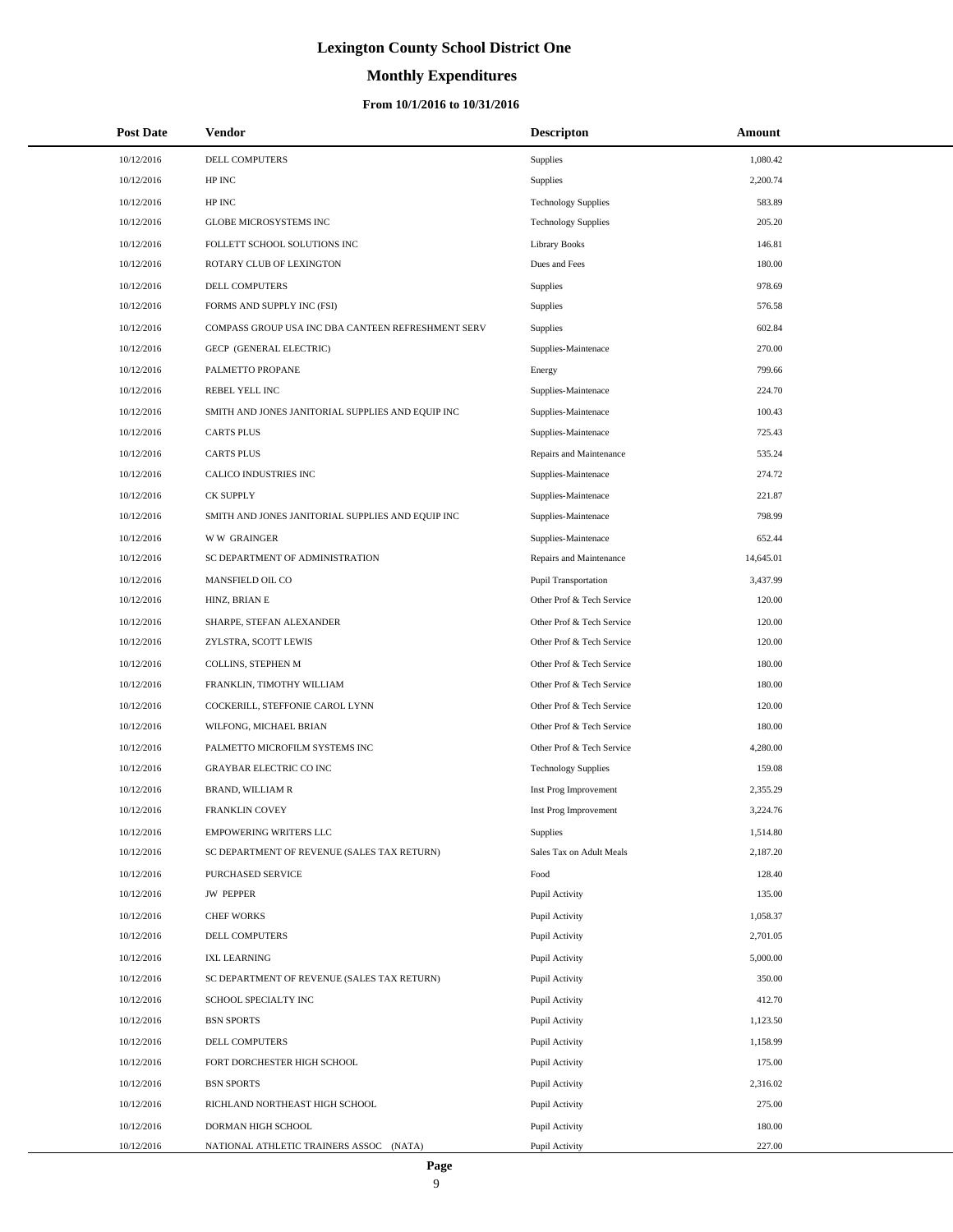# **Monthly Expenditures**

### **From 10/1/2016 to 10/31/2016**

| <b>Post Date</b> | Vendor                                             | <b>Descripton</b>          | Amount   |
|------------------|----------------------------------------------------|----------------------------|----------|
| 10/12/2016       | <b>BSN SPORTS</b>                                  | Pupil Activity             | 2,895.42 |
| 10/12/2016       | <b>BSN SPORTS</b>                                  | Pupil Activity             | 3,543.84 |
| 10/12/2016       | <b>BSN SPORTS</b>                                  | Pupil Activity             | 528.58   |
| 10/12/2016       | DISNEY DESTINATION LLC                             | Pupil Activity             | 3,412.60 |
| 10/12/2016       | APPLE INC                                          | <b>Technology Supplies</b> | 318.86   |
| 10/13/2016       | SCHOOL SPECIALTY INC                               | <b>Supplies</b>            | 346.69   |
| 10/13/2016       | <b>SHAR PRODUCTS</b>                               | <b>Supplies</b>            | 248.60   |
| 10/13/2016       | OCCUPATIONAL HEALTH                                | Supplies                   | 729.00   |
| 10/13/2016       | FOLLETT SCHOOL SOLUTIONS INC                       | <b>Library Books</b>       | 1,094.68 |
| 10/13/2016       | PURCHASED SERVICE                                  | Travel                     | 205.20   |
| 10/13/2016       | PURCHASED SERVICE                                  | Travel                     | 216.11   |
| 10/13/2016       | PURCHASED SERVICE                                  | Travel                     | 133.38   |
| 10/13/2016       | PURCHASED SERVICE                                  | Travel                     | 153.95   |
| 10/13/2016       | PURCHASED SERVICE                                  | Travel                     | 117.18   |
| 10/13/2016       | UNIVERSITY OF SC SPEECH HEARING RESEARCH CENTER    | Other Prof & Tech Service  | 225.00   |
| 10/13/2016       | PURCHASED SERVICE                                  | Travel                     | 115.56   |
| 10/13/2016       | PURCHASED SERVICE                                  | Travel                     | 151.20   |
| 10/13/2016       | PURCHASED SERVICE                                  | Travel                     | 179.01   |
| 10/13/2016       | <b>CK SUPPLY</b>                                   | Supplies-Maintenace        | 369.79   |
| 10/13/2016       | FERGUSON ENTERPRISES INC FEI 27                    | Supplies-Maintenace        | 3,948.16 |
| 10/13/2016       | <b>CK SUPPLY</b>                                   | Supplies-Maintenace        | 261.59   |
| 10/13/2016       | CITY ELECTRIC SUPPLY CO                            | Supplies-Maintenace        | 487.57   |
| 10/13/2016       | SMITH AND JONES JANITORIAL SUPPLIES AND EQUIP INC  | Supplies-Maintenace        | 821.23   |
| 10/13/2016       | <b>WW GRAINGER</b>                                 | Supplies-Maintenace        | 110.85   |
| 10/13/2016       | <b>WW GRAINGER</b>                                 | Supplies-Maintenace        | 208.66   |
| 10/13/2016       | CAROLINA HOUSE MOVERS INC                          | Repairs and Maintenance    | 4,500.00 |
| 10/13/2016       | PURCHASED SERVICE                                  | Travel                     | 589.68   |
| 10/13/2016       | PURCHASED SERVICE                                  | Travel                     | 469.26   |
| 10/13/2016       | PURCHASED SERVICE                                  | Travel                     | 164.16   |
| 10/13/2016       | PURCHASED SERVICE                                  | Travel                     | 107.46   |
| 10/13/2016       | PURCHASED SERVICE                                  | Travel                     | 132.84   |
| 10/13/2016       | PURCHASED SERVICE                                  | Travel                     | 167.94   |
| 10/13/2016       | PURCHASED SERVICE                                  | Travel                     | 336.69   |
| 10/13/2016       | PURCHASED SERVICE                                  | Travel                     | 112.74   |
| 10/13/2016       | PURCHASED SERVICE                                  | Travel                     | 101.25   |
| 10/13/2016       | <b>INTERNETWORK ENGINEERING</b>                    | <b>Technology Supplies</b> | 6,448.03 |
| 10/13/2016       | HERSHEYS ICE CREAM                                 | Food                       | 120.00   |
| 10/13/2016       | HERSHEYS ICE CREAM                                 | Food                       | 252.00   |
| 10/13/2016       | HERSHEYS ICE CREAM                                 | Food                       | 108.00   |
| 10/13/2016       | HERSHEYS ICE CREAM                                 | Food                       | 120.00   |
| 10/13/2016       | HERSHEYS ICE CREAM                                 | Food                       | 227.52   |
| 10/13/2016       | HERSHEYS ICE CREAM                                 | Food                       | 144.00   |
| 10/13/2016       | HERSHEYS ICE CREAM                                 | Food                       | 144.00   |
| 10/13/2016       | WHALEY FOODSERV REPAIR DBA WHALEY PARTS AND SUPPLY | Supplies                   | 306.11   |
| 10/13/2016       | TRESONA MULTIMEDIA LLC                             | Pupil Activity             | 550.00   |
| 10/13/2016       | CAROLINA BIOLOGICAL SUPPLY CO                      | Pupil Activity             | 276.38   |
| 10/13/2016       | SCHOOL SPECIALTY INC                               | Pupil Activity             | 136.75   |
| 10/13/2016       | A C FLORA HIGH SCHOOL                              | Pupil Activity             | 225.00   |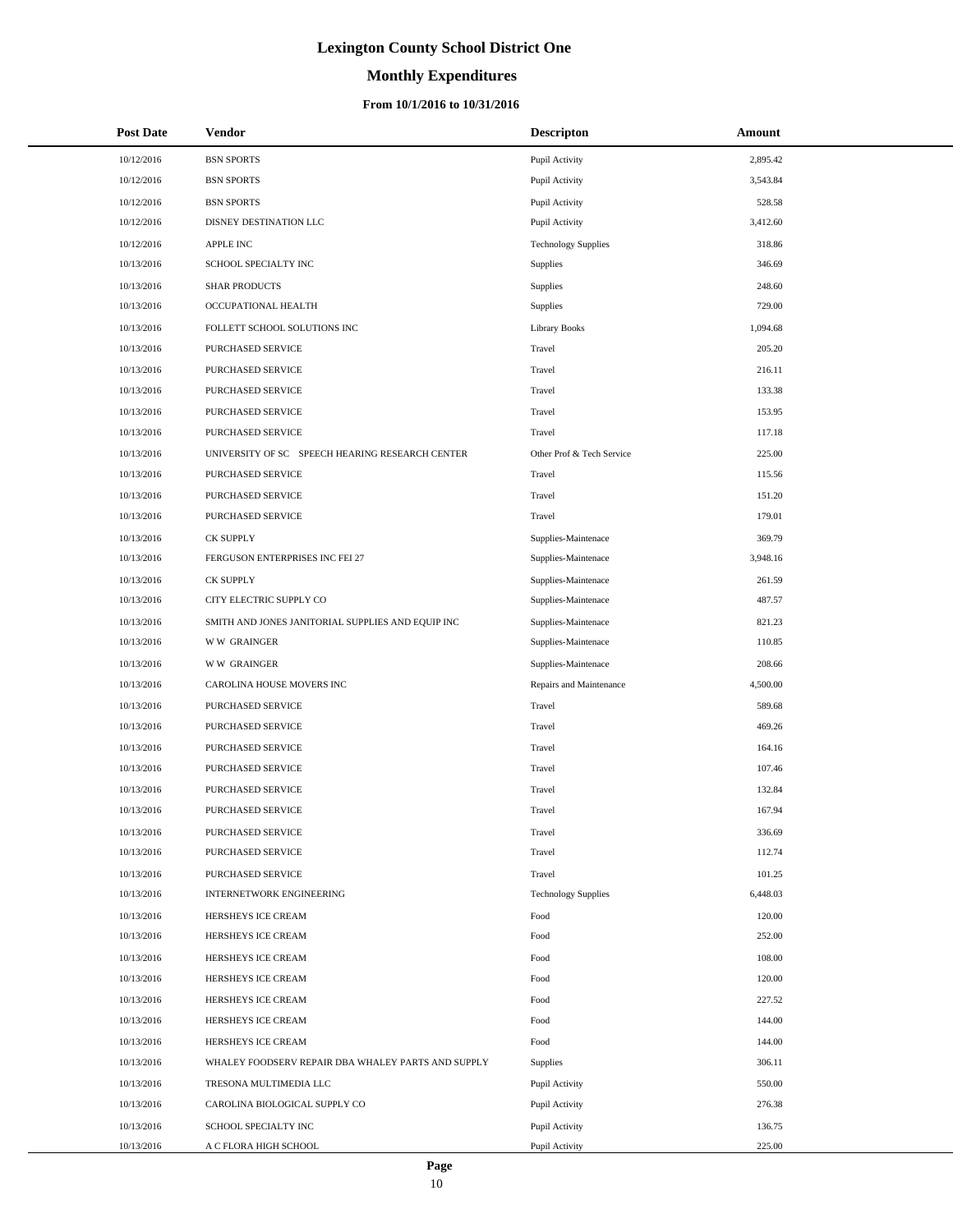# **Monthly Expenditures**

### **From 10/1/2016 to 10/31/2016**

| <b>Post Date</b> | <b>Vendor</b>                                      | <b>Descripton</b>          | Amount   |
|------------------|----------------------------------------------------|----------------------------|----------|
| 10/13/2016       | RIDDELL / ALL AMERICAN                             | Pupil Activity             | 1,283.99 |
| 10/13/2016       | THREADS EMBROIDERY LLC                             | Pupil Activity             | 941.60   |
| 10/13/2016       | ALGY COSTUMES AND UNIFORMS                         | Pupil Activity             | 578.57   |
| 10/14/2016       | HP INC                                             | <b>Technology Supplies</b> | 319.93   |
| 10/14/2016       | <b>JW PEPPER</b>                                   | Supplies                   | 629.15   |
| 10/14/2016       | DELL COMPUTERS                                     | Supplies                   | 423.70   |
| 10/14/2016       | MUSIC THEATRE INTERNATIONAL                        | Other Prof & Tech Service  | 150.00   |
| 10/14/2016       | MUSIC THEATRE INTERNATIONAL                        | Supplies                   | 550.00   |
| 10/14/2016       | AUTO BODY TOOL MART                                | Supplies                   | 779.54   |
| 10/14/2016       | JOYLABZ LLC                                        | <b>Technology Supplies</b> | 404.55   |
| 10/14/2016       | <b>LENOVO US</b>                                   | <b>Technology Supplies</b> | 1,016.50 |
| 10/14/2016       | PURCHASED SERVICE                                  | Travel                     | 121.50   |
| 10/14/2016       | PURCHASED SERVICE                                  | Travel                     | 107.78   |
| 10/14/2016       | PURCHASED SERVICE                                  | Travel                     | 143.10   |
| 10/14/2016       | SUNGARD PUBLIC SECTOR INC                          | Other Prof & Tech Service  | 427.20   |
| 10/14/2016       | <b>CULLUM SERVICES INC</b>                         | Repairs and Maintenance    | 1,343.75 |
| 10/14/2016       | COMPASS GROUP USA INC DBA CANTEEN REFRESHMENT SERV | Supplies                   | 479.56   |
| 10/14/2016       | MANSFIELD OIL CO                                   | Supplies-Maintenace        | 5,192.30 |
| 10/14/2016       | A Z LAWN MOWER PARTS                               | Supplies-Maintenace        | 341.33   |
| 10/14/2016       | <b>CULLUM SERVICES INC</b>                         | Repairs and Maintenance    | 4,792.50 |
| 10/14/2016       | CULLUM SERVICES INC                                | Repairs and Maintenance    | 1,108.08 |
| 10/14/2016       | CULLUM SERVICES INC                                | Repairs and Maintenance    | 3,937.50 |
| 10/14/2016       | CULLUM SERVICES INC                                | Repairs and Maintenance    | 1,023.75 |
| 10/14/2016       | OSWALD WHOLESALE LUMBER INC                        | Supplies-Maintenace        | 353.74   |
| 10/14/2016       | CULLUM SERVICES INC                                | Repairs and Maintenance    | 360.00   |
| 10/14/2016       | <b>BARNES PROPANE</b>                              | Energy                     | 426.97   |
| 10/14/2016       | CULLUM SERVICES INC                                | Repairs and Maintenance    | 1,379.17 |
| 10/14/2016       | CULLUM SERVICES INC                                | Repairs and Maintenance    | 440.63   |
| 10/14/2016       | <b>CULLUM SERVICES INC</b>                         | Repairs and Maintenance    | 2,730.00 |
| 10/14/2016       | CULLUM SERVICES INC                                | Repairs and Maintenance    | 757.50   |
| 10/14/2016       | CULLUM SERVICES INC                                | Repairs and Maintenance    | 1,372.50 |
| 10/14/2016       | <b>CULLUM SERVICES INC</b>                         | Repairs and Maintenance    | 1,355.63 |
| 10/14/2016       | CULLUM SERVICES INC                                | Repairs and Maintenance    | 1,059.38 |
| 10/14/2016       | CULLUM SERVICES INC                                | Repairs and Maintenance    | 1,331.25 |
| 10/14/2016       | <b>CULLUM SERVICES INC</b>                         | Repairs and Maintenance    | 1,792.50 |
| 10/14/2016       | CULLUM SERVICES INC                                | Repairs and Maintenance    | 3,788.54 |
| 10/14/2016       | SANDLAPPER SOUND                                   | Repairs and Maintenance    | 400.00   |
| 10/14/2016       | CULLUM SERVICES INC                                | Repairs and Maintenance    | 1,691.25 |
| 10/14/2016       | <b>CULLUM SERVICES INC</b>                         | Repairs and Maintenance    | 1,537.50 |
| 10/14/2016       | CULLUM SERVICES INC                                | Repairs and Maintenance    | 1,149.38 |
| 10/14/2016       | DADE PAPER AND BAG CO                              | Supplies-Maintenace        | 223.67   |
| 10/14/2016       | CULLUM SERVICES INC                                | Repairs and Maintenance    | 2,651.25 |
| 10/14/2016       | CULLUM SERVICES INC                                | Repairs and Maintenance    | 1,125.00 |
| 10/14/2016       | CULLUM SERVICES INC                                | Repairs and Maintenance    | 1,515.00 |
| 10/14/2016       | CULLUM SERVICES INC                                | Repairs and Maintenance    | 1,376.25 |
| 10/14/2016       | CULLUM SERVICES INC                                | Repairs and Maintenance    | 1,530.00 |
| 10/14/2016       | DADE PAPER AND BAG CO                              | Supplies-Maintenace        | 279.59   |
| 10/14/2016       | CULLUM SERVICES INC                                | Repairs and Maintenance    | 1,205.60 |

L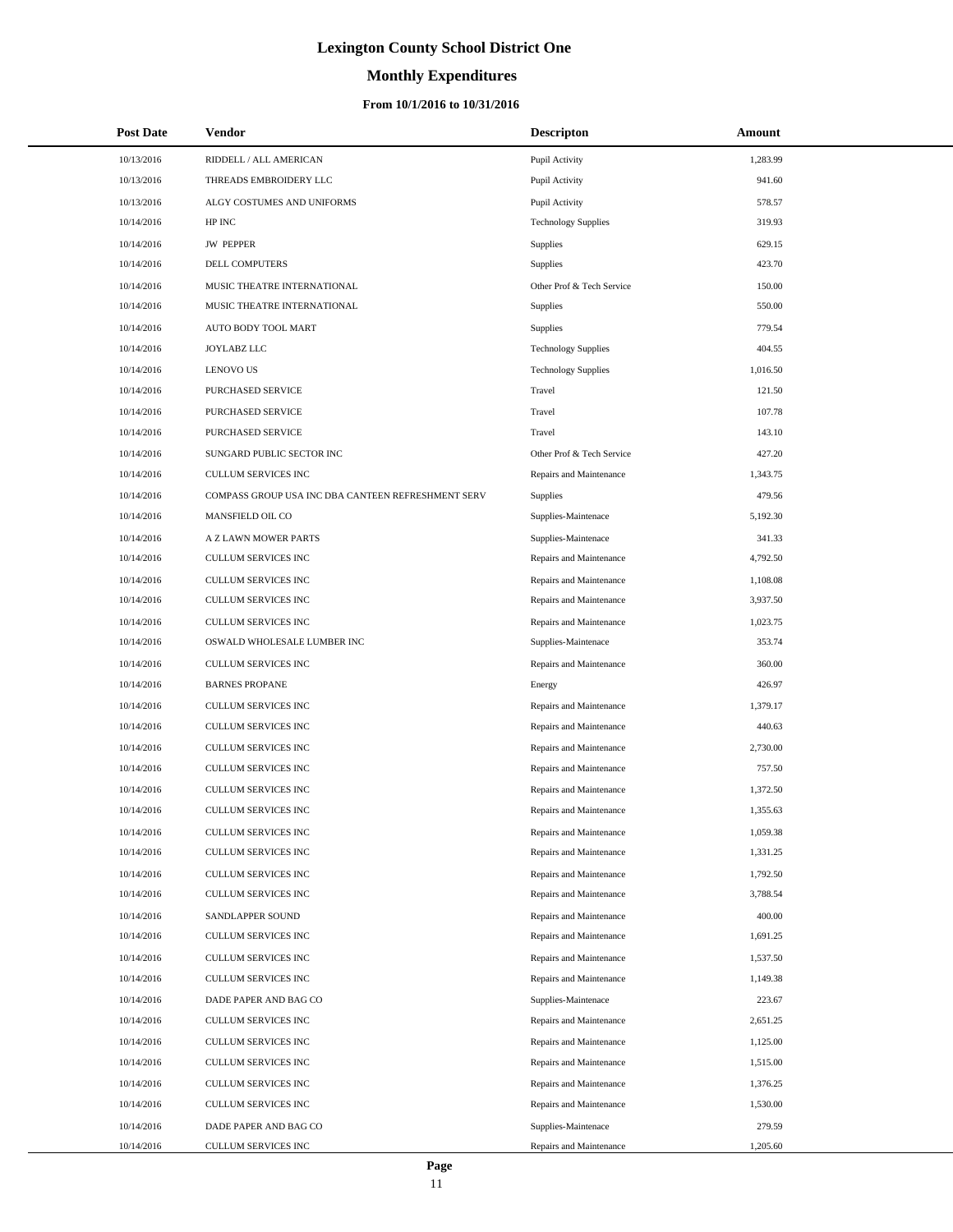# **Monthly Expenditures**

### **From 10/1/2016 to 10/31/2016**

| <b>Post Date</b> | Vendor                                       | <b>Descripton</b>           | Amount    |
|------------------|----------------------------------------------|-----------------------------|-----------|
| 10/14/2016       | CULLUM SERVICES INC                          | Repairs and Maintenance     | 1,276.88  |
| 10/14/2016       | CULLUM SERVICES INC                          | Repairs and Maintenance     | 620.62    |
| 10/14/2016       | CULLUM SERVICES INC                          | Repairs and Maintenance     | 2,371.88  |
| 10/14/2016       | CULLUM SERVICES INC                          | Repairs and Maintenance     | 1,453.12  |
| 10/14/2016       | CULLUM SERVICES INC                          | Repairs and Maintenance     | 2,437.50  |
| 10/14/2016       | CULLUM SERVICES INC                          | Repairs and Maintenance     | 5,887.50  |
| 10/14/2016       | GATEWAY SUPPLY CO INC                        | Supplies-Maintenace         | 505.46    |
| 10/14/2016       | CULLUM SERVICES INC                          | Repairs and Maintenance     | 1,453.13  |
| 10/14/2016       | MCKINLEY, CHRISTAL                           | Pupil Transportation        | 172.52    |
| 10/14/2016       | STARR, WILLIAM                               | <b>Pupil Transportation</b> | 432.00    |
| 10/14/2016       | PURCHASED SERVICE                            | Travel                      | 570.78    |
| 10/14/2016       | RANDOM DRUG SCREENS INC                      | Other Prof & Tech Service   | 2,212.00  |
| 10/14/2016       | LOOKABILL, JOHN T                            | Other Prof & Tech Service   | 180.00    |
| 10/14/2016       | <b>BLACK, CALEB JAMES</b>                    | Other Prof & Tech Service   | 180.00    |
| 10/14/2016       | GOVAN, TERRY                                 | Other Prof & Tech Service   | 180.00    |
| 10/14/2016       | LEXINGTON MEDICAL CENTER OCCUPATIONAL HEALTH | Other Prof & Tech Service   | 116.00    |
| 10/14/2016       | <b>COMPORIUM</b>                             | Communication               | 100.51    |
| 10/14/2016       | MOTOROLA SOLUTIONS                           | <b>Technology Supplies</b>  | 288.37    |
| 10/14/2016       | DODGE LEARNING RESOURCES                     | Supplies                    | 583.83    |
| 10/14/2016       | FREY SCIENTIFIC                              | Supplies                    | 104.84    |
| 10/14/2016       | PURCHASED SERVICE                            | Travel                      | 112.32    |
| 10/14/2016       | <b>COMPORIUM</b>                             | Communication               | 387.77    |
| 10/14/2016       | TRIDENT BEVERAGE INC                         | Food                        | 768.00    |
| 10/14/2016       | TRIDENT BEVERAGE INC                         | Food                        | 576.00    |
| 10/14/2016       | HERSHEYS ICE CREAM                           | Food                        | 192.00    |
| 10/14/2016       | TRIDENT BEVERAGE INC                         | Food                        | 768.00    |
| 10/14/2016       | TRIDENT BEVERAGE INC                         | Food                        | 384.00    |
| 10/14/2016       | TRIDENT BEVERAGE INC                         | Food                        | 4,800.00  |
| 10/14/2016       | THE ATHLETIC SHOP INC                        | Pupil Activity              | 2.571.75  |
| 10/14/2016       | KRISTY GWYN SWEET PEAS STITCHES              | Pupil Activity              | 384.00    |
| 10/14/2016       | <b>BSN SPORTS</b>                            | Pupil Activity              | 321.00    |
| 10/14/2016       | <b>HUDL</b>                                  | Pupil Activity              | 1,599.00  |
| 10/14/2016       | NATIONAL ATHLETIC TRAINERS ASSOC (NATA)      | Pupil Activity              | 227.00    |
| 10/14/2016       | <b>BSN SPORTS</b>                            | Pupil Activity              | 796.08    |
| 10/14/2016       | TRESONA MULTIMEDIA LLC                       | Pupil Activity              | 735.00    |
| 10/14/2016       | DISCOVERY EDUCATION INC                      | Software Renewal/Agreemen   | 43,355.00 |
| 10/14/2016       | SC DEPARTMENT OF REVENUE (SALES TAX RETURN)  | Software Renewal/Agreemen   | 3,034.85  |
| 10/17/2016       | LEXINGTON COUNTY SCHOOL DIST 2               | Tuition-LEA                 | 12,874.84 |
| 10/17/2016       | US INK AND TONER INC                         | Supplies                    | 312.75    |
| 10/17/2016       | US INK AND TONER INC                         | Supplies                    | 370.11    |
| 10/17/2016       | PINE PRESS OF LEXINGTON INC                  | Printing and Binding        | 647.16    |
| 10/17/2016       | PURCHASED SERVICE                            | Travel                      | 299.94    |
| 10/17/2016       | NEOPOST USA INC                              | Repairs and Maintenance     | 540.00    |
| 10/17/2016       | PECKNEL MUSIC CO INC                         | Supplies                    | 747.93    |
| 10/17/2016       | PRESENTATION SYSTEMS SOUTH INC               | Supplies                    | 699.43    |
| 10/17/2016       | POCKET NURSE                                 | <b>Supplies</b>             | 541.50    |
| 10/17/2016       | PURCHASED SERVICE                            | Travel                      | 241.50    |
| 10/17/2016       | APPLE INC                                    | <b>Technology Supplies</b>  | 811.06    |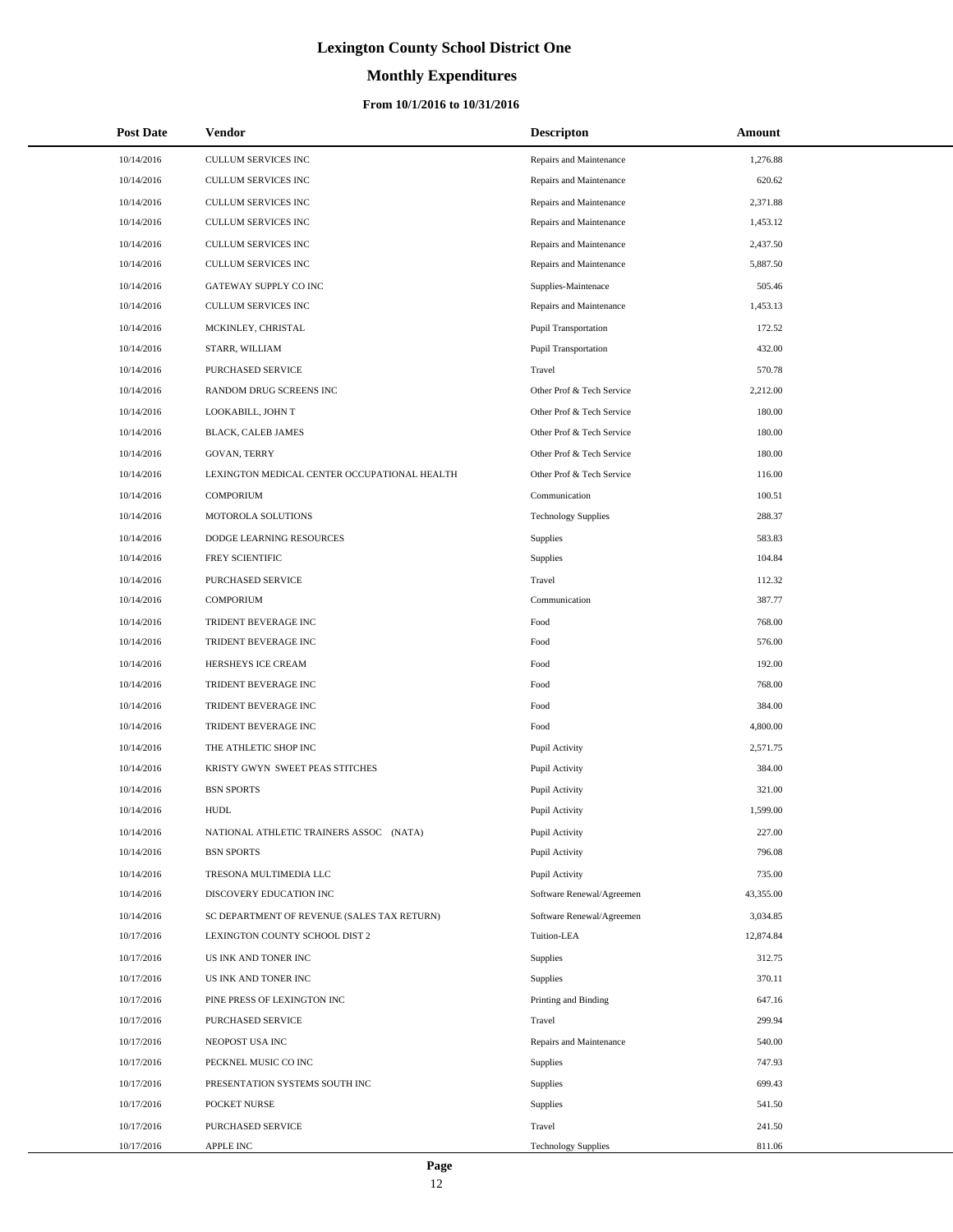# **Monthly Expenditures**

### **From 10/1/2016 to 10/31/2016**

| <b>Post Date</b> | <b>Vendor</b>                                   | <b>Descripton</b>          | Amount    |
|------------------|-------------------------------------------------|----------------------------|-----------|
| 10/17/2016       | PURCHASED SERVICE                               | Travel                     | 290.22    |
| 10/17/2016       | PURCHASED SERVICE                               | Travel                     | 290.22    |
| 10/17/2016       | PURCHASED SERVICE                               | Travel                     | 246.30    |
| 10/17/2016       | ON TRACK PRESS                                  | Other Prof & Tech Service  | 10,000.00 |
| 10/17/2016       | <b>HYATT REGENCY</b>                            | Travel                     | 311.92    |
| 10/17/2016       | PURCHASED SERVICE                               | Travel                     | 1,331.86  |
| 10/17/2016       | ALFRED WILLIAMS AND CO                          | Repairs and Maintenance    | 660.75    |
| 10/17/2016       | DADE PAPER AND BAG CO                           | Supplies-Maintenace        | 372.79    |
| 10/17/2016       | CALICO INDUSTRIES INC                           | Supplies-Maintenace        | 439.56    |
| 10/17/2016       | DADE PAPER AND BAG CO                           | Supplies-Maintenace        | 1,121.79  |
| 10/17/2016       | DADE PAPER AND BAG CO                           | Supplies-Maintenace        | 465.99    |
| 10/17/2016       | CITY OF CAYCE                                   | <b>Public Utilities</b>    | 5,203.15  |
| 10/17/2016       | <b>CITY OF CAYCE</b>                            | <b>Public Utilities</b>    | 4,974.16  |
| 10/17/2016       | CITY OF WEST COLUMBIA WATER COLLECTION DIVISION | <b>Public Utilities</b>    | 426.00    |
| 10/17/2016       | PALMETTO PROPANE                                | Energy                     | 289.58    |
| 10/17/2016       | CALICO INDUSTRIES INC                           | Supplies-Maintenace        | 439.56    |
| 10/17/2016       | DADE PAPER AND BAG CO                           | Supplies-Maintenace        | 465.99    |
| 10/17/2016       | TOWN OF LEXINGTON                               | <b>Public Utilities</b>    | 416.61    |
| 10/17/2016       | SIMPLEXGRINNELL                                 | Repairs and Maintenance    | 3,358.14  |
| 10/17/2016       | DADE PAPER AND BAG CO                           | Supplies-Maintenace        | 559.18    |
| 10/17/2016       | YOUNG, MATTHEW                                  | Other Prof & Tech Service  | 120.00    |
| 10/17/2016       | HINZ, BRIAN E                                   | Other Prof & Tech Service  | 180.00    |
| 10/17/2016       | SPIVEY, STEPHEN J                               | Other Prof & Tech Service  | 180.00    |
| 10/17/2016       | PURCHASED SERVICE                               | Travel                     | 241.98    |
| 10/17/2016       | PURCHASED SERVICE                               | Travel                     | 187.31    |
| 10/17/2016       | LESESNE INDUSTRIES INC                          | Supplies                   | 127.26    |
| 10/17/2016       | <b>IBM CORPORATION</b>                          | <b>Technology Supplies</b> | 146.38    |
| 10/17/2016       | <b>ANOTHER PRINTER</b>                          | Supplies                   | 904.09    |
| 10/17/2016       | SC SCHOOL FOR THE DEAF AND BLIND                | <b>Pupil Services</b>      | 916.67    |
| 10/17/2016       | SC INTERPRETING SERVICE FOR THE DEAF            | <b>Pupil Services</b>      | 440.00    |
| 10/17/2016       | INDIANAPOLIS MARRIOTT DOWNTOWN                  | Travel                     | 954.72    |
| 10/17/2016       | <b>FREY SCIENTIFIC</b>                          | Supplies                   | 360.07    |
| 10/17/2016       | <b>SCHOLASTIC INC</b>                           | Supplies                   | 125.00    |
| 10/17/2016       | SCHOLASTIC INC                                  | Supplies                   | 360.00    |
| 10/17/2016       | <b>GS2 ENGINEERING INC</b>                      | Improv Other Than Bldg     | 1,780.50  |
| 10/17/2016       | <b>US FOODS</b>                                 | Supplies                   | 920.22    |
| 10/17/2016       | SYSCO FOOD SERV OF COLUMBIA                     | Food                       | 4,875.66  |
| 10/17/2016       | BORDEN DAIRY CO OF SC LLC                       | Milk                       | 400.28    |
| 10/17/2016       | <b>US FOODS</b>                                 | Supplies                   | 819.74    |
| 10/17/2016       | SYSCO FOOD SERV OF COLUMBIA                     | Food                       | 1,340.04  |
| 10/17/2016       | BORDEN DAIRY CO OF SC LLC                       | Milk                       | 642.75    |
| 10/17/2016       | SENN BROTHERS INC                               | Produce                    | 112.50    |
| 10/17/2016       | <b>US FOODS</b>                                 | Supplies                   | 799.35    |
| 10/17/2016       | SYSCO FOOD SERV OF COLUMBIA                     | Food                       | 4,338.89  |
| 10/17/2016       | BORDEN DAIRY CO OF SC LLC                       | Milk                       | 328.88    |
| 10/17/2016       | <b>US FOODS</b>                                 | Supplies                   | 1,024.94  |
| 10/17/2016       | SYSCO FOOD SERV OF COLUMBIA                     | Food                       | 3,102.36  |
| 10/17/2016       | BORDEN DAIRY CO OF SC LLC                       | Milk                       | 977.44    |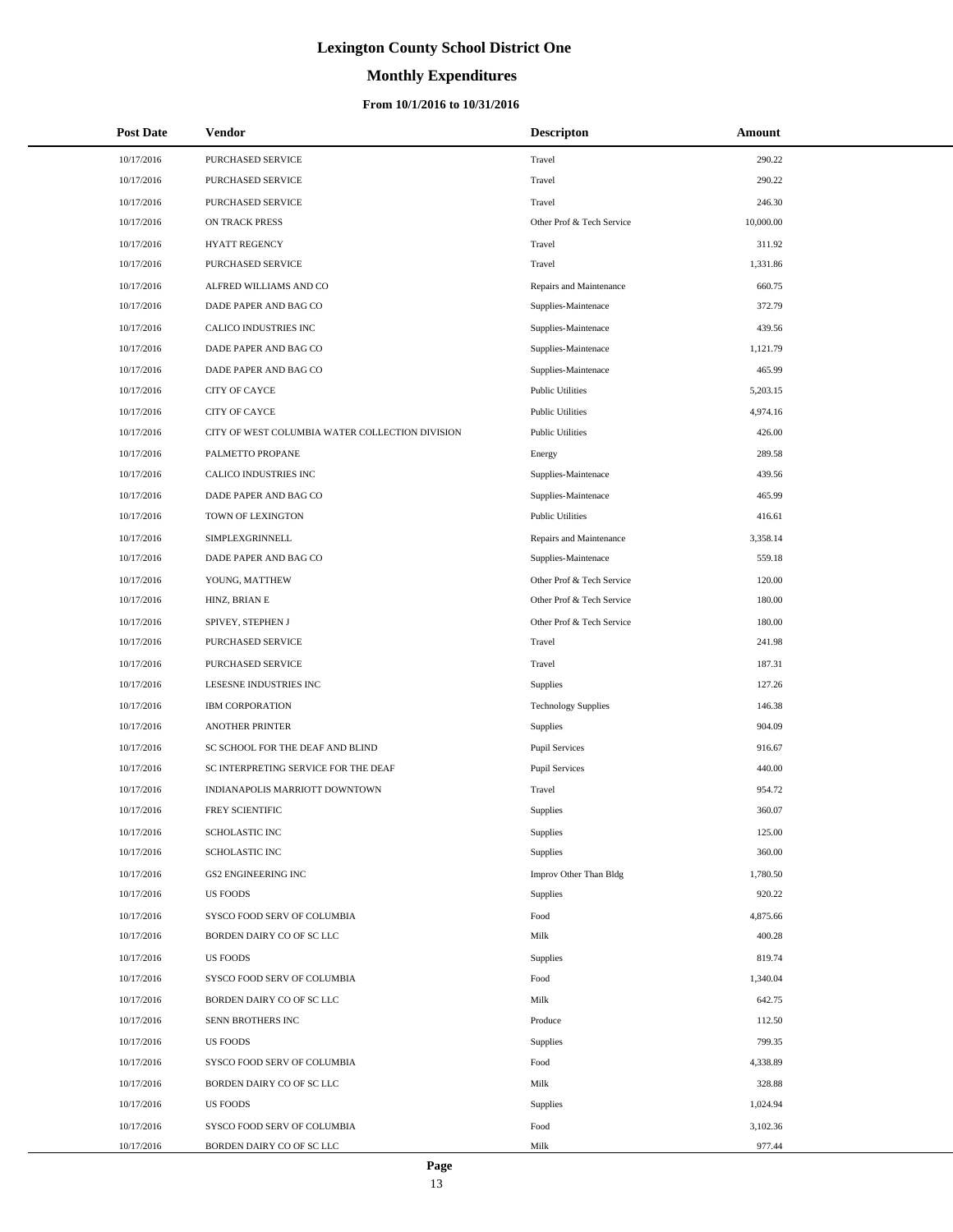# **Monthly Expenditures**

### **From 10/1/2016 to 10/31/2016**

| <b>Post Date</b> | Vendor                      | <b>Descripton</b> | Amount   |
|------------------|-----------------------------|-------------------|----------|
| 10/17/2016       | <b>US FOODS</b>             | Supplies          | 536.63   |
| 10/17/2016       | SYSCO FOOD SERV OF COLUMBIA | Food              | 4,892.67 |
| 10/17/2016       | BORDEN DAIRY CO OF SC LLC   | Milk              | 581.96   |
| 10/17/2016       | SENN BROTHERS INC           | Produce           | 157.00   |
| 10/17/2016       | <b>US FOODS</b>             | Supplies          | 278.87   |
| 10/17/2016       | SYSCO FOOD SERV OF COLUMBIA | Food              | 2,422.12 |
| 10/17/2016       | BORDEN DAIRY CO OF SC LLC   | Milk              | 1,205.25 |
| 10/17/2016       | SENN BROTHERS INC           | Produce           | 271.50   |
| 10/17/2016       | <b>US FOODS</b>             | Supplies          | 162.48   |
| 10/17/2016       | SYSCO FOOD SERV OF COLUMBIA | Food              | 912.65   |
| 10/17/2016       | SENN BROTHERS INC           | Produce           | 223.27   |
| 10/17/2016       | <b>US FOODS</b>             | Supplies          | 402.32   |
| 10/17/2016       | SYSCO FOOD SERV OF COLUMBIA | Food              | 2,788.01 |
| 10/17/2016       | BORDEN DAIRY CO OF SC LLC   | Milk              | 105.98   |
| 10/17/2016       | SENN BROTHERS INC           | Produce           | 330.75   |
| 10/17/2016       | <b>US FOODS</b>             | Supplies          | 621.16   |
| 10/17/2016       | SYSCO FOOD SERV OF COLUMBIA | Food              | 1,131.13 |
| 10/17/2016       | BORDEN DAIRY CO OF SC LLC   | Milk              | 369.77   |
| 10/17/2016       | SENN BROTHERS INC           | Produce           | 155.75   |
| 10/17/2016       | <b>US FOODS</b>             | Supplies          | 581.81   |
| 10/17/2016       | SYSCO FOOD SERV OF COLUMBIA | Food              | 3,599.04 |
| 10/17/2016       | BORDEN DAIRY CO OF SC LLC   | Milk              | 1,613.21 |
| 10/17/2016       | SENN BROTHERS INC           | Produce           | 150.31   |
| 10/17/2016       | <b>US FOODS</b>             | Supplies          | 286.91   |
| 10/17/2016       | SYSCO FOOD SERV OF COLUMBIA | Food              | 3,162.06 |
| 10/17/2016       | BORDEN DAIRY CO OF SC LLC   | Milk              | 564.85   |
| 10/17/2016       | <b>US FOODS</b>             | Supplies          | 811.86   |
| 10/17/2016       | SYSCO FOOD SERV OF COLUMBIA | Food              | 1,896.98 |
| 10/17/2016       | BORDEN DAIRY CO OF SC LLC   | Milk              | 575.47   |
| 10/17/2016       | SENN BROTHERS INC           | Produce           | 130.50   |
| 10/17/2016       | <b>US FOODS</b>             | Supplies          | 302.91   |
| 10/17/2016       | SYSCO FOOD SERV OF COLUMBIA | Food              | 1,433.05 |
| 10/17/2016       | BORDEN DAIRY CO OF SC LLC   | Milk              | 579.92   |
| 10/17/2016       | SENN BROTHERS INC           | Produce           | 147.25   |
| 10/17/2016       | <b>US FOODS</b>             | Supplies          | 1,189.14 |
| 10/17/2016       | SYSCO FOOD SERV OF COLUMBIA | Food              | 5,256.40 |
| 10/17/2016       | BORDEN DAIRY CO OF SC LLC   | Milk              | 703.33   |
| 10/17/2016       | SENN BROTHERS INC           | Produce           | 147.00   |
| 10/17/2016       | <b>US FOODS</b>             | Supplies          | 475.36   |
| 10/17/2016       | SYSCO FOOD SERV OF COLUMBIA | Food              | 1,257.90 |
| 10/17/2016       | BORDEN DAIRY CO OF SC LLC   | Milk              | 238.24   |
| 10/17/2016       | SENN BROTHERS INC           | Produce           | 105.50   |
| 10/17/2016       | <b>US FOODS</b>             | Supplies          | 696.35   |
| 10/17/2016       | SYSCO FOOD SERV OF COLUMBIA | Food              | 2,358.62 |
| 10/17/2016       | BORDEN DAIRY CO OF SC LLC   | Milk              | 470.74   |
| 10/17/2016       | SENN BROTHERS INC           | Produce           | 124.31   |
| 10/17/2016       | <b>US FOODS</b>             | Supplies          | 396.88   |
| 10/17/2016       | SYSCO FOOD SERV OF COLUMBIA | Food              | 1,870.38 |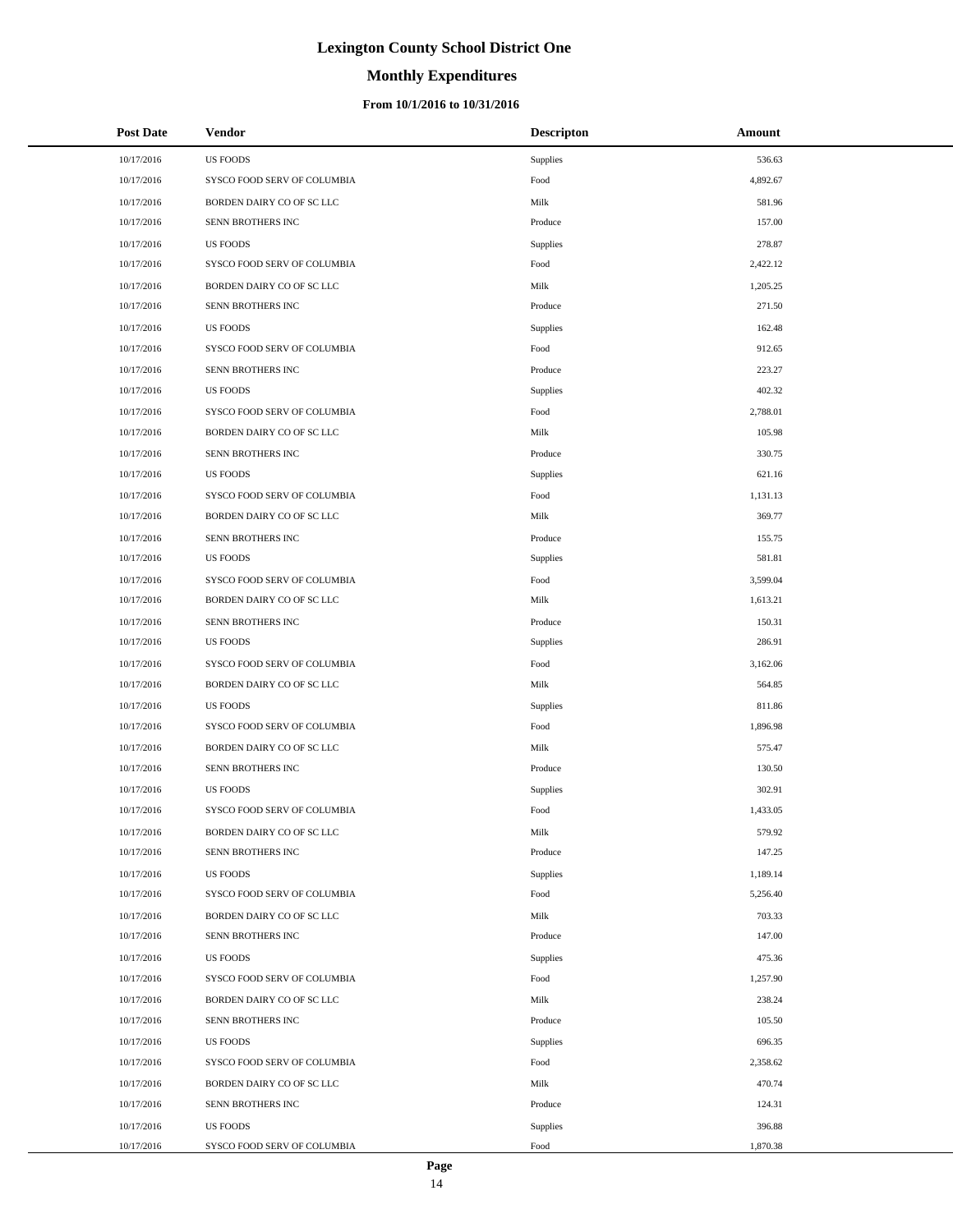# **Monthly Expenditures**

### **From 10/1/2016 to 10/31/2016**

| <b>Post Date</b> | <b>Vendor</b>               | <b>Descripton</b> | Amount   |
|------------------|-----------------------------|-------------------|----------|
| 10/17/2016       | BORDEN DAIRY CO OF SC LLC   | Milk              | 390.53   |
| 10/17/2016       | <b>US FOODS</b>             | Supplies          | 256.51   |
| 10/17/2016       | SYSCO FOOD SERV OF COLUMBIA | Food              | 1,766.73 |
| 10/17/2016       | BORDEN DAIRY CO OF SC LLC   | Milk              | 520.48   |
| 10/17/2016       | <b>US FOODS</b>             | Supplies          | 962.38   |
| 10/17/2016       | SYSCO FOOD SERV OF COLUMBIA | Food              | 2,561.86 |
| 10/17/2016       | BORDEN DAIRY CO OF SC LLC   | Milk              | 1,281.53 |
| 10/17/2016       | SENN BROTHERS INC           | Produce           | 130.00   |
| 10/17/2016       | <b>US FOODS</b>             | Supplies          | 492.58   |
| 10/17/2016       | SYSCO FOOD SERV OF COLUMBIA | Food              | 3,399.03 |
| 10/17/2016       | BORDEN DAIRY CO OF SC LLC   | Milk              | 235.47   |
| 10/17/2016       | SENN BROTHERS INC           | Produce           | 150.65   |
| 10/17/2016       | <b>US FOODS</b>             | Supplies          | 607.86   |
| 10/17/2016       | SYSCO FOOD SERV OF COLUMBIA | Food              | 791.58   |
| 10/17/2016       | BORDEN DAIRY CO OF SC LLC   | Milk              | 540.70   |
| 10/17/2016       | SYSCO FOOD SERV OF COLUMBIA | Food              | 6,788.73 |
| 10/17/2016       | BORDEN DAIRY CO OF SC LLC   | Milk              | 649.96   |
| 10/17/2016       | SENN BROTHERS INC           | Produce           | 110.00   |
| 10/17/2016       | SYSCO FOOD SERV OF COLUMBIA | Food              | 1,611.73 |
| 10/17/2016       | BORDEN DAIRY CO OF SC LLC   | Milk              | 876.30   |
| 10/17/2016       | SENN BROTHERS INC           | Produce           | 137.25   |
| 10/17/2016       | <b>US FOODS</b>             | Supplies          | 485.26   |
| 10/17/2016       | SYSCO FOOD SERV OF COLUMBIA | Food              | 2,213.58 |
| 10/17/2016       | BORDEN DAIRY CO OF SC LLC   | Milk              | 1,104.27 |
| 10/17/2016       | SENN BROTHERS INC           | Produce           | 148.50   |
| 10/17/2016       | <b>US FOODS</b>             | Supplies          | 342.68   |
| 10/17/2016       | SYSCO FOOD SERV OF COLUMBIA | Food              | 655.79   |
| 10/17/2016       | BORDEN DAIRY CO OF SC LLC   | Milk              | 409.43   |
| 10/17/2016       | <b>US FOODS</b>             | Supplies          | 497.53   |
| 10/17/2016       | SYSCO FOOD SERV OF COLUMBIA | Food              | 998.11   |
| 10/17/2016       | BORDEN DAIRY CO OF SC LLC   | Milk              | 540.87   |
| 10/17/2016       | SYSCO FOOD SERV OF COLUMBIA | Food              | 830.48   |
| 10/17/2016       | BORDEN DAIRY CO OF SC LLC   | Milk              | 185.25   |
| 10/17/2016       | SENN BROTHERS INC           | Produce           | 114.50   |
| 10/17/2016       | US FOODS                    | Supplies          | 188.29   |
| 10/17/2016       | SYSCO FOOD SERV OF COLUMBIA | Food              | 2,652.66 |
| 10/17/2016       | BORDEN DAIRY CO OF SC LLC   | Milk              | 480.16   |
| 10/17/2016       | SENN BROTHERS INC           | Produce           | 288.50   |
| 10/17/2016       | <b>US FOODS</b>             | Supplies          | 151.20   |
| 10/17/2016       | SYSCO FOOD SERV OF COLUMBIA | Food              | 6,764.71 |
| 10/17/2016       | BORDEN DAIRY CO OF SC LLC   | Milk              | 588.23   |
| 10/17/2016       | <b>US FOODS</b>             | Supplies          | 525.84   |
| 10/17/2016       | SYSCO FOOD SERV OF COLUMBIA | Food              | 1,897.64 |
| 10/17/2016       | BORDEN DAIRY CO OF SC LLC   | Milk              | 409.35   |
| 10/17/2016       | SENN BROTHERS INC           | Produce           | 107.71   |
| 10/17/2016       | PINE PRESS OF LEXINGTON INC | Pupil Activity    | 269.18   |
| 10/17/2016       | GWYN, JAIME L               | Pupil Activity    | 105.00   |
| 10/17/2016       | REED, JOHN MARCUS           | Pupil Activity    | 120.00   |

÷.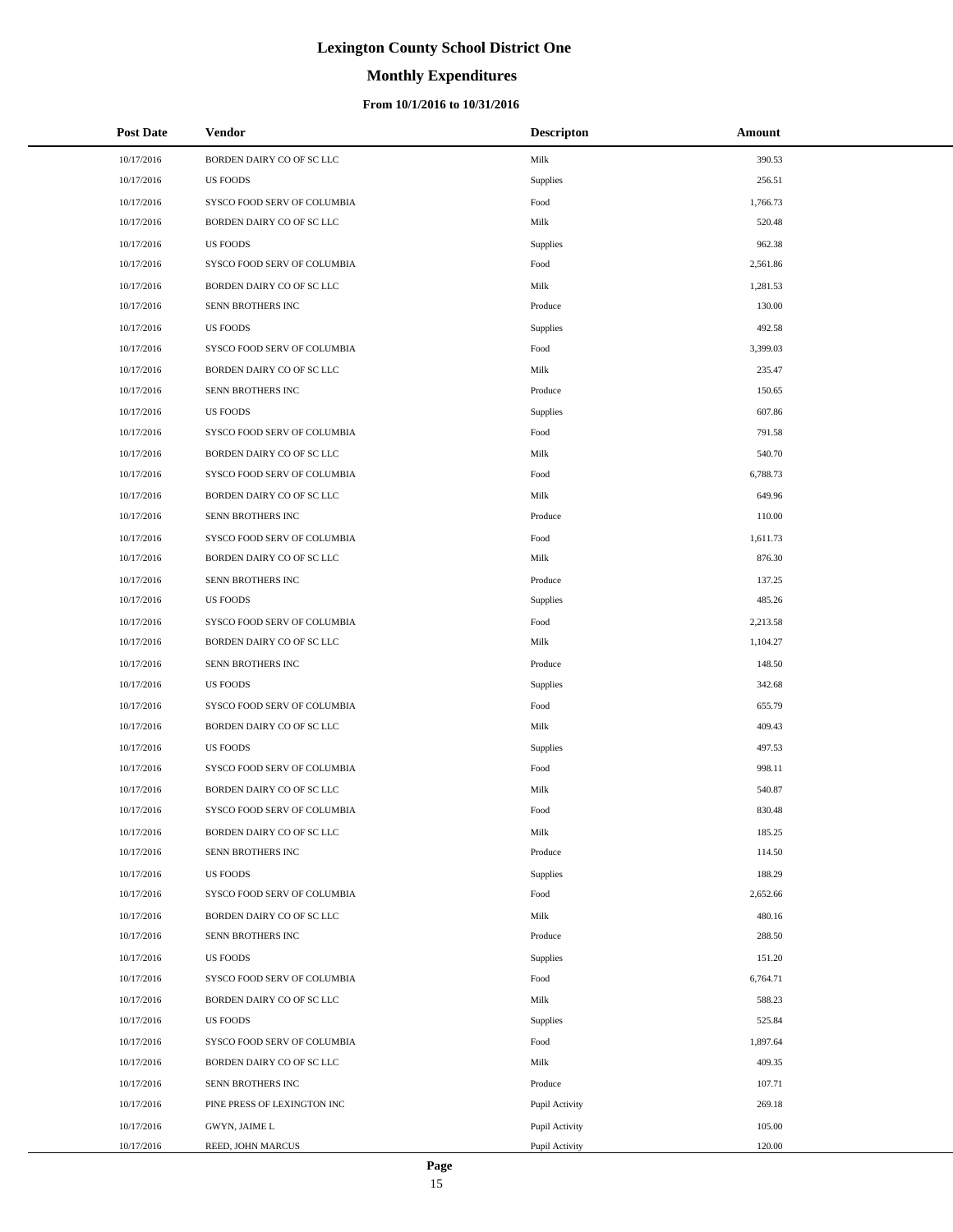# **Monthly Expenditures**

### **From 10/1/2016 to 10/31/2016**

| <b>Post Date</b> | <b>Vendor</b>                        | <b>Descripton</b>             | Amount   |
|------------------|--------------------------------------|-------------------------------|----------|
| 10/17/2016       | MANNING, THEODORE                    | Pupil Activity                | 104.90   |
| 10/17/2016       | DONLON, THOMAS                       | Pupil Activity                | 130.40   |
| 10/17/2016       | STILES, JAMES MACK                   | Pupil Activity                | 101.60   |
| 10/17/2016       | CASHMAN, JOSEPH MATTHEW              | Pupil Activity                | 105.80   |
| 10/17/2016       | O'KEEFE, DENNIS                      | Pupil Activity                | 105.80   |
| 10/17/2016       | MURPHY, WILLIAM J                    | Pupil Activity                | 133.40   |
| 10/17/2016       | POPE, WYMAN                          | Pupil Activity                | 148.70   |
| 10/17/2016       | STROMAN, ANTHONY C                   | Pupil Activity                | 101.00   |
| 10/17/2016       | STUTTS, JAMES ROYCE                  | Pupil Activity                | 148.70   |
| 10/17/2016       | VAUGHN, TONY                         | Pupil Activity                | 127.10   |
| 10/17/2016       | BARBER, DARYL SCOTT                  | Pupil Activity                | 120.00   |
| 10/17/2016       | BLACKMON, KEVIN E                    | Pupil Activity                | 135.00   |
| 10/17/2016       | BRYANT, ADAM                         | Pupil Activity                | 135.00   |
| 10/17/2016       | BUSBY, RALPH LENNY                   | Pupil Activity                | 135.00   |
| 10/17/2016       | FRANKLIN, TIMOTHY WILLIAM            | Pupil Activity                | 135.00   |
| 10/17/2016       | JONES, JOHN (JJ) E                   | Pupil Activity                | 135.00   |
| 10/17/2016       | <b>JUSTICE, GARTH</b>                | Pupil Activity                | 135.00   |
| 10/17/2016       | LINT, CHARLES ROBERT                 | Pupil Activity                | 135.00   |
| 10/17/2016       | MARTHERS, BRANNON W                  | Pupil Activity                | 135.00   |
| 10/17/2016       | MCELWAIN, LONNIE                     | Pupil Activity                | 150.00   |
| 10/17/2016       | REED, JOHN MARCUS                    | Pupil Activity                | 135.00   |
| 10/17/2016       | ROZIER, GARRY B                      | Pupil Activity                | 135.00   |
| 10/17/2016       | TAYLOR, MICHAEL HAMPTON              | Pupil Activity                | 135.00   |
| 10/17/2016       | <b>HUDL</b>                          | Pupil Activity                | 400.00   |
| 10/17/2016       | REED, JOHN MARCUS                    | Pupil Activity                | 105.00   |
| 10/17/2016       | BROWN, MOSES L                       | Pupil Activity                | 100.70   |
| 10/17/2016       | LAM, MATTHEW                         | Pupil Activity                | 102.50   |
| 10/17/2016       | TOTAL STRENGTH AND SPEED             | Pupil Activity                | 569.89   |
| 10/17/2016       | RUDNIK, DEANNA                       | Pupil Activity                | 108.00   |
| 10/18/2016       | SCHOOL SPECIALTY INC                 | <b>Supplies</b>               | 183.46   |
| 10/18/2016       | FORMS AND SUPPLY INC (FSI)           | <b>Supplies</b>               | 2,446.56 |
| 10/18/2016       | FORMS AND SUPPLY INC (FSI)           | <b>Supplies</b>               | 2,475.34 |
| 10/18/2016       | FORMS AND SUPPLY INC (FSI)           | Supplies                      | 396.20   |
| 10/18/2016       | MBM CORP                             | Supplies                      | 284.72   |
| 10/18/2016       | FORMS AND SUPPLY INC (FSI)           | Supplies                      | 3,453.96 |
| 10/18/2016       | PITSCO EDUCATION HEARILY AND COMPANY | <b>Supplies</b>               | 1,155.60 |
| 10/18/2016       | PALMETTO HEALTH ALLIANCE             | <b>Instructional Services</b> | 150.00   |
| 10/18/2016       | SCHOOL HEALTH ALERT                  | <b>Supplies</b>               | 480.00   |
| 10/18/2016       | SCHOOL NURSE SUPPLY INC              | Supplies                      | 274.55   |
| 10/18/2016       | <b>OVERDRIVE INC</b>                 | <b>Library Books</b>          | 4,000.00 |
| 10/18/2016       | <b>GENERAL ELECTRIC</b>              | <b>Supplies</b>               | 623.00   |
| 10/18/2016       | SCHOOL SPECIALTY INC                 | <b>Supplies</b>               | 256.05   |
| 10/18/2016       | CALICO INDUSTRIES INC                | Supplies-Maintenace           | 659.33   |
| 10/18/2016       | SOUTHEASTERN PAPER                   | Supplies-Maintenace           | 1,514.48 |
| 10/18/2016       | <b>WW GRAINGER</b>                   | Supplies-Maintenace           | 490.36   |
| 10/18/2016       | CALICO INDUSTRIES INC                | Supplies-Maintenace           | 274.72   |
| 10/18/2016       | CAROLINA PARKS AND PLAY LLC          | Supplies-Maintenace           | 337.05   |
| 10/18/2016       | GECP (GENERAL ELECTRIC)              | Supplies-Maintenace           | 419.00   |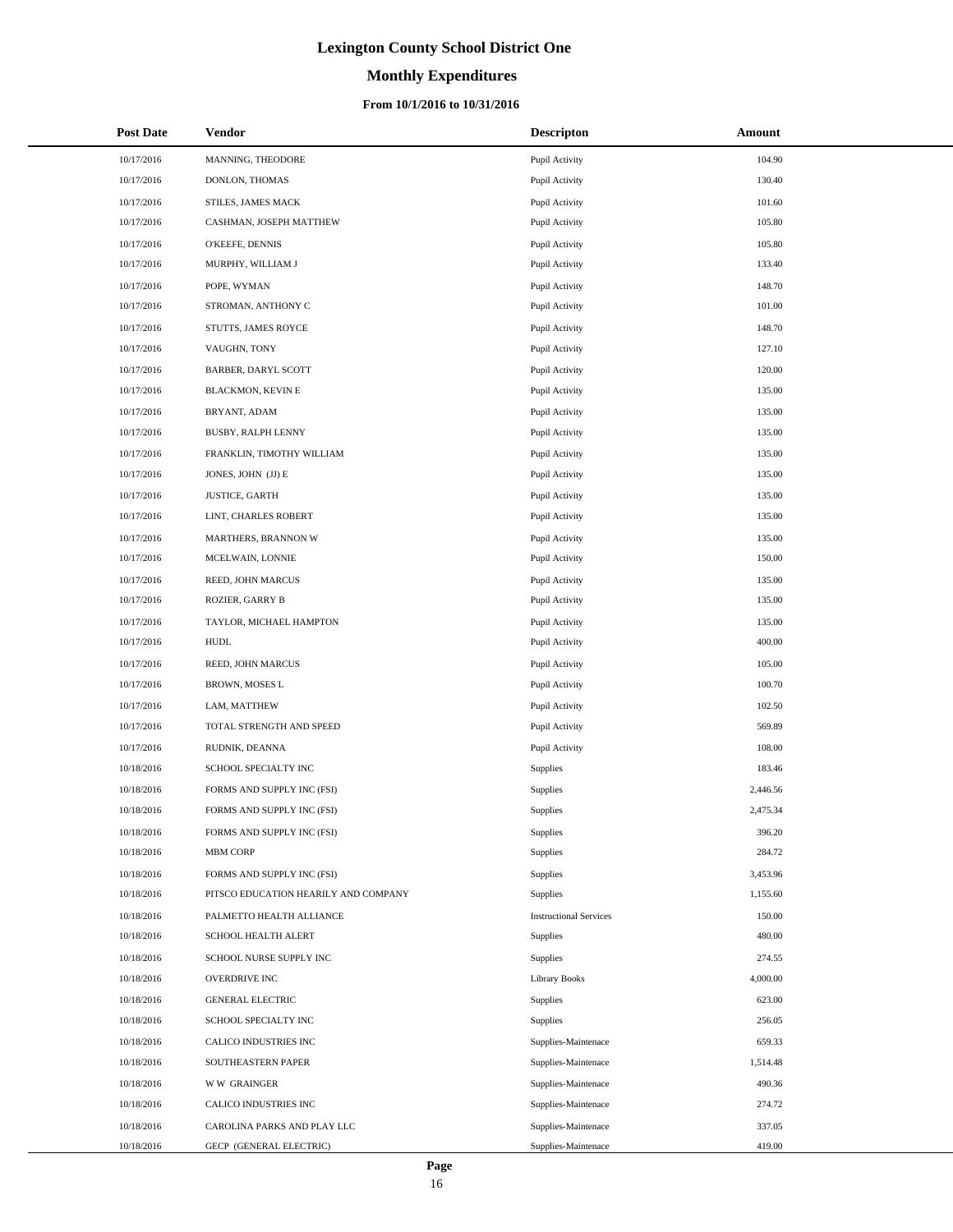# **Monthly Expenditures**

### **From 10/1/2016 to 10/31/2016**

| <b>Post Date</b> | <b>Vendor</b>                                | <b>Descripton</b>             | <b>Amount</b> |
|------------------|----------------------------------------------|-------------------------------|---------------|
| 10/18/2016       | CALICO INDUSTRIES INC                        | Supplies-Maintenace           | 659.33        |
| 10/18/2016       | SOUTHEASTERN PAPER                           | Supplies-Maintenace           | 1,225.79      |
| 10/18/2016       | SOUTHEASTERN PAPER                           | Supplies-Maintenace           | 288.69        |
| 10/18/2016       | SOUTHEASTERN PAPER                           | Supplies-Maintenace           | 288.69        |
| 10/18/2016       | CALICO INDUSTRIES INC                        | Supplies-Maintenace           | 439.56        |
| 10/18/2016       | SOUTHEASTERN PAPER                           | Supplies-Maintenace           | 938.23        |
| 10/18/2016       | ASMAR, HAYA A                                | <b>Pupil Transportation</b>   | 192.78        |
| 10/18/2016       | <b>GRAYBAR ELECTRIC CO INC</b>               | <b>Technology Supplies</b>    | 342.40        |
| 10/18/2016       | <b>GRAYBAR ELECTRIC CO INC</b>               | <b>Technology Supplies</b>    | 342.40        |
| 10/18/2016       | <b>GRAYBAR ELECTRIC CO INC</b>               | <b>Technology Supplies</b>    | 227.38        |
| 10/18/2016       | <b>ACCUTECH INC</b>                          | <b>Technology Supplies</b>    | 1,225.15      |
| 10/18/2016       | MCGRAW HILL EDUCATION INC                    | Supplies                      | 4,340.74      |
| 10/18/2016       | SCHOOL SPECIALTY INC                         | Pupil Activity                | 166.25        |
| 10/18/2016       | NUIDEA SCHOOL SUPPLY CO                      | Pupil Activity                | 6,141.80      |
| 10/18/2016       | <b>WW GRAINGER</b>                           | Pupil Activity                | 180.08        |
| 10/18/2016       | <b>SCHOLASTIC INC</b>                        | Pupil Activity                | 132.83        |
| 10/18/2016       | <b>BSN SPORTS</b>                            | Pupil Activity                | 3,575.94      |
| 10/18/2016       | NATURAL SAND COMPANY INC                     | Pupil Activity                | 1,420.00      |
| 10/18/2016       | FORT DORCHESTER HIGH SCHOOL                  | Pupil Activity                | 175.00        |
| 10/18/2016       | PONDEROSA COUNTRY CLUB                       | Pupil Activity                | 250.00        |
| 10/19/2016       | DELL COMPUTERS                               | Supplies                      | 231.10        |
| 10/19/2016       | HANDWRITING WITHOUT TEARS BY JAN Z OLSEN OTR | Supplies                      | 1,428.00      |
| 10/19/2016       | SCHOOL SPECIALTY INC                         | Supplies                      | 2,178.03      |
| 10/19/2016       | US INK AND TONER INC                         | Supplies                      | 203.82        |
| 10/19/2016       | US INK AND TONER INC                         | Supplies                      | 761.06        |
| 10/19/2016       | DELL COMPUTERS                               | Supplies                      | 876.80        |
| 10/19/2016       | HOUGHTON MIFFLIN HARCOURT PUBLISHING CO      | Software Renewal/Agreemen     | 55,640.00     |
| 10/19/2016       | HOUGHTON MIFFLIN HARCOURT PUBLISHING CO      | Supplies                      | 948.01        |
| 10/19/2016       | <b>ACP DIRECT</b>                            | Supplies                      | 242.45        |
| 10/19/2016       | DELL COMPUTERS                               | Supplies                      | 372.83        |
| 10/19/2016       | SC DEPARTMENT OF REVENUE (SALES TAX RETURN)  | Software Renewal/Agreemen     | 181.30        |
| 10/19/2016       | SUNTEX INTERNATIONAL INC                     | Software Renewal/Agreemen     | 2,590.00      |
| 10/19/2016       | SCHOLASTIC INC                               | Supplies                      | 484.61        |
| 10/19/2016       | <b>CARLEX</b>                                | Supplies                      | 419.00        |
| 10/19/2016       | FORMS AND SUPPLY INC (FSI)                   | Supplies                      | 1,206.16      |
| 10/19/2016       | US INK AND TONER INC                         | Supplies                      | 639.20        |
| 10/19/2016       | SCHOOL SPECIALTY INC                         | Supplies                      | 2,240.05      |
| 10/19/2016       | DELL COMPUTERS                               | Supplies                      | 923.67        |
| 10/19/2016       | SCHOOL SPECIALTY INC                         | Supplies                      | 112.23        |
| 10/19/2016       | DELL COMPUTERS                               | Supplies                      | 111.80        |
| 10/19/2016       | US INK AND TONER INC                         | Supplies                      | 419.07        |
| 10/19/2016       | DELL COMPUTERS                               | Supplies                      | 319.92        |
| 10/19/2016       | PRESENTATION SYSTEMS SOUTH INC               | Repairs and Maintenance       | 999.00        |
| 10/19/2016       | <b>SCHOLASTIC INC</b>                        | Supplies                      | 659.22        |
| 10/19/2016       | SCHOOL SPECIALTY INC                         | Supplies                      | 498.94        |
| 10/19/2016       | FAIR PLAY CAMP SCHOOL INC                    | Tuition                       | 1,122.75      |
| 10/19/2016       | PALMETTO HEALTH ALLIANCE                     | <b>Instructional Services</b> | 375.00        |
| 10/19/2016       | CHANNING BETE COMPANY                        | Supplies                      | 147.15        |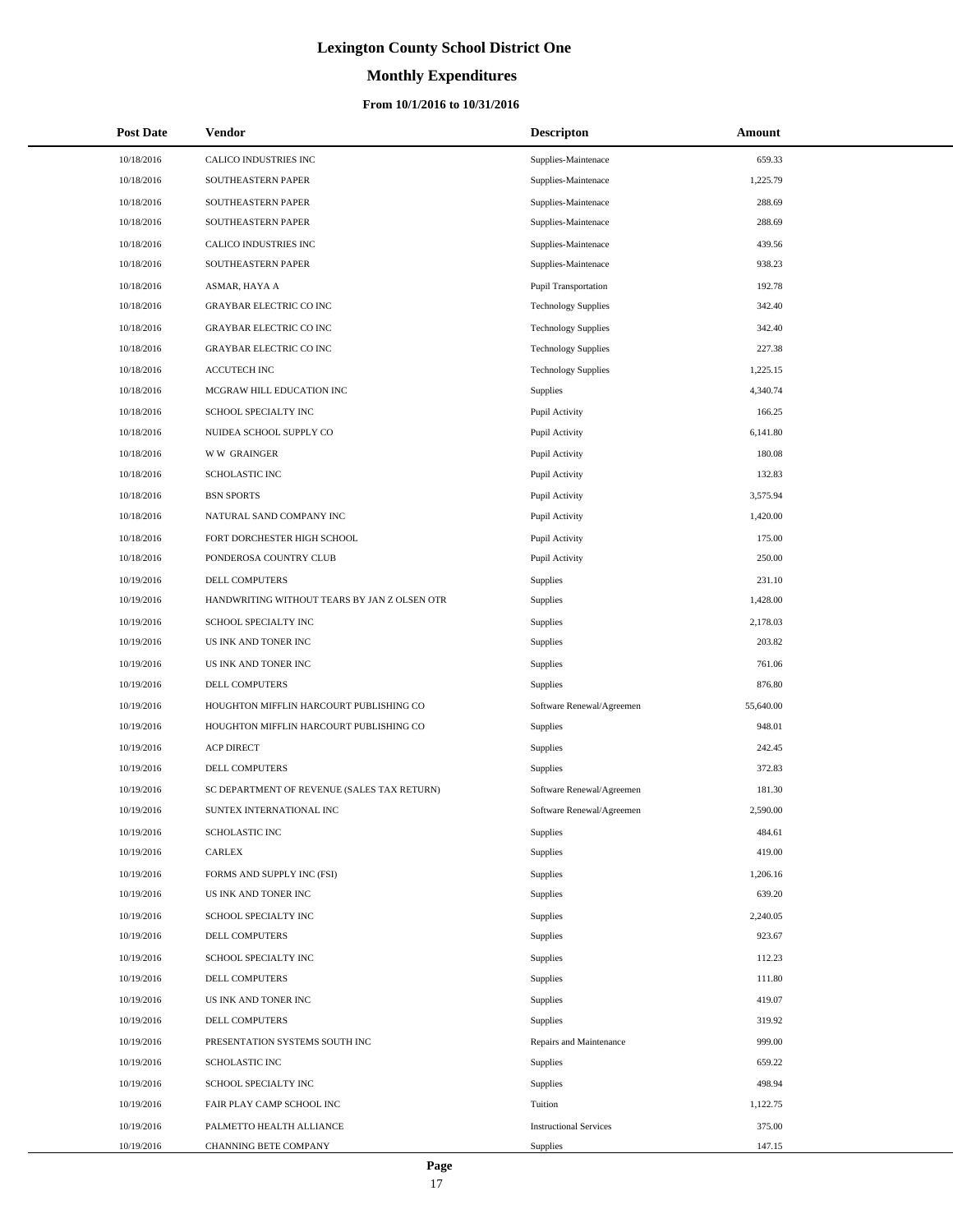# **Monthly Expenditures**

### **From 10/1/2016 to 10/31/2016**

| <b>Post Date</b>         | <b>Vendor</b>                                | <b>Descripton</b>                                  | Amount                 |  |
|--------------------------|----------------------------------------------|----------------------------------------------------|------------------------|--|
| 10/19/2016               | FOLLETT SCHOOL SOLUTIONS INC                 | <b>Library Books</b>                               | 237.77                 |  |
| 10/19/2016               | SC SCHOOL BOARDS ASSOCIATION INSURANCE TRUST | Insurance and Judgments                            | 230,145.00             |  |
| 10/19/2016               | FORMS AND SUPPLY INC (FSI)                   | Supplies                                           | 194.29                 |  |
| 10/19/2016               | DELL COMPUTERS                               | Supplies                                           | 559.03                 |  |
| 10/19/2016               | MID ATLANTIC AREA AEOP                       | Travel                                             | 150.00                 |  |
| 10/19/2016               | MIDCAROLINA ELEC COOP INC                    | <b>Public Utilities</b>                            | 117.00                 |  |
| 10/19/2016               | SCE&G                                        | <b>Public Utilities</b>                            | 1,488.68               |  |
| 10/19/2016               | CONCEPT UNLIMITED INC                        | Repairs and Maintenance                            | 227.00                 |  |
| 10/19/2016               | CONCEPT UNLIMITED INC                        | Supplies-Maintenace                                | 308.16                 |  |
| 10/19/2016               | SC SCHOOL BOARDS ASSOCIATION INSURANCE TRUST | Property Insurance                                 | 375,499.00             |  |
| 10/19/2016               | SCE&G                                        | <b>Public Utilities</b>                            | 1,000.24               |  |
| 10/19/2016               | MIDCAROLINA ELEC COOP INC                    | <b>Public Utilities</b>                            | 27,388.00              |  |
| 10/19/2016               | SCE&G                                        | <b>Public Utilities</b>                            | 15,027.61              |  |
| 10/19/2016               | SCE&G                                        | <b>Public Utilities</b>                            | 14,967.38              |  |
| 10/19/2016               | SCE&G                                        | <b>Public Utilities</b>                            | 36,644.88              |  |
| 10/19/2016               | FERGUSON ENTERPRISES INC FEI 27              | Supplies-Maintenace                                | 213.98                 |  |
| 10/19/2016               | SCE&G                                        | <b>Public Utilities</b>                            | 19,522.45              |  |
| 10/19/2016               | <b>TRANE COMPANY</b>                         | Supplies-Maintenace                                | 722.24                 |  |
| 10/19/2016               | SCE&G                                        | <b>Public Utilities</b>                            | 15,162.14              |  |
| 10/19/2016               | SCE&G                                        | <b>Public Utilities</b>                            | 14,614.00              |  |
| 10/19/2016               | PALMETTO PLAYGROUNDS LLC                     | Supplies-Maintenace                                | 898.80                 |  |
| 10/19/2016               | PALMETTO PLAYGROUNDS LLC                     | Supplies-Maintenace                                | 160.50                 |  |
| 10/19/2016               | SCE&G                                        | <b>Public Utilities</b>                            | 62,100.32              |  |
| 10/19/2016               | SCE&G                                        | <b>Public Utilities</b>                            | 15,381.91              |  |
| 10/19/2016               | GECP (GENERAL ELECTRIC)                      | Supplies-Maintenace                                | 1,242.00               |  |
| 10/19/2016               | SCE&G                                        | <b>Public Utilities</b>                            | 19,658.26              |  |
| 10/19/2016               | SCE&G                                        | <b>Public Utilities</b>                            | 23,048.71              |  |
| 10/19/2016               | TUCKER MATERIALS                             | Supplies-Maintenace                                | 287.99                 |  |
| 10/19/2016               | SCE&G                                        | <b>Public Utilities</b>                            | 13,873.49              |  |
| 10/19/2016               | SCE&G                                        | <b>Public Utilities</b>                            | 4,110.44               |  |
| 10/19/2016               | FERGUSON ENTERPRISES INC FEI 27              | Supplies-Maintenace                                | 1,040.04               |  |
| 10/19/2016               | SCE&G                                        | <b>Public Utilities</b>                            | 25,567.67              |  |
| 10/19/2016               | SCE&G                                        | <b>Public Utilities</b>                            | 17,696.61              |  |
| 10/19/2016               | SCE&G                                        | <b>Public Utilities</b>                            | 13,056.40              |  |
| 10/19/2016               | SCE&G                                        | <b>Public Utilities</b>                            | 15,323.11              |  |
| 10/19/2016               | <b>WW GRAINGER</b>                           | Supplies-Maintenace                                | 332.56                 |  |
| 10/19/2016<br>10/19/2016 | SCE&G<br>SCE&G                               | <b>Public Utilities</b><br><b>Public Utilities</b> | 34,706.02<br>87,444.41 |  |
| 10/19/2016               | <b>WW GRAINGER</b>                           | Supplies-Maintenace                                | 380.71                 |  |
| 10/19/2016               | SCE&G                                        | <b>Public Utilities</b>                            | 15,243.65              |  |
| 10/19/2016               | PALMETTO PLAYGROUNDS LLC                     | Supplies-Maintenace                                | 706.20                 |  |
| 10/19/2016               | SCE&G                                        | <b>Public Utilities</b>                            | 256.82                 |  |
| 10/19/2016               | CHECKER YELLOW CAB CO INC                    | Pupil Transportation                               | 4,744.50               |  |
| 10/19/2016               | MEDLIN, MICHAEL LAWRENCE                     | Other Prof & Tech Service                          | 120.00                 |  |
| 10/19/2016               | HART, MICHAEL JOSEPH                         | Other Prof & Tech Service                          | 180.00                 |  |
| 10/19/2016               | LANEY, BILLY RAY                             | Other Prof & Tech Service                          | 120.00                 |  |
| 10/19/2016               | HALL, ROY LEE                                | Other Prof & Tech Service                          | 120.00                 |  |
| 10/19/2016               | HINZ, BRIAN E                                | Other Prof & Tech Service                          | 120.00                 |  |

÷.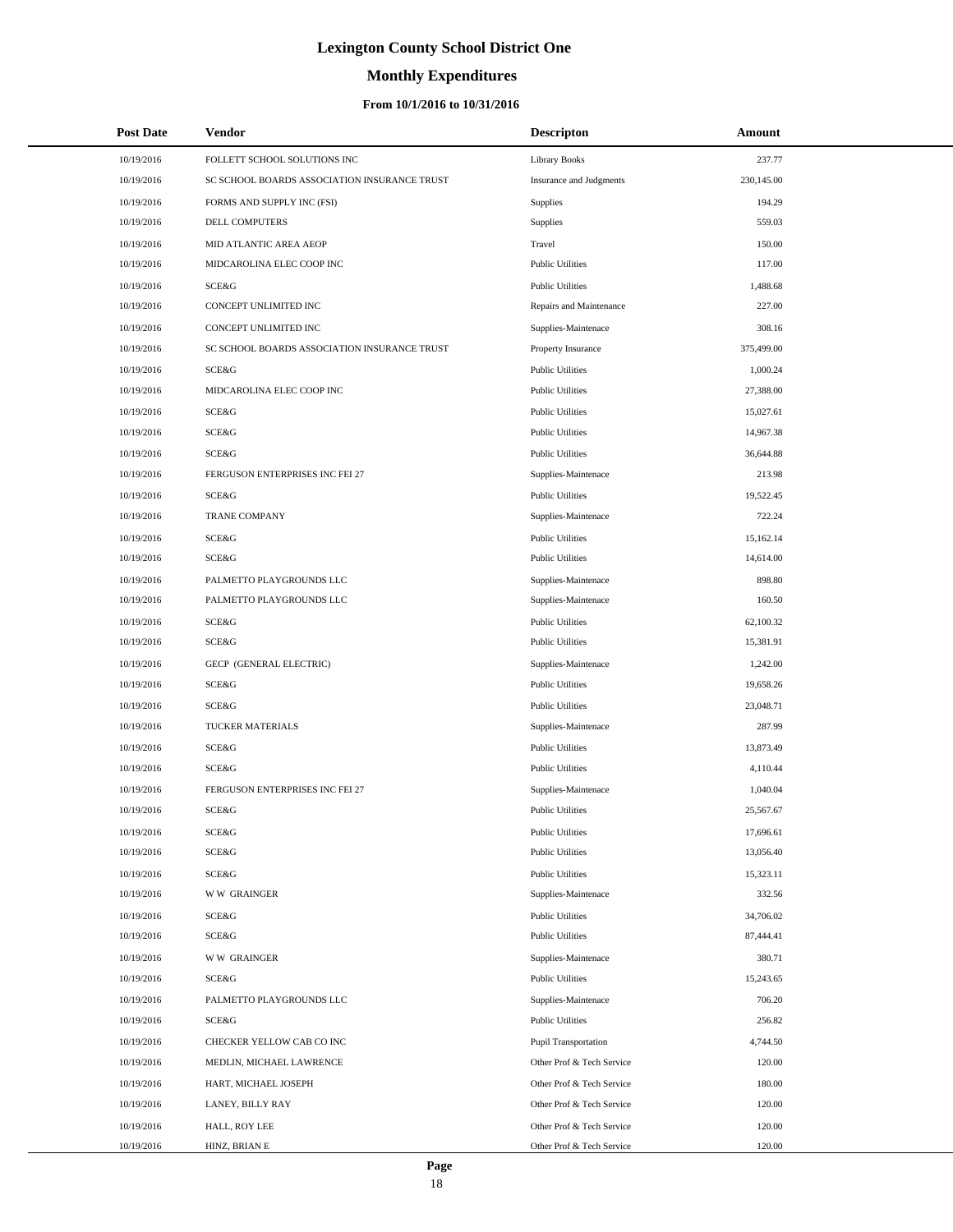# **Monthly Expenditures**

### **From 10/1/2016 to 10/31/2016**

| <b>Post Date</b> | Vendor                       | <b>Descripton</b>         | Amount    |
|------------------|------------------------------|---------------------------|-----------|
| 10/19/2016       | LOOKABILL, JOHN T            | Other Prof & Tech Service | 120.00    |
| 10/19/2016       | LOOKABILL, JOHN T            | Other Prof & Tech Service | 180.00    |
| 10/19/2016       | RICCIARDI, CHRISTOPHER       | Other Prof & Tech Service | 180.00    |
| 10/19/2016       | MEFFORD, ROY EARL            | Other Prof & Tech Service | 180.00    |
| 10/19/2016       | TAYLOR, MICHAEL HAMPTON      | Other Prof & Tech Service | 120.00    |
| 10/19/2016       | COLLINS, STEPHEN M           | Other Prof & Tech Service | 180.00    |
| 10/19/2016       | <b>BLACK, LEWIS ALLEN</b>    | Other Prof & Tech Service | 120.00    |
| 10/19/2016       | CARTER, BRENT C              | Other Prof & Tech Service | 120.00    |
| 10/19/2016       | HEATH, KENNETH GENE          | Other Prof & Tech Service | 120.00    |
| 10/19/2016       | MEYERS JR, DENNIS JAMES      | Other Prof & Tech Service | 120.00    |
| 10/19/2016       | <b>GOVAN, TERRY</b>          | Other Prof & Tech Service | 180.00    |
| 10/19/2016       | WENTWORTH CORPORATION        | Printing and Binding      | 11,986.14 |
| 10/19/2016       | JUMPER, ROBIN P              | Other Prof & Tech Service | 235.40    |
| 10/19/2016       | <b>COMPORIUM</b>             | Communication             | 13,659.79 |
| 10/19/2016       | TELCOM OF SOUTH CAROLINA INC | Repairs and Maintenance   | 600.00    |
| 10/19/2016       | <b>COMPORIUM</b>             | Communication             | 6,041.82  |
| 10/19/2016       | <b>COMPORIUM</b>             | Communication             | 2,046.56  |
| 10/19/2016       | <b>COMPORIUM</b>             | Communication             | 3,852.76  |
| 10/19/2016       | <b>COMPORIUM</b>             | Communication             | 2,226.24  |
| 10/19/2016       | <b>COMPORIUM</b>             | Communication             | 3,311.33  |
| 10/19/2016       | <b>COMPORIUM</b>             | Communication             | 2,916.12  |
| 10/19/2016       | <b>COMPORIUM</b>             | Communication             | 1,196.35  |
| 10/19/2016       | <b>COMPORIUM</b>             | Communication             | 3,070.94  |
| 10/19/2016       | <b>COMPORIUM</b>             | Communication             | 2,099.40  |
| 10/19/2016       | <b>COMPORIUM</b>             | Communication             | 2,046.52  |
| 10/19/2016       | <b>COMPORIUM</b>             | Communication             | 2,133.29  |
| 10/19/2016       | <b>COMPORIUM</b>             | Communication             | 2,386.51  |
| 10/19/2016       | <b>COMPORIUM</b>             | Communication             | 2,410.28  |
| 10/19/2016       | <b>COMPORIUM</b>             | Communication             | 2,881.71  |
| 10/19/2016       | <b>COMPORIUM</b>             | Communication             | 5,600.27  |
| 10/19/2016       | <b>COMPORIUM</b>             | Communication             | 2,343.78  |
| 10/19/2016       | <b>COMPORIUM</b>             | Communication             | 2,619.16  |
| 10/19/2016       | <b>COMPORIUM</b>             | Communication             | 2,411.47  |
| 10/19/2016       | <b>COMPORIUM</b>             | Communication             | 2,302.02  |
| 10/19/2016       | <b>COMPORIUM</b>             | Communication             | 2,543.10  |
| 10/19/2016       | <b>COMPORIUM</b>             | Communication             | 3,134.96  |
| 10/19/2016       | <b>COMPORIUM</b>             | Communication             | 2,504.91  |
| 10/19/2016       | TELCOM OF SOUTH CAROLINA INC | Repairs and Maintenance   | 175.00    |
| 10/19/2016       | <b>COMPORIUM</b>             | Communication             | 2,477.52  |
| 10/19/2016       | TELCOM OF SOUTH CAROLINA INC | Repairs and Maintenance   | 240.00    |
| 10/19/2016       | <b>COMPORIUM</b>             | Communication             | 2,413.07  |
| 10/19/2016       | <b>COMPORIUM</b>             | Communication             | 2,108.48  |
| 10/19/2016       | <b>COMPORIUM</b>             | Communication             | 2,102.86  |
| 10/19/2016       | <b>COMPORIUM</b>             | Communication             | 2,085.08  |
| 10/19/2016       | <b>COMPORIUM</b>             | Communication             | 2,293.62  |
| 10/19/2016       | <b>COMPORIUM</b>             | Communication             | 2,826.58  |
| 10/19/2016       | <b>COMPORIUM</b>             | Communication             | 7,079.90  |
| 10/19/2016       | <b>COMPORIUM</b>             | Communication             | 2,893.00  |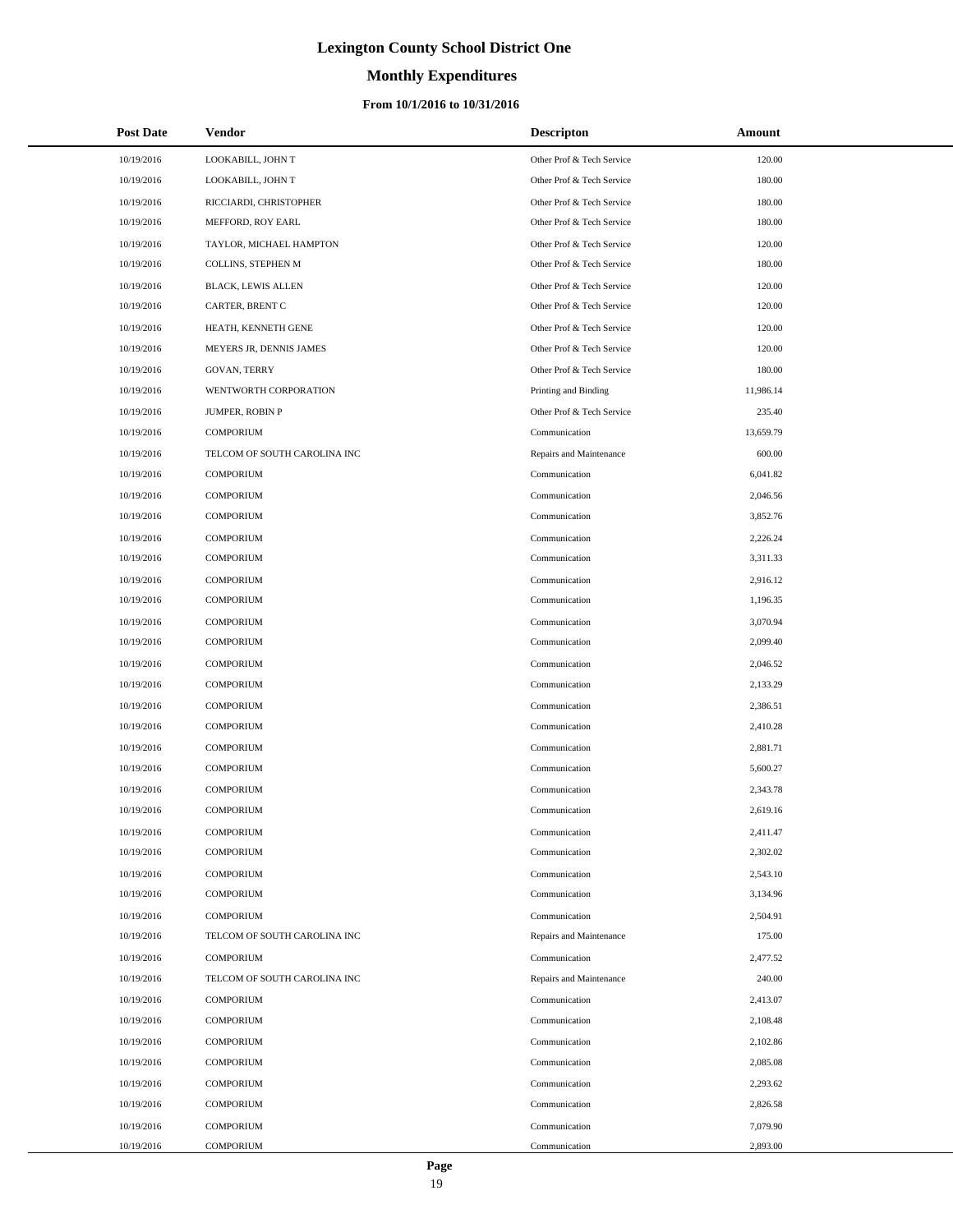# **Monthly Expenditures**

| <b>Post Date</b> | Vendor                                      | <b>Descripton</b>             | Amount   |  |
|------------------|---------------------------------------------|-------------------------------|----------|--|
| 10/19/2016       | FOLLETT SCHOOL SOLUTIONS INC                | Supplies                      | 8,931.90 |  |
| 10/19/2016       | WILSON LANGUAGE TRAINING                    | Supplies                      | 523.24   |  |
| 10/19/2016       | NANCY K PERRY CHILDREN'S SHELTER            | <b>Instructional Services</b> | 271.89   |  |
| 10/19/2016       | ALEPH OBJECTS INC                           | <b>Technology Supplies</b>    | 3,928.90 |  |
| 10/19/2016       | SC DEPARTMENT OF REVENUE (SALES TAX RETURN) | <b>Technology Supplies</b>    | 278.95   |  |
| 10/19/2016       | R L BRYAN CO TEXTBOOK DEPOSITORY            | <b>Supplies</b>               | 200.48   |  |
| 10/19/2016       | WARDS NATURAL SCIENCE EST LLC               | Supplies                      | 149.79   |  |
| 10/19/2016       | F AND ME CONSULTANTS                        | Other Prof & Tech Service     | 4,070.00 |  |
| 10/19/2016       | UNITED REFRIGERATION INC                    | Supplies                      | 1.210.76 |  |
| 10/19/2016       | US INK AND TONER INC                        | <b>Supplies</b>               | 669.16   |  |
| 10/19/2016       | DATACOM SYSTEMS                             | <b>Technology Supplies</b>    | 2,217.04 |  |
| 10/19/2016       | NARDONE BROS BAKING CO INC                  | Food                          | 1,120.42 |  |
| 10/19/2016       | NATIONAL FOOD GROUP                         | Food                          | 496.85   |  |
| 10/19/2016       | NARDONE BROS BAKING CO INC                  | Food                          | 398.58   |  |
| 10/19/2016       | NATIONAL FOOD GROUP                         | Food                          | 676.10   |  |
| 10/19/2016       | NARDONE BROS BAKING CO INC                  | Food                          | 1,120.42 |  |
| 10/19/2016       | NATIONAL FOOD GROUP                         | Food                          | 496.85   |  |
| 10/19/2016       | <b>WW GRAINGER</b>                          | Supplies                      | 1,914.77 |  |
| 10/19/2016       | NARDONE BROS BAKING CO INC                  | Food                          | 398.58   |  |
| 10/19/2016       | NATIONAL FOOD GROUP                         | Food                          | 676.10   |  |
| 10/19/2016       | NARDONE BROS BAKING CO INC                  | Food                          | 1,037.20 |  |
| 10/19/2016       | NATIONAL FOOD GROUP                         | Food                          | 496.85   |  |
| 10/19/2016       | <b>WW GRAINGER</b>                          | Supplies                      | 1,853.68 |  |
| 10/19/2016       | NARDONE BROS BAKING CO INC                  | Food                          | 398.58   |  |
| 10/19/2016       | NATIONAL FOOD GROUP                         | Food                          | 676.10   |  |
| 10/19/2016       | NARDONE BROS BAKING CO INC                  | Food                          | 438.60   |  |
| 10/19/2016       | NATIONAL FOOD GROUP                         | Food                          | 102.25   |  |
| 10/19/2016       | NARDONE BROS BAKING CO INC                  | Food                          | 1,037.20 |  |
| 10/19/2016       | NATIONAL FOOD GROUP                         | Food                          | 496.85   |  |
| 10/19/2016       | NARDONE BROS BAKING CO INC                  | Food                          | 398.58   |  |
| 10/19/2016       | NATIONAL FOOD GROUP                         | Food                          | 676.10   |  |
| 10/19/2016       | <b>WW GRAINGER</b>                          | Supplies                      | 2,067.49 |  |
| 10/19/2016       | NARDONE BROS BAKING CO INC                  | Food                          | 398.58   |  |
| 10/19/2016       | NATIONAL FOOD GROUP                         | Food                          | 676.10   |  |
| 10/19/2016       | <b>WW GRAINGER</b>                          | Supplies                      | 1,945.31 |  |
| 10/19/2016       | NARDONE BROS BAKING CO INC                  | Food                          | 398.58   |  |
| 10/19/2016       | NATIONAL FOOD GROUP                         | Food                          | 676.10   |  |
| 10/19/2016       | NARDONE BROS BAKING CO INC                  | Food                          | 398.58   |  |
| 10/19/2016       | NATIONAL FOOD GROUP                         | Food                          | 676.10   |  |
| 10/19/2016       | NARDONE BROS BAKING CO INC                  | Food                          | 1,037.20 |  |
| 10/19/2016       | NATIONAL FOOD GROUP                         | Food                          | 496.85   |  |
| 10/19/2016       | NARDONE BROS BAKING CO INC                  | Food                          | 1,120.42 |  |
| 10/19/2016       | NATIONAL FOOD GROUP                         | Food                          | 496.85   |  |
| 10/19/2016       | NARDONE BROS BAKING CO INC                  | Food                          | 363.41   |  |
| 10/19/2016       | NATIONAL FOOD GROUP                         | Food                          | 676.10   |  |
| 10/19/2016       | NARDONE BROS BAKING CO INC                  | Food                          | 1,037.20 |  |
| 10/19/2016       | NATIONAL FOOD GROUP                         | Food                          | 496.85   |  |
| 10/19/2016       | NARDONE BROS BAKING CO INC                  | Food                          | 1,037.20 |  |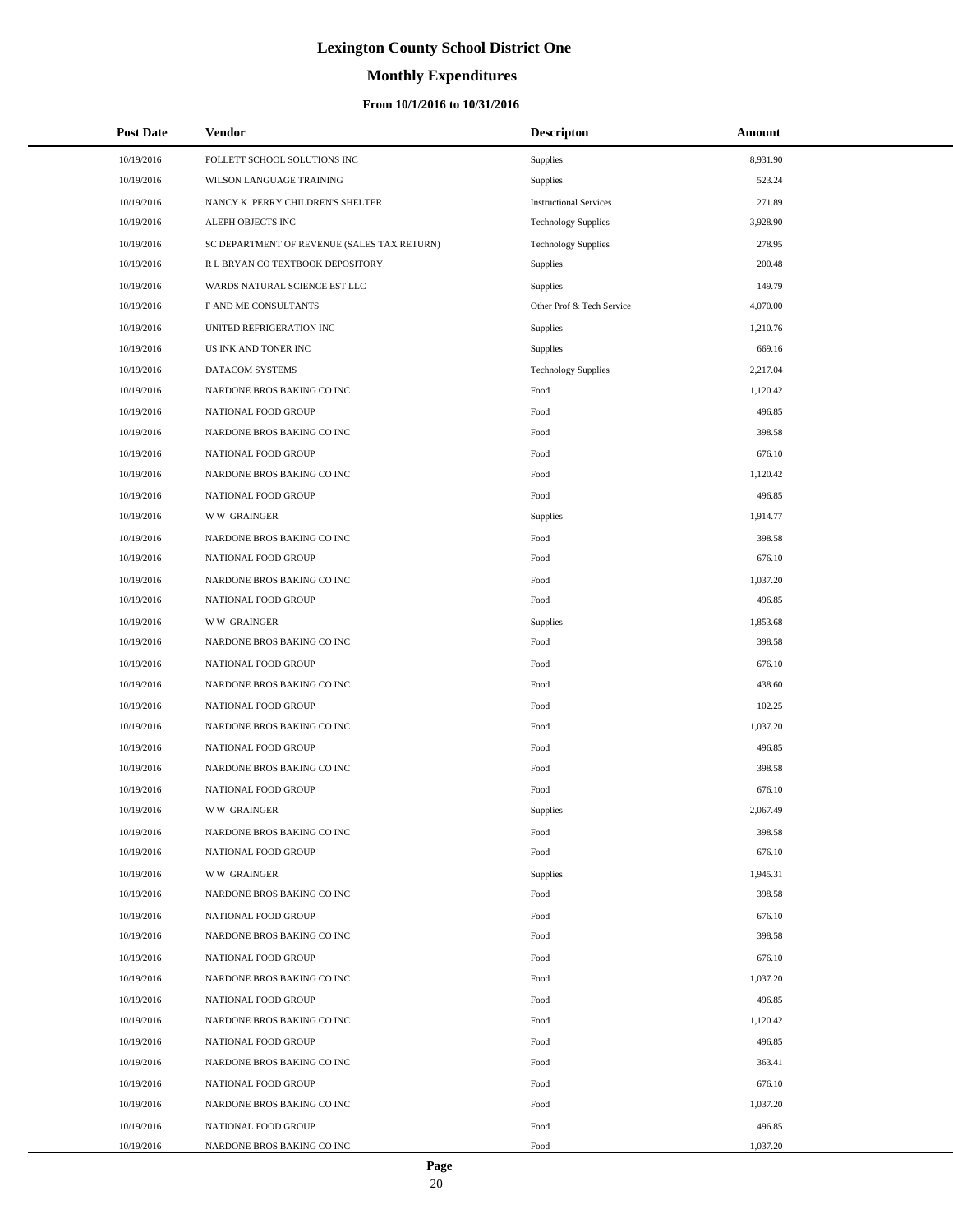# **Monthly Expenditures**

### **From 10/1/2016 to 10/31/2016**

| <b>Post Date</b> | Vendor                                       | <b>Descripton</b>              | Amount    |  |
|------------------|----------------------------------------------|--------------------------------|-----------|--|
| 10/19/2016       | NATIONAL FOOD GROUP                          | Food                           | 496.85    |  |
| 10/19/2016       | NARDONE BROS BAKING CO INC                   | Food                           | 363.41    |  |
| 10/19/2016       | NATIONAL FOOD GROUP                          | Food                           | 558.20    |  |
| 10/19/2016       | <b>WW GRAINGER</b>                           | Supplies                       | 1,609.28  |  |
| 10/19/2016       | NARDONE BROS BAKING CO INC                   | Food                           | 328.24    |  |
| 10/19/2016       | NATIONAL FOOD GROUP                          | Food                           | 517.30    |  |
| 10/19/2016       | NARDONE BROS BAKING CO INC                   | Food                           | 1,037.20  |  |
| 10/19/2016       | NATIONAL FOOD GROUP                          | Food                           | 476.40    |  |
| 10/19/2016       | NARDONE BROS BAKING CO INC                   | Food                           | 328.24    |  |
| 10/19/2016       | NATIONAL FOOD GROUP                          | Food                           | 676.10    |  |
| 10/19/2016       | NARDONE BROS BAKING CO INC                   | Food                           | 1,037.20  |  |
| 10/19/2016       | NATIONAL FOOD GROUP                          | Food                           | 476.40    |  |
| 10/19/2016       | NARDONE BROS BAKING CO INC                   | Food                           | 398.58    |  |
| 10/19/2016       | NATIONAL FOOD GROUP                          | Food                           | 517.30    |  |
| 10/19/2016       | <b>WW GRAINGER</b>                           | Supplies                       | 332.77    |  |
| 10/19/2016       | NARDONE BROS BAKING CO INC                   | Food                           | 398.58    |  |
| 10/19/2016       | NATIONAL FOOD GROUP                          | Food                           | 676.10    |  |
| 10/19/2016       | NARDONE BROS BAKING CO INC                   | Food                           | 363.41    |  |
| 10/19/2016       | NATIONAL FOOD GROUP                          | Food                           | 517.30    |  |
| 10/19/2016       | NARDONE BROS BAKING CO INC                   | Food                           | 398.58    |  |
| 10/19/2016       | NATIONAL FOOD GROUP                          | Food                           | 676.10    |  |
| 10/19/2016       | NARDONE BROS BAKING CO INC                   | Food                           | 328.24    |  |
| 10/19/2016       | NATIONAL FOOD GROUP                          | Food                           | 676.10    |  |
| 10/19/2016       | NARDONE BROS BAKING CO INC                   | Food                           | 974.68    |  |
| 10/19/2016       | NATIONAL FOOD GROUP                          | Food                           | 517.30    |  |
| 10/19/2016       | NARDONE BROS BAKING CO INC                   | Food                           | 1,151.68  |  |
| 10/19/2016       | NATIONAL FOOD GROUP                          | Food                           | 496.85    |  |
| 10/19/2016       | NARDONE BROS BAKING CO INC                   | Food                           | 398.58    |  |
| 10/19/2016       | NATIONAL FOOD GROUP                          | Food                           | 517.30    |  |
| 10/19/2016       | SMARTPHONE MEDIC LLC                         | Pupil Activity                 | 198.00    |  |
| 10/19/2016       | GLENDALE PARADE STORE LLC                    | Pupil Activity                 | 125.55    |  |
| 10/19/2016       | SCHOOL SPECIALTY INC                         | Pupil Activity                 | 195.77    |  |
| 10/19/2016       | WHITE KNOLL MIDDLE SCHOOL                    | Pupil Act-Fee/Collection Refnd | 250.50    |  |
| 10/19/2016       | <b>JW PEPPER</b>                             | Pupil Activity                 | 691.25    |  |
| 10/19/2016       | MSC INDUSTRIAL SUPPLY CO                     | Pupil Activity                 | 969.16    |  |
| 10/19/2016       | SCHOOL SPECIALTY INC                         | Pupil Activity                 | 669.29    |  |
| 10/19/2016       | HANDWRITING WITHOUT TEARS BY JAN Z OLSEN OTR | Pupil Activity                 | 1,802.00  |  |
| 10/19/2016       | TIME FOR KIDS                                | Pupil Activity                 | 920.08    |  |
| 10/19/2016       | BRAINPOP.COM LLC                             | Pupil Activity                 | 1,695.00  |  |
| 10/19/2016       | SC DEPARTMENT OF REVENUE (SALES TAX RETURN)  | Pupil Activity                 | 118.65    |  |
| 10/19/2016       | SCHOOL SPECIALTY INC                         | Pupil Activity                 | 104.42    |  |
| 10/19/2016       | <b>INFOBASE LEARNING</b>                     | Pupil Activity                 | 770.64    |  |
| 10/19/2016       | T AND T SPORTS                               | Pupil Activity                 | 340.26    |  |
| 10/19/2016       | SCHOOL TECH INC                              | Pupil Activity                 | 279.00    |  |
| 10/19/2016       | PITSCO EDUCATION HEARILY AND COMPANY         | Pupil Activity                 | 243.96    |  |
| 10/19/2016       | UNIFORM ADVANTAGE                            | Pupil Activity                 | $-168.48$ |  |
| 10/19/2016       | WARDS NATURAL SCIENCE EST LLC                | Pupil Activity                 | 421.73    |  |
| 10/19/2016       | <b>BSN SPORTS</b>                            | Pupil Activity                 | 1,027.24  |  |

 $\overline{a}$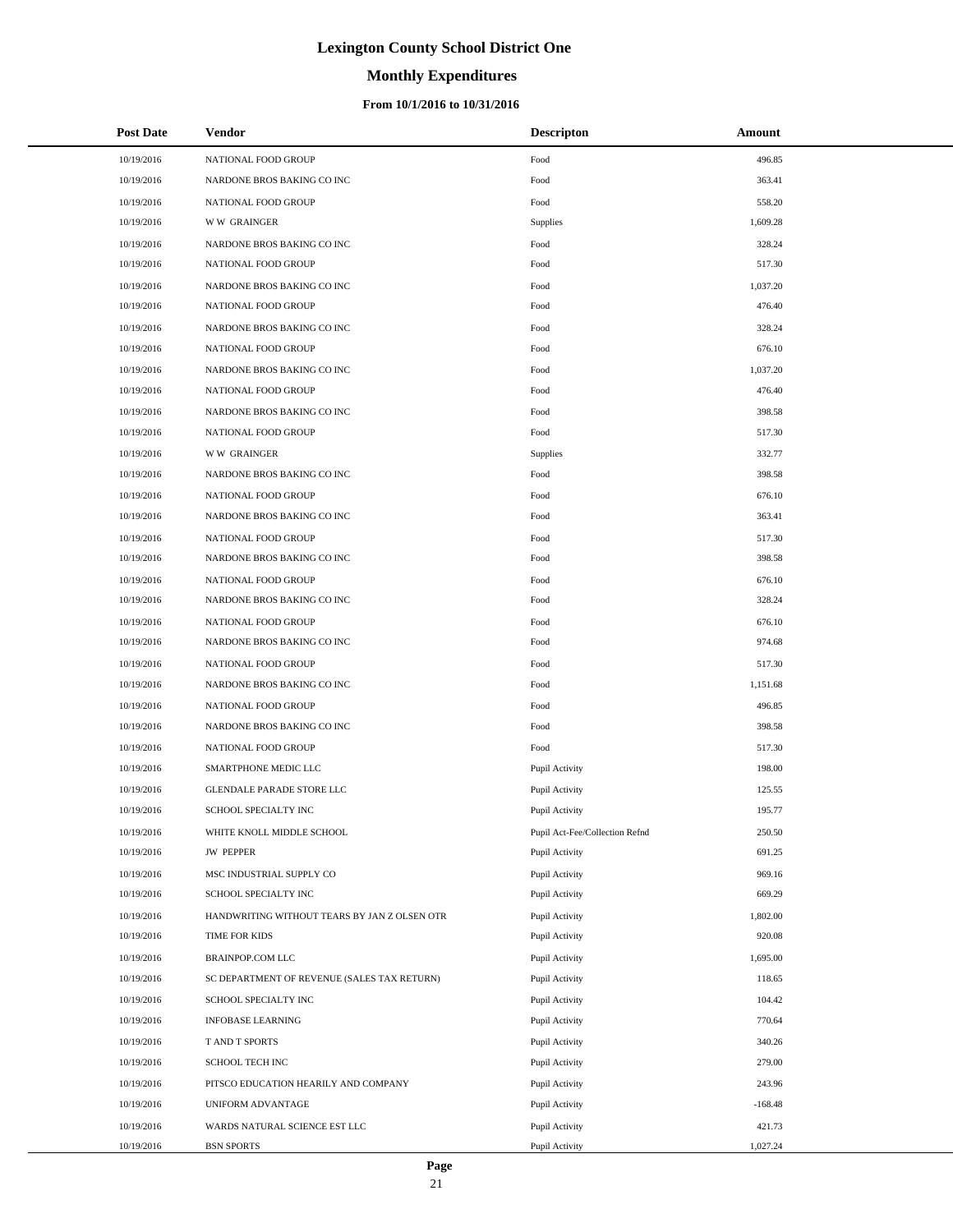# **Monthly Expenditures**

| <b>Post Date</b>         | <b>Vendor</b>                                                                                  | <b>Descripton</b>                                  | Amount           |
|--------------------------|------------------------------------------------------------------------------------------------|----------------------------------------------------|------------------|
| 10/19/2016               | COLUMBIA HIGH SCHOOL                                                                           | Pupil Activity                                     | 2,000.00         |
| 10/19/2016               | FULMER MIDDLE SCHOOL                                                                           | Pupil Activity                                     | 295.00           |
| 10/19/2016               | PINE RIDGE MIDDLE SCHOOL                                                                       | Pupil Activity                                     | 295.00           |
| 10/19/2016               | <b>BOUKNIGHT, RUDY</b>                                                                         | Pupil Activity                                     | 135.00           |
| 10/19/2016               | FRANKLIN, TIMOTHY WILLIAM                                                                      | Pupil Activity                                     | 165.00           |
| 10/19/2016               | <b>JUSTICE, GARTH</b>                                                                          | Pupil Activity                                     | 135.00           |
| 10/19/2016               | LINT, CHARLES ROBERT                                                                           | Pupil Activity                                     | 135.00           |
| 10/19/2016               | MARTHERS, BRANNON W                                                                            | Pupil Activity                                     | 165.00           |
| 10/19/2016               | SENN, ANDREW                                                                                   | Pupil Activity                                     | 150.00           |
| 10/19/2016               | SNUFFER, ROBERT                                                                                | Pupil Activity                                     | 135.00           |
| 10/19/2016               | SPIVEY, STEPHEN J                                                                              | Pupil Activity                                     | 135.00           |
| 10/19/2016               | FISHER, EDWIN W                                                                                | Pupil Activity                                     | 112.70           |
| 10/19/2016               | HOOK, STEPHEN E                                                                                | Pupil Activity                                     | 148.70           |
| 10/19/2016               | REED, RICO                                                                                     | Pupil Activity                                     | 104.60           |
| 10/19/2016               | STASIO, MARK                                                                                   | Pupil Activity                                     | 101.00           |
| 10/19/2016               | <b>BSN SPORTS</b>                                                                              | Pupil Activity                                     | 562.28           |
| 10/19/2016               | SC CHEER COACHES ASSOCIATION                                                                   | Pupil Activity                                     | 300.00           |
| 10/19/2016               | WHITE KNOLL MIDDLE SCHOOL                                                                      | Pupil Activity                                     | 797.49           |
| 10/19/2016               | <b>BSN SPORTS</b>                                                                              | Pupil Activity                                     | 310.30           |
| 10/19/2016               | MID CAROLINA CLUB                                                                              | Pupil Activity                                     | 1,500.00         |
| 10/19/2016               | <b>BSN SPORTS</b>                                                                              | Pupil Activity                                     | 1,506.39         |
| 10/19/2016               | VARSITY SPIRIT FASHIONS AND SUPPLIES LLC                                                       | Pupil Activity                                     | 9,101.84         |
| 10/19/2016               | SOUTHERN SPECIAL TEES INC                                                                      | Pupil Activity                                     | 1,876.14         |
| 10/19/2016               | VARSITY SPIRIT FASHIONS AND SUPPLIES LLC                                                       | Pupil Activity                                     | 208.22           |
| 10/19/2016               | <b>BSN SPORTS</b>                                                                              | Pupil Activity                                     | 754.35           |
| 10/19/2016               | <b>EMBROID ME</b>                                                                              | Pupil Activity                                     | 227.91           |
| 10/19/2016               | RIVARS CUSTOM SHOW APPAREL                                                                     | Pupil Activity                                     | 1,919.58         |
| 10/19/2016               | SC DEPARTMENT OF REVENUE (SALES TAX RETURN)                                                    | Pupil Activity                                     | 125.58           |
| 10/20/2016               | DIGITAL OFFICE SOLUTIONS INC                                                                   | <b>Supplies</b>                                    | 265.03           |
| 10/20/2016               | BETHUNE POTTERY                                                                                | <b>Supplies</b>                                    | 224.70           |
| 10/20/2016               | <b>PURCHASED SERVICE</b>                                                                       | Travel                                             | 289.98           |
| 10/20/2016               | SCHOOL HEALTH CORP                                                                             | <b>Supplies</b>                                    | $-13.46$         |
| 10/20/2016               | PURCHASED SERVICE                                                                              | Travel                                             | 141.16           |
| 10/20/2016               | <b>PURCHASED SERVICE</b>                                                                       | Travel                                             | 144.07           |
| 10/20/2016               | PURCHASED SERVICE                                                                              | Travel                                             | 246.94           |
| 10/20/2016               | <b>SUPPLY WORKS</b>                                                                            | Supplies-Maintenace                                | 461.33           |
| 10/20/2016               | CAROLINA MOBILE STORAGE LLC                                                                    | Repairs and Maintenance                            | 200.00           |
| 10/20/2016               | CULLUM SERVICES INC                                                                            | Repairs and Maintenance                            | 3,018.43         |
| 10/20/2016<br>10/20/2016 | SECURITAS ELECTRONIC SECURITY INC                                                              | Repairs and Maintenance                            | 371.83<br>757.40 |
|                          | ADVANCED DISPOSAL SERVICES SOUTH CAROLINA LLC<br>ADVANCED DISPOSAL SERVICES SOUTH CAROLINA LLC | Other Property Services<br>Other Property Services |                  |
| 10/20/2016<br>10/20/2016 | <b>SUPPLY WORKS</b>                                                                            | Supplies-Maintenace                                | 395.35<br>204.64 |
| 10/20/2016               | CULLUM SERVICES INC                                                                            |                                                    | 626.07           |
| 10/20/2016               | ADVANCED DISPOSAL SERVICES SOUTH CAROLINA LLC                                                  | Repairs and Maintenance<br>Other Property Services | 528.80           |
| 10/20/2016               | CULLUM SERVICES INC                                                                            | Repairs and Maintenance                            | 2,500.34         |
| 10/20/2016               | SECURITAS ELECTRONIC SECURITY INC                                                              | Repairs and Maintenance                            | 397.58           |
| 10/20/2016               | ADVANCED DISPOSAL SERVICES SOUTH CAROLINA LLC                                                  | Other Property Services                            | 528.80           |
| 10/20/2016               | CULLUM SERVICES INC                                                                            | Repairs and Maintenance                            | 3,321.75         |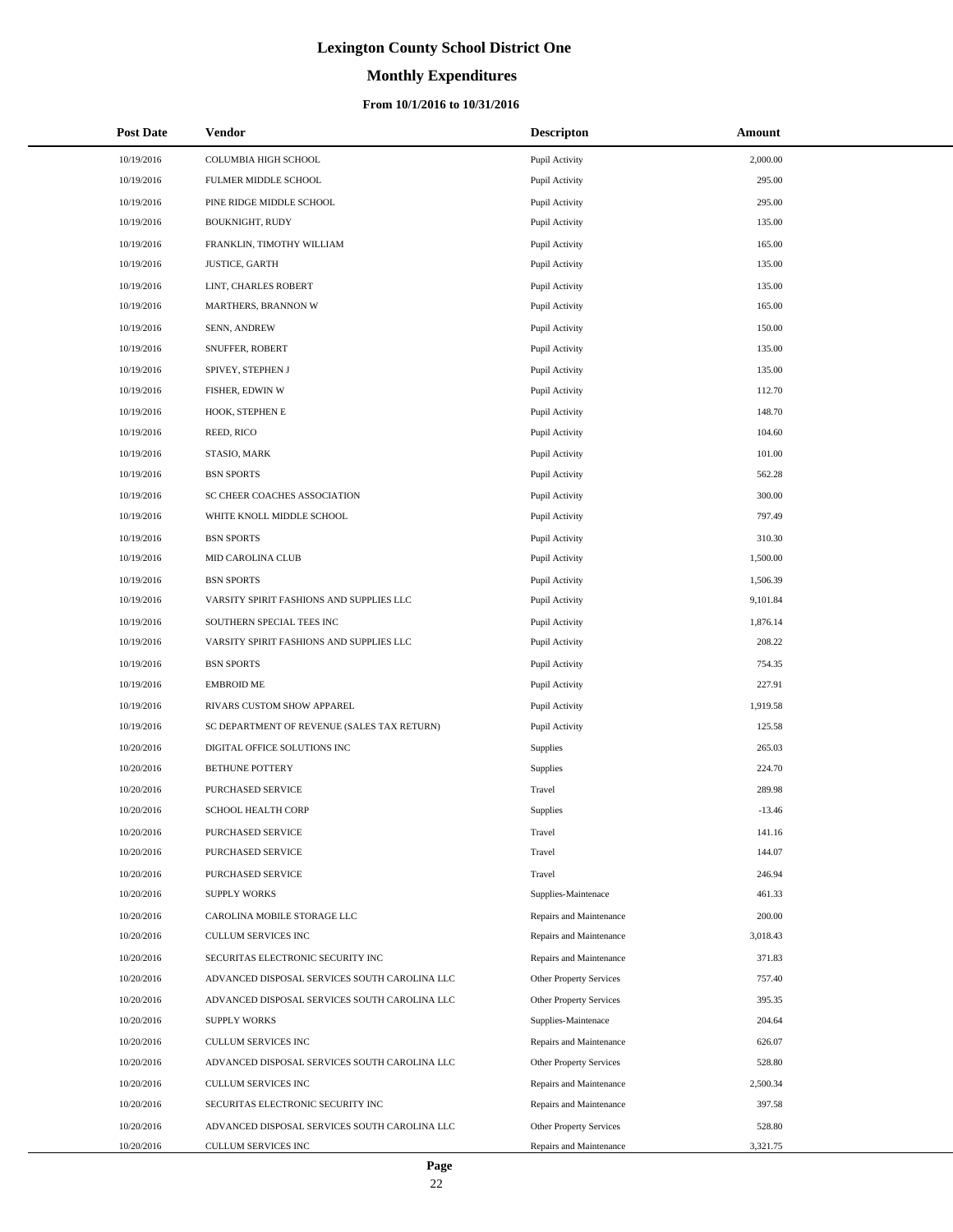# **Monthly Expenditures**

| <b>Post Date</b> | Vendor                                        | <b>Descripton</b>          | Amount   |  |
|------------------|-----------------------------------------------|----------------------------|----------|--|
| 10/20/2016       | ADVANCED DISPOSAL SERVICES SOUTH CAROLINA LLC | Other Property Services    | 528.80   |  |
| 10/20/2016       | <b>SUPPLY WORKS</b>                           | Supplies-Maintenace        | 494.88   |  |
| 10/20/2016       | ADVANCED DISPOSAL SERVICES SOUTH CAROLINA LLC | Other Property Services    | 662.22   |  |
| 10/20/2016       | <b>SUPPLY WORKS</b>                           | Supplies-Maintenace        | 1,320.72 |  |
| 10/20/2016       | SECURITAS ELECTRONIC SECURITY INC             | Repairs and Maintenance    | 371.83   |  |
| 10/20/2016       | ADVANCED DISPOSAL SERVICES SOUTH CAROLINA LLC | Other Property Services    | 261.94   |  |
| 10/20/2016       | <b>CULLUM SERVICES INC</b>                    | Repairs and Maintenance    | 1,874.24 |  |
| 10/20/2016       | SECURITAS ELECTRONIC SECURITY INC             | Repairs and Maintenance    | 361.00   |  |
| 10/20/2016       | ADVANCED DISPOSAL SERVICES SOUTH CAROLINA LLC | Other Property Services    | 528.80   |  |
| 10/20/2016       | ADVANCED DISPOSAL SERVICES SOUTH CAROLINA LLC | Other Property Services    | 395.35   |  |
| 10/20/2016       | ADVANCED DISPOSAL SERVICES SOUTH CAROLINA LLC | Other Property Services    | 395.35   |  |
| 10/20/2016       | ADVANCED DISPOSAL SERVICES SOUTH CAROLINA LLC | Other Property Services    | 261.94   |  |
| 10/20/2016       | <b>SUPPLY WORKS</b>                           | Supplies-Maintenace        | 204.64   |  |
| 10/20/2016       | ADVANCED DISPOSAL SERVICES SOUTH CAROLINA LLC | Other Property Services    | 395.35   |  |
| 10/20/2016       | ADVANCED DISPOSAL SERVICES SOUTH CAROLINA LLC | Other Property Services    | 490.54   |  |
| 10/20/2016       | <b>SUPPLY WORKS</b>                           | Supplies-Maintenace        | 694.00   |  |
| 10/20/2016       | ADVANCED DISPOSAL SERVICES SOUTH CAROLINA LLC | Other Property Services    | 528.80   |  |
| 10/20/2016       | CULLUM SERVICES INC                           | Repairs and Maintenance    | 9,177.79 |  |
| 10/20/2016       | ADVANCED DISPOSAL SERVICES SOUTH CAROLINA LLC | Other Property Services    | 528.80   |  |
| 10/20/2016       | <b>SUPPLY WORKS</b>                           | Supplies-Maintenace        | 494.87   |  |
| 10/20/2016       | <b>CULLUM SERVICES INC</b>                    | Repairs and Maintenance    | 378.59   |  |
| 10/20/2016       | ADVANCED DISPOSAL SERVICES SOUTH CAROLINA LLC | Other Property Services    | 395.35   |  |
| 10/20/2016       | <b>CULLUM SERVICES INC</b>                    | Repairs and Maintenance    | 637.16   |  |
| 10/20/2016       | ADVANCED DISPOSAL SERVICES SOUTH CAROLINA LLC | Other Property Services    | 395.35   |  |
| 10/20/2016       | ADVANCED DISPOSAL SERVICES SOUTH CAROLINA LLC | Other Property Services    | 395.35   |  |
| 10/20/2016       | ADVANCED DISPOSAL SERVICES SOUTH CAROLINA LLC | Other Property Services    | 395.35   |  |
| 10/20/2016       | <b>SUPPLY WORKS</b>                           | Supplies-Maintenace        | 180.83   |  |
| 10/20/2016       | ADVANCED DISPOSAL SERVICES SOUTH CAROLINA LLC | Other Property Services    | 528.85   |  |
| 10/20/2016       | SECURITAS ELECTRONIC SECURITY INC             | Repairs and Maintenance    | 371.83   |  |
| 10/20/2016       | ADVANCED DISPOSAL SERVICES SOUTH CAROLINA LLC | Other Property Services    | 395.35   |  |
| 10/20/2016       | ADVANCED DISPOSAL SERVICES SOUTH CAROLINA LLC | Other Property Services    | 395.35   |  |
| 10/20/2016       | <b>SUPPLY WORKS</b>                           | Supplies-Maintenace        | 265.11   |  |
| 10/20/2016       | ADVANCED DISPOSAL SERVICES SOUTH CAROLINA LLC | Other Property Services    | 395.35   |  |
| 10/20/2016       | ADVANCED DISPOSAL SERVICES SOUTH CAROLINA LLC | Other Property Services    | 395.35   |  |
| 10/20/2016       | <b>SUPPLY WORKS</b>                           | Supplies-Maintenace        | 104.26   |  |
| 10/20/2016       | ADVANCED DISPOSAL SERVICES SOUTH CAROLINA LLC | Other Property Services    | 395.35   |  |
| 10/20/2016       | SECURITAS ELECTRONIC SECURITY INC             | Repairs and Maintenance    | 390.37   |  |
| 10/20/2016       | ADVANCED DISPOSAL SERVICES SOUTH CAROLINA LLC | Other Property Services    | 395.35   |  |
| 10/20/2016       | <b>SUPPLY WORKS</b>                           | Supplies-Maintenace        | 409.81   |  |
| 10/20/2016       | ADVANCED DISPOSAL SERVICES SOUTH CAROLINA LLC | Other Property Services    | 395.35   |  |
| 10/20/2016       | ADVANCED DISPOSAL SERVICES SOUTH CAROLINA LLC | Other Property Services    | 395.35   |  |
| 10/20/2016       | ADVANCED DISPOSAL SERVICES SOUTH CAROLINA LLC | Other Property Services    | 395.35   |  |
| 10/20/2016       | ADVANCED DISPOSAL SERVICES SOUTH CAROLINA LLC | Other Property Services    | 395.35   |  |
| 10/20/2016       | ADVANCED DISPOSAL SERVICES SOUTH CAROLINA LLC | Other Property Services    | 395.35   |  |
| 10/20/2016       | MIDSTATE AUTO/ELECTRICAL REPAIR INC           | Repairs and Maintenance    | 856.86   |  |
| 10/20/2016       | PURCHASED SERVICE                             | Travel                     | 547.02   |  |
| 10/20/2016       | COMMUNICATION MANAGEMENT INC                  | <b>Technology Supplies</b> | 576.90   |  |
| 10/20/2016       | PURCHASED SERVICE                             | Travel                     | 254.34   |  |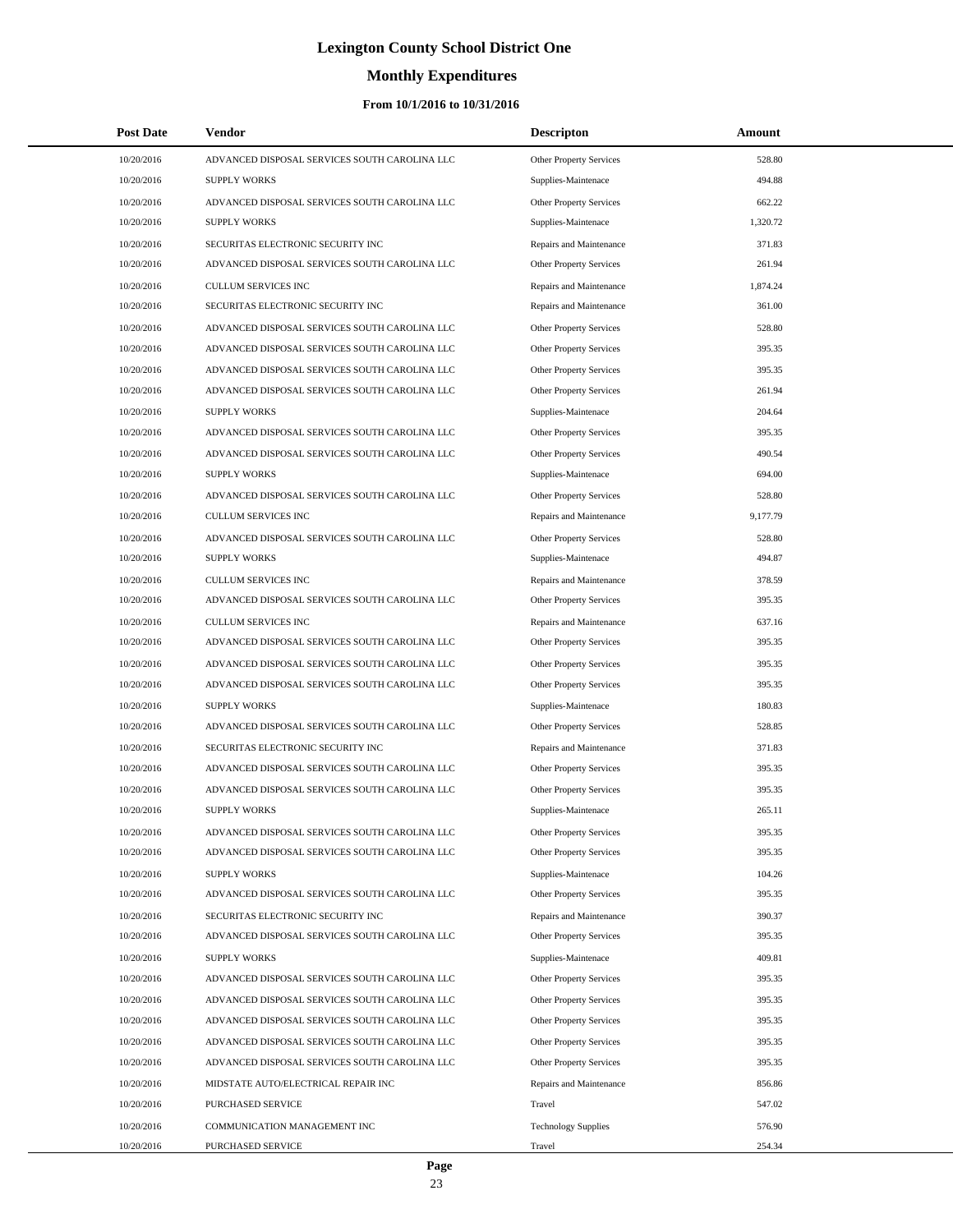# **Monthly Expenditures**

| <b>Post Date</b> | Vendor                                  | <b>Descripton</b>          | Amount   |
|------------------|-----------------------------------------|----------------------------|----------|
| 10/20/2016       | PURCHASED SERVICE                       | Travel                     | 247.59   |
| 10/20/2016       | PURCHASED SERVICE                       | Travel                     | 200.29   |
| 10/20/2016       | PURCHASED SERVICE                       | Travel                     | 332.64   |
| 10/20/2016       | PURCHASED SERVICE                       | Travel                     | 167.18   |
| 10/20/2016       | <b>GROVE MEDICAL</b>                    | Supplies                   | 263.24   |
| 10/20/2016       | PURCHASED SERVICE                       | Travel                     | 250.83   |
| 10/20/2016       | PURCHASED SERVICE                       | Travel                     | 120.96   |
| 10/20/2016       | DODGE LEARNING RESOURCES                | Supplies                   | 378.36   |
| 10/20/2016       | DODGE LEARNING RESOURCES                | Supplies                   | 468.00   |
| 10/21/2016       | TRIUNE MARKETING CO                     | Supplies                   | 679.45   |
| 10/21/2016       | PURCHASED SERVICE                       | Travel                     | 268.65   |
| 10/21/2016       | HOUGHTON MIFFLIN HARCOURT PUBLISHING CO | Supplies                   | 714.76   |
| 10/21/2016       | FORMS AND SUPPLY INC (FSI)              | <b>Supplies</b>            | 3,262.43 |
| 10/21/2016       | FORMS AND SUPPLY INC (FSI)              | Supplies                   | 1.439.15 |
| 10/21/2016       | PURCHASED SERVICE                       | Travel                     | 143.10   |
| 10/21/2016       | FORMS AND SUPPLY INC (FSI)              | Supplies                   | 107.54   |
| 10/21/2016       | PURCHASED SERVICE                       | Travel                     | 196.78   |
| 10/21/2016       | PINE PRESS OF LEXINGTON INC             | Printing and Binding       | 100.93   |
| 10/21/2016       | FORMS AND SUPPLY INC (FSI)              | <b>Supplies</b>            | 116.33   |
| 10/21/2016       | <b>APPLE INC</b>                        | <b>Technology Supplies</b> | 908.43   |
| 10/21/2016       | PURCHASED SERVICE                       | Travel                     | 148.82   |
| 10/21/2016       | PURCHASED SERVICE                       | Travel                     | 103.14   |
| 10/21/2016       | PURCHASED SERVICE                       | Travel                     | 122.85   |
| 10/21/2016       | <b>HYDRADYNE</b>                        | Repairs and Maintenance    | 469.80   |
| 10/21/2016       | DADE PAPER AND BAG CO                   | Supplies-Maintenace        | 250.81   |
| 10/21/2016       | TRITEK FIRE AND SECURITY LLC            | Repairs and Maintenance    | 692.10   |
| 10/21/2016       | SOUTHEASTERN PAPER                      | Supplies-Maintenace        | 505.20   |
| 10/21/2016       | DADE PAPER AND BAG CO                   | Supplies-Maintenace        | 250.81   |
| 10/21/2016       | SOUTHEASTERN PAPER                      | Supplies-Maintenace        | 721.72   |
| 10/21/2016       | SOUTHEASTERN PAPER                      | Supplies-Maintenace        | 869.00   |
| 10/21/2016       | WATTS AND ASSOCIATES ROOFING INC        | Repairs and Maintenance    | 680.00   |
| 10/21/2016       | TERMINIX COMMERCIAL                     | Repairs and Maintenance    | 830.00   |
| 10/21/2016       | SOUTHEASTERN PAPER                      | Supplies-Maintenace        | 1,010.40 |
| 10/21/2016       | <b>WW GRAINGER</b>                      | Supplies-Maintenace        | 125.70   |
| 10/21/2016       | <b>WW GRAINGER</b>                      | Supplies-Maintenace        | 317.79   |
| 10/21/2016       | BUILDERS SPECIALTIES INC                | Repairs and Maintenance    | 1,535.93 |
| 10/21/2016       | TERMINIX COMMERCIAL                     | Repairs and Maintenance    | 770.00   |
| 10/21/2016       | BUILDERS SPECIALTIES INC                | Supplies-Maintenace        | 367.73   |
| 10/21/2016       | BUILDERS SPECIALTIES INC                | Repairs and Maintenance    | 3,807.53 |
| 10/21/2016       | DADE PAPER AND BAG CO                   | Supplies-Maintenace        | 372.79   |
| 10/21/2016       | <b>WW GRAINGER</b>                      | Supplies-Maintenace        | 356.63   |
| 10/21/2016       | SOUTHEASTERN PAPER                      | Supplies-Maintenace        | 721.72   |
| 10/21/2016       | BUILDERS SPECIALTIES INC                | Repairs and Maintenance    | 1,912.33 |
| 10/21/2016       | <b>WW GRAINGER</b>                      | Supplies-Maintenace        | 1,415.94 |
| 10/21/2016       | A Z LAWN MOWER PARTS                    | Supplies-Maintenace        | 462.20   |
| 10/21/2016       | SOUTHEASTERN PAPER                      | Supplies-Maintenace        | 721.72   |
| 10/21/2016       | YOUNG, MATTHEW                          | Other Prof & Tech Service  | 180.00   |
| 10/21/2016       | SNUFFER, ROBERT                         | Other Prof & Tech Service  | 120.00   |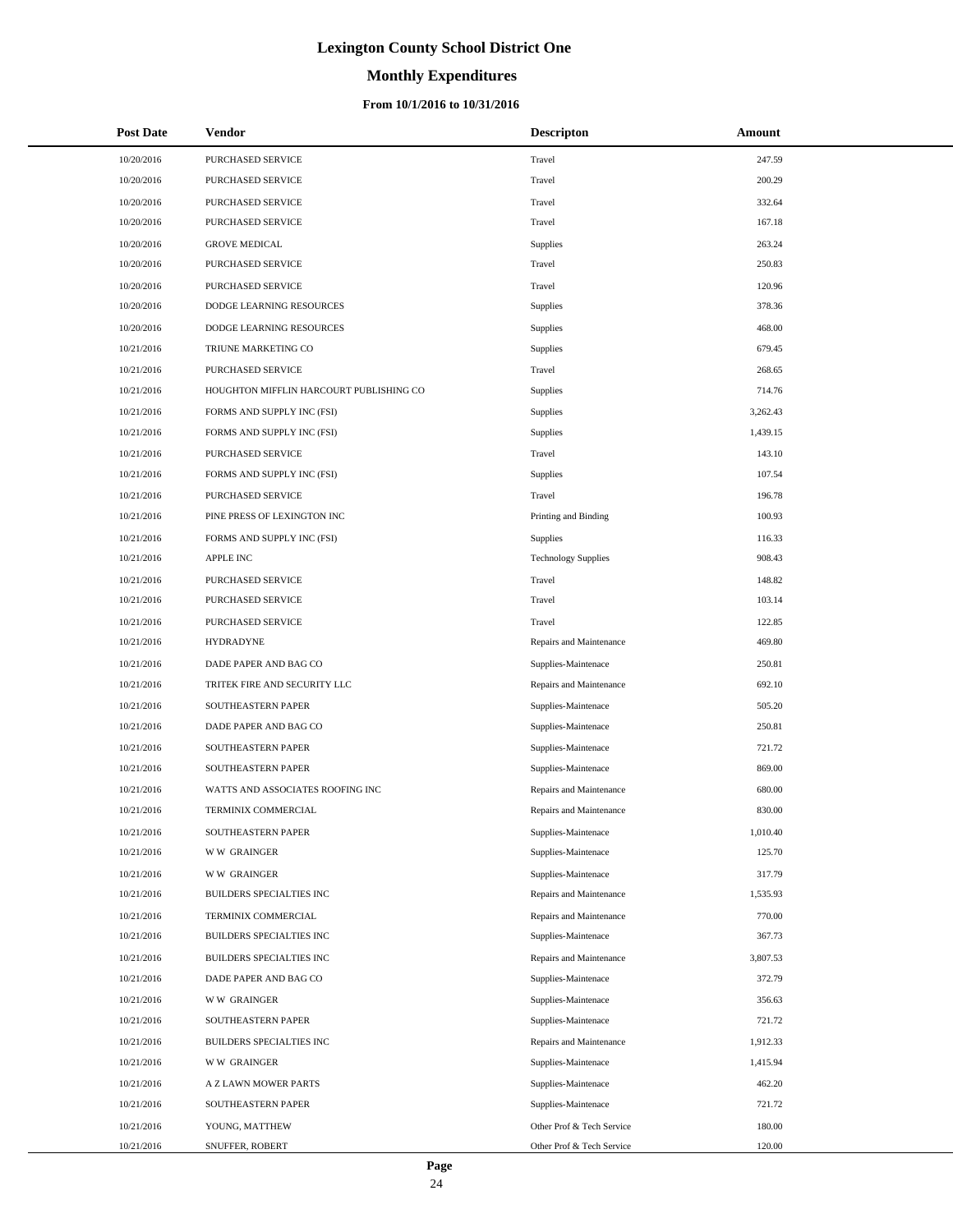# **Monthly Expenditures**

| <b>Post Date</b> | Vendor                                        | <b>Descripton</b>              | Amount     |
|------------------|-----------------------------------------------|--------------------------------|------------|
| 10/21/2016       | LOOKABILL, JOHN T                             | Other Prof & Tech Service      | 240.00     |
| 10/21/2016       | MILLER, JEFFREY J                             | Other Prof & Tech Service      | 180.00     |
| 10/21/2016       | WISE, ROSS NICHOLAS                           | Other Prof & Tech Service      | 180.00     |
| 10/21/2016       | ZYLSTRA, SCOTT LEWIS                          | Other Prof & Tech Service      | 180.00     |
| 10/21/2016       | CARVAJAL, PABLO ARMANDO                       | Other Prof & Tech Service      | 180.00     |
| 10/21/2016       | PURCHASED SERVICE                             | Travel                         | 241.38     |
| 10/21/2016       | PURCHASED SERVICE                             | Travel                         | 565.38     |
| 10/21/2016       | PURCHASED SERVICE                             | Travel                         | 124.74     |
| 10/21/2016       | PURCHASED SERVICE                             | Travel                         | 239.22     |
| 10/21/2016       | POCKET NURSE                                  | Supplies                       | 510.08     |
| 10/21/2016       | CAROLINA BIOLOGICAL SUPPLY CO                 | <b>Supplies</b>                | 404.18     |
| 10/21/2016       | R AND R ASSOCIATES ENVIRONMENTAL CO INC       | Repairs and Maintenance        | 8,300.00   |
| 10/21/2016       | LEXINGTON MIDDLE SCHOOL                       | Pupil Act-Fee/Collection Refnd | 313.00     |
| 10/21/2016       | BLICK ART MATERIALS LLC                       | Pupil Activity                 | 229.07     |
| 10/21/2016       | SCHOLASTIC INC                                | Pupil Activity                 | 943.76     |
| 10/21/2016       | LEXINGTON TECHNOLOGY CENTER                   | Pupil Act-Fee/Collection Refnd | 1,775.00   |
| 10/21/2016       | US SPECIALTY COATINGS INC                     | Pupil Activity                 | 1,581.48   |
| 10/21/2016       | MEAGLEY, JEFFERY O                            | Pupil Activity                 | 157.80     |
| 10/21/2016       | PINE PRESS OF LEXINGTON INC                   | Pupil Activity                 | 460.73     |
| 10/21/2016       | VARSITY SPIRIT FASHIONS AND SUPPLIES LLC      | Pupil Activity                 | 1,284.17   |
| 10/24/2016       | SC DEPARTMENT OF REVENUE (SALES TAX RETURN)   | Software Renewal/Agreemen      | 115.15     |
| 10/24/2016       | STARFALL EDUCATION                            | Software Renewal/Agreemen      | 270.00     |
| 10/24/2016       | SUNTEX INTERNATIONAL INC                      | Software Renewal/Agreemen      | 1,645.00   |
| 10/24/2016       | AVANT ASSESSMENT LLC                          | Inst Prog Improvement          | 3,950.00   |
| 10/24/2016       | AVANT ASSESSMENT LLC                          | Other Prof & Tech Service      | 123,285.00 |
| 10/24/2016       | FUN EXPRESS LLC                               | <b>Supplies</b>                | $-13.54$   |
| 10/24/2016       | WOODWIND AND BRASSWIND                        | <b>Supplies</b>                | 289.90     |
| 10/24/2016       | SCHOOL SPECIALTY INC                          | Supplies                       | 227.13     |
| 10/24/2016       | BLICK ART MATERIALS LLC                       | Supplies                       | 394.55     |
| 10/24/2016       | SANTILLANA USA PUBLISHING CO                  | Supplies                       | 245.06     |
| 10/24/2016       | FORMS AND SUPPLY INC (FSI)                    | Supplies                       | 252.53     |
| 10/24/2016       | <b>SIGN A RAMA</b>                            | Supplies                       | 1,634.43   |
| 10/24/2016       | PURCHASED SERVICE                             | Dues and Fees                  | 250.00     |
| 10/24/2016       | PINE PRESS OF LEXINGTON INC                   | Printing and Binding           | 303.90     |
| 10/24/2016       | TUMBLEWEED PRESS INC                          | Software Renewal/Agreemen      | 455.24     |
| 10/24/2016       | LEXINGTON PRINTING LLC                        | Printing and Binding           | 1,915.30   |
| 10/24/2016       | <b>LENOVO US</b>                              | <b>Technology Supplies</b>     | 1,754.80   |
| 10/24/2016       | SC SCHOOL BOARDS ASSOCIATION INSURANCE TRUST  | Insurance and Judgments        | 33,740.80  |
| 10/24/2016       | ABBOTTS AUTO CARE AND TIRE                    | Repairs and Maintenance        | 1,545.04   |
| 10/24/2016       | ADVANCED DISPOSAL SERVICES SOUTH CAROLINA LLC | <b>Other Property Services</b> | 114.30     |
| 10/24/2016       | ADVANCED DISPOSAL SERVICES SOUTH CAROLINA LLC | Other Property Services        | 925.72     |
| 10/24/2016       | PALMETTO CONTROLS INC                         | Supplies-Maintenace            | 588.50     |
| 10/24/2016       | ADVANCED DISPOSAL SERVICES SOUTH CAROLINA LLC | Other Property Services        | 483.21     |
| 10/24/2016       | WATTS AND ASSOCIATES ROOFING INC              | Repairs and Maintenance        | 680.00     |
| 10/24/2016       | ADVANCED DISPOSAL SERVICES SOUTH CAROLINA LLC | Other Property Services        | 646.32     |
| 10/24/2016       | ADVANCED DISPOSAL SERVICES SOUTH CAROLINA LLC | Other Property Services        | 646.32     |
| 10/24/2016       | ADVANCED DISPOSAL SERVICES SOUTH CAROLINA LLC | Other Property Services        | 646.32     |
| 10/24/2016       | TERMINIX COMMERCIAL                           | Repairs and Maintenance        | 650.10     |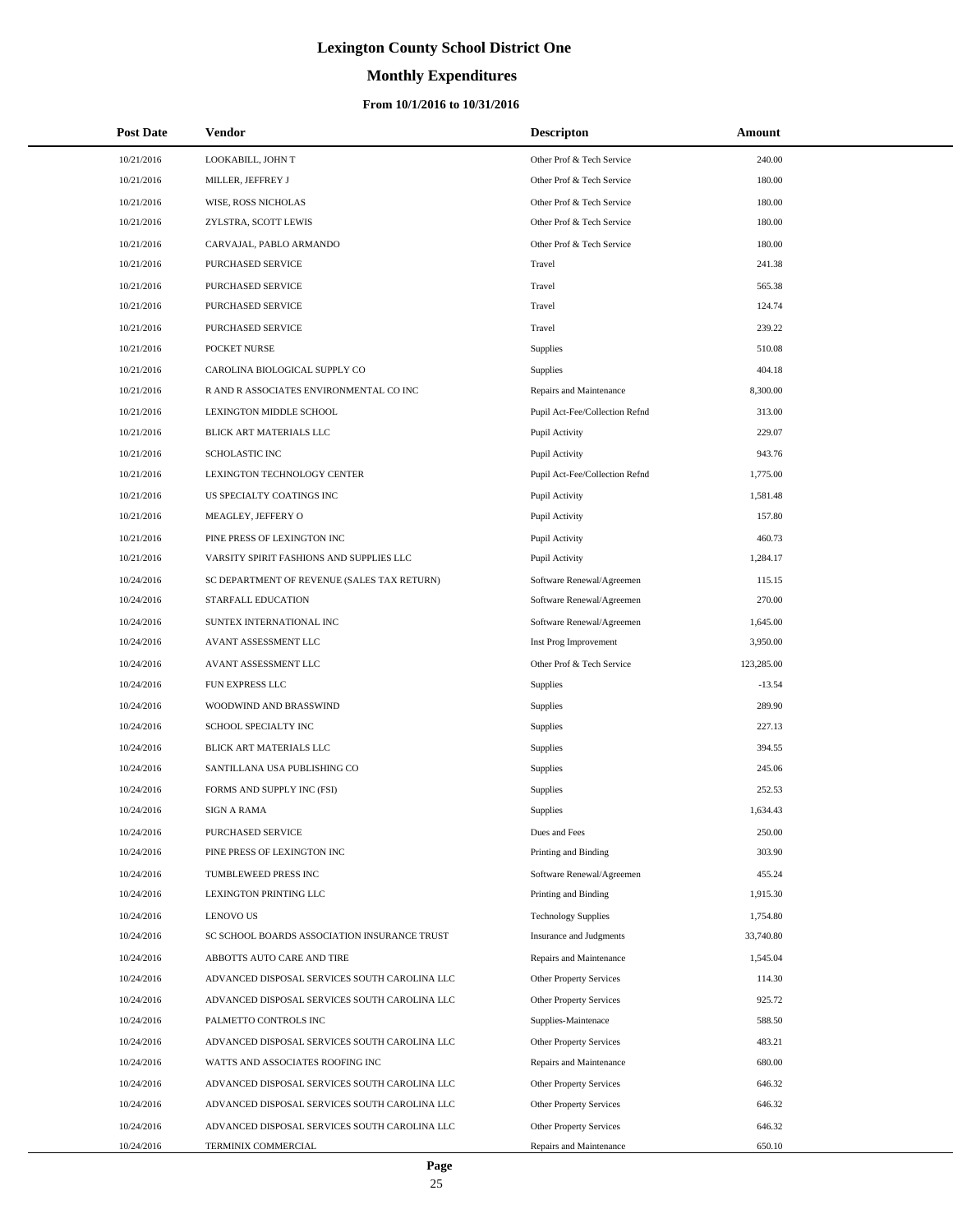# **Monthly Expenditures**

| <b>Post Date</b> | <b>Vendor</b>                                     | <b>Descripton</b>              | Amount   |
|------------------|---------------------------------------------------|--------------------------------|----------|
| 10/24/2016       | ADVANCED DISPOSAL SERVICES SOUTH CAROLINA LLC     | Other Property Services        | 809.38   |
| 10/24/2016       | PALMETTO CONTROLS INC                             | Supplies-Maintenace            | 588.50   |
| 10/24/2016       | ADVANCED DISPOSAL SERVICES SOUTH CAROLINA LLC     | Other Property Services        | 320.14   |
| 10/24/2016       | ADVANCED DISPOSAL SERVICES SOUTH CAROLINA LLC     | Other Property Services        | 646.32   |
| 10/24/2016       | SMITH AND JONES JANITORIAL SUPPLIES AND EQUIP INC | Supplies-Maintenace            | 196.45   |
| 10/24/2016       | ADVANCED DISPOSAL SERVICES SOUTH CAROLINA LLC     | Other Property Services        | 483.21   |
| 10/24/2016       | CAROLINA WATER SERVICE INC                        | <b>Public Utilities</b>        | 2,706.71 |
| 10/24/2016       | SC DEPARTMENT OF REVENUE (SALES TAX RETURN)       | <b>Public Utilities</b>        | 189.47   |
| 10/24/2016       | TERMINIX COMMERCIAL                               | Repairs and Maintenance        | 501.00   |
| 10/24/2016       | ADVANCED DISPOSAL SERVICES SOUTH CAROLINA LLC     | Other Property Services        | 483.21   |
| 10/24/2016       | ADVANCED DISPOSAL SERVICES SOUTH CAROLINA LLC     | Other Property Services        | 320.14   |
| 10/24/2016       | ADVANCED DISPOSAL SERVICES SOUTH CAROLINA LLC     | Other Property Services        | 483.21   |
| 10/24/2016       | PALMETTO CONTROLS INC                             | Supplies-Maintenace            | 588.50   |
| 10/24/2016       | SMITH AND JONES JANITORIAL SUPPLIES AND EQUIP INC | Supplies-Maintenace            | 417.15   |
| 10/24/2016       | ADVANCED DISPOSAL SERVICES SOUTH CAROLINA LLC     | Other Property Services        | 599.54   |
| 10/24/2016       | SMITH AND JONES JANITORIAL SUPPLIES AND EQUIP INC | Supplies-Maintenace            | 231.12   |
| 10/24/2016       | ADVANCED DISPOSAL SERVICES SOUTH CAROLINA LLC     | Other Property Services        | 646.32   |
| 10/24/2016       | ADVANCED DISPOSAL SERVICES SOUTH CAROLINA LLC     | Other Property Services        | 646.32   |
| 10/24/2016       | ADVANCED DISPOSAL SERVICES SOUTH CAROLINA LLC     | Other Property Services        | 483.21   |
| 10/24/2016       | SMITH AND JONES JANITORIAL SUPPLIES AND EQUIP INC | Supplies-Maintenace            | 124.12   |
| 10/24/2016       | ADVANCED DISPOSAL SERVICES SOUTH CAROLINA LLC     | Other Property Services        | 483.21   |
| 10/24/2016       | SMITH AND JONES JANITORIAL SUPPLIES AND EQUIP INC | Supplies-Maintenace            | 276.06   |
| 10/24/2016       | <b>WW GRAINGER</b>                                | Supplies-Maintenace            | 126.90   |
| 10/24/2016       | PALMETTO PROPANE                                  | Energy                         | 532.47   |
| 10/24/2016       | ADVANCED DISPOSAL SERVICES SOUTH CAROLINA LLC     | Other Property Services        | 483.21   |
| 10/24/2016       | SMITH AND JONES JANITORIAL SUPPLIES AND EQUIP INC | Supplies-Maintenace            | 1,612.17 |
| 10/24/2016       | <b>WW GRAINGER</b>                                | Supplies-Maintenace            | 554.26   |
| 10/24/2016       | ADVANCED DISPOSAL SERVICES SOUTH CAROLINA LLC     | Other Property Services        | 483.21   |
| 10/24/2016       | ADVANCED DISPOSAL SERVICES SOUTH CAROLINA LLC     | Other Property Services        | 646.25   |
| 10/24/2016       | PALMETTO CONTROLS INC                             | Supplies-Maintenace            | 588.50   |
| 10/24/2016       | SMITH AND JONES JANITORIAL SUPPLIES AND EQUIP INC | Supplies-Maintenace            | 192.60   |
| 10/24/2016       | ADVANCED DISPOSAL SERVICES SOUTH CAROLINA LLC     | Other Property Services        | 483.21   |
| 10/24/2016       | ADVANCED DISPOSAL SERVICES SOUTH CAROLINA LLC     | Other Property Services        | 483.21   |
| 10/24/2016       | SMITH AND JONES JANITORIAL SUPPLIES AND EQUIP INC | Supplies-Maintenace            | 642.00   |
| 10/24/2016       | ADVANCED DISPOSAL SERVICES SOUTH CAROLINA LLC     | Other Property Services        | 483.21   |
| 10/24/2016       | SMITH AND JONES JANITORIAL SUPPLIES AND EQUIP INC | Supplies-Maintenace            | 1,232.64 |
| 10/24/2016       | ADVANCED DISPOSAL SERVICES SOUTH CAROLINA LLC     | Other Property Services        | 483.21   |
| 10/24/2016       | REBEL YELL INC                                    | Supplies-Maintenace            | 224.70   |
| 10/24/2016       | SMITH AND JONES JANITORIAL SUPPLIES AND EQUIP INC | Supplies-Maintenace            | 417.15   |
| 10/24/2016       | ADVANCED DISPOSAL SERVICES SOUTH CAROLINA LLC     | Other Property Services        | 483.21   |
| 10/24/2016       | SMITH AND JONES JANITORIAL SUPPLIES AND EQUIP INC | Supplies-Maintenace            | 288.90   |
| 10/24/2016       | ADVANCED DISPOSAL SERVICES SOUTH CAROLINA LLC     | Other Property Services        | 483.21   |
| 10/24/2016       | ADVANCED DISPOSAL SERVICES SOUTH CAROLINA LLC     | Other Property Services        | 483.21   |
| 10/24/2016       | SMITH AND JONES JANITORIAL SUPPLIES AND EQUIP INC | Supplies-Maintenace            | 181.04   |
| 10/24/2016       | ADVANCED DISPOSAL SERVICES SOUTH CAROLINA LLC     | Other Property Services        | 483.21   |
| 10/24/2016       | SMITH AND JONES JANITORIAL SUPPLIES AND EQUIP INC | Supplies-Maintenace            | 173.34   |
| 10/24/2016       | ADVANCED DISPOSAL SERVICES SOUTH CAROLINA LLC     | <b>Other Property Services</b> | 483.21   |
| 10/24/2016       | ADVANCED DISPOSAL SERVICES SOUTH CAROLINA LLC     | Other Property Services        | 483.21   |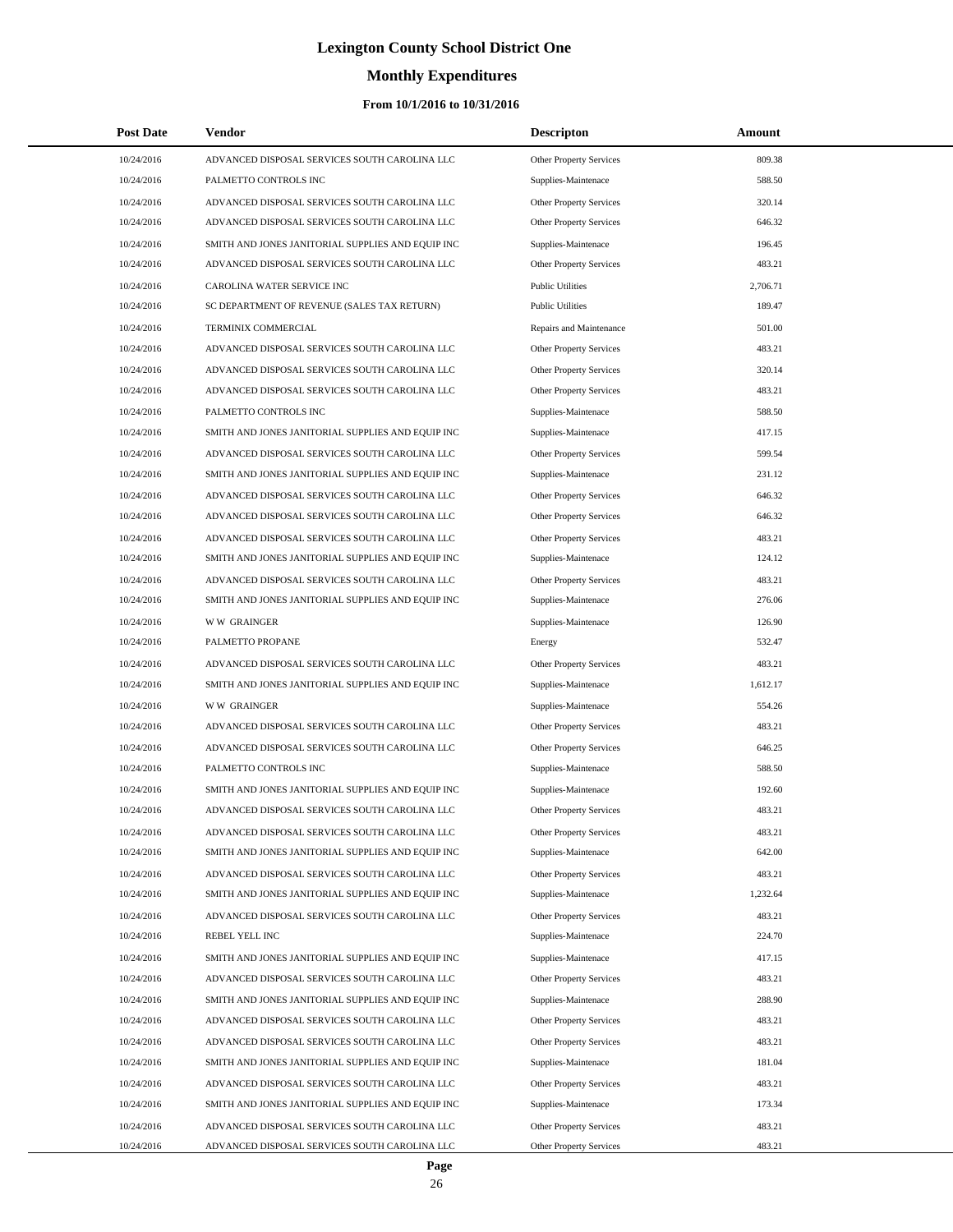# **Monthly Expenditures**

### **From 10/1/2016 to 10/31/2016**

| <b>Post Date</b> | <b>Vendor</b>                                     | <b>Descripton</b>              | Amount    |
|------------------|---------------------------------------------------|--------------------------------|-----------|
| 10/24/2016       | SMITH AND JONES JANITORIAL SUPPLIES AND EQUIP INC | Supplies-Maintenace            | 713.90    |
| 10/24/2016       | ADVANCED DISPOSAL SERVICES SOUTH CAROLINA LLC     | Other Property Services        | 483.21    |
| 10/24/2016       | SMITH AND JONES JANITORIAL SUPPLIES AND EQUIP INC | Supplies-Maintenace            | 916.78    |
| 10/24/2016       | GRACE OUTDOOR ADVERTISING LLC                     | Advertising                    | 1,000.00  |
| 10/24/2016       | <b>ANOTHER PRINTER</b>                            | Printing and Binding           | 1,189.44  |
| 10/24/2016       | SC NATIONAL SAFETY COUNCIL                        | Dues and Fees                  | 795.00    |
| 10/24/2016       | SC SCHOOL BOARDS ASSOCIATION INSURANCE TRUST      | <b>Insurance and Judgments</b> | 8,435.20  |
| 10/24/2016       | WILFONG, MICHAEL BRIAN                            | Other Prof & Tech Service      | 180.00    |
| 10/24/2016       | MIXON, CHRISTOPHER DOUGLAS                        | Other Prof & Tech Service      | 120.00    |
| 10/24/2016       | BLACK, CALEB JAMES                                | Other Prof & Tech Service      | 180.00    |
| 10/24/2016       | HAIGLER III, THOMAS I                             | Other Prof & Tech Service      | 360.00    |
| 10/24/2016       | FRANKLIN, TIMOTHY WILLIAM                         | Other Prof & Tech Service      | 180.00    |
| 10/24/2016       | CARTER, BRENT C                                   | Other Prof & Tech Service      | 120.00    |
| 10/24/2016       | HOBBS, WILLIAM IRA                                | Other Prof & Tech Service      | 120.00    |
| 10/24/2016       | PINE PRESS OF LEXINGTON INC                       | Printing and Binding           | 226.23    |
| 10/24/2016       | COMMUNICATION MANAGEMENT INC                      | <b>Technology Supplies</b>     | 158.90    |
| 10/24/2016       | CDWG ACCT 305089                                  | <b>Technology Supplies</b>     | 112.35    |
| 10/24/2016       | CDWG ACCT 305089                                  | <b>Technology Supplies</b>     | 575.88    |
| 10/24/2016       | COMMUNICATION MANAGEMENT INC                      | <b>Technology Supplies</b>     | 342.00    |
| 10/24/2016       | <b>FRANKLIN COVEY</b>                             | Inst Prog Improvement          | 2,936.39  |
| 10/24/2016       | FRANKLIN COVEY                                    | Inst Prog Improvement          | 5,665.78  |
| 10/24/2016       | FRANKLIN COVEY                                    | Inst Prog Improvement          | 8,862.51  |
| 10/24/2016       | <b>GROVE MEDICAL</b>                              | Supplies                       | 126.43    |
| 10/24/2016       | TADPOLE ADAPTIVE LLC                              | Supplies                       | 827.95    |
| 10/24/2016       | DODGE LEARNING RESOURCES                          | Supplies                       | 113.00    |
| 10/24/2016       | A+ COMPUTER SCIENE                                | Software Renewal/Agreemen      | 960.00    |
| 10/24/2016       | SCHOLASTIC INC                                    | Supplies                       | 3,000.00  |
| 10/24/2016       | PURCHASED SERVICE                                 | Supplies                       | 275.00    |
| 10/24/2016       | <b>PURCHASED SERVICE</b>                          | Supplies                       | 275.00    |
| 10/24/2016       | PURCHASED SERVICE                                 | Supplies                       | 275.00    |
| 10/24/2016       | M B KAHN CONSTRUCTION CO INC                      | Improv Other Than Bldg         | 77,234.80 |
| 10/24/2016       | COMMUNICATION MANAGEMENT INC                      | <b>Technology Supplies</b>     | 1,665.53  |
| 10/24/2016       | <b>US FOODS</b>                                   | Supplies                       | 120.96    |
| 10/24/2016       | SYSCO FOOD SERV OF COLUMBIA                       | Food                           | 5,633.33  |
| 10/24/2016       | <b>US FOODS</b>                                   | Commodity Distribution Charge  | 116.60    |
| 10/24/2016       | <b>US FOODS</b>                                   | Supplies                       | 631.61    |
| 10/24/2016       | SYSCO FOOD SERV OF COLUMBIA                       | Food                           | 2,265.15  |
| 10/24/2016       | <b>US FOODS</b>                                   | Supplies                       | 815.20    |
| 10/24/2016       | SYSCO FOOD SERV OF COLUMBIA                       | Food                           | 5,531.14  |
| 10/24/2016       | <b>US FOODS</b>                                   | Supplies                       | 538.13    |
| 10/24/2016       | SYSCO FOOD SERV OF COLUMBIA                       | Food                           | 3,088.75  |
| 10/24/2016       | <b>US FOODS</b>                                   | Supplies                       | 368.25    |
| 10/24/2016       | SYSCO FOOD SERV OF COLUMBIA                       | Food                           | 5,940.30  |
| 10/24/2016       | <b>US FOODS</b>                                   | Supplies                       | 483.58    |
| 10/24/2016       | SYSCO FOOD SERV OF COLUMBIA                       | Food                           | 2,945.40  |
| 10/24/2016       | <b>US FOODS</b>                                   | Supplies                       | 454.40    |
| 10/24/2016       | SYSCO FOOD SERV OF COLUMBIA                       | Food                           | 521.27    |
| 10/24/2016       | <b>US FOODS</b>                                   | Supplies                       | 581.98    |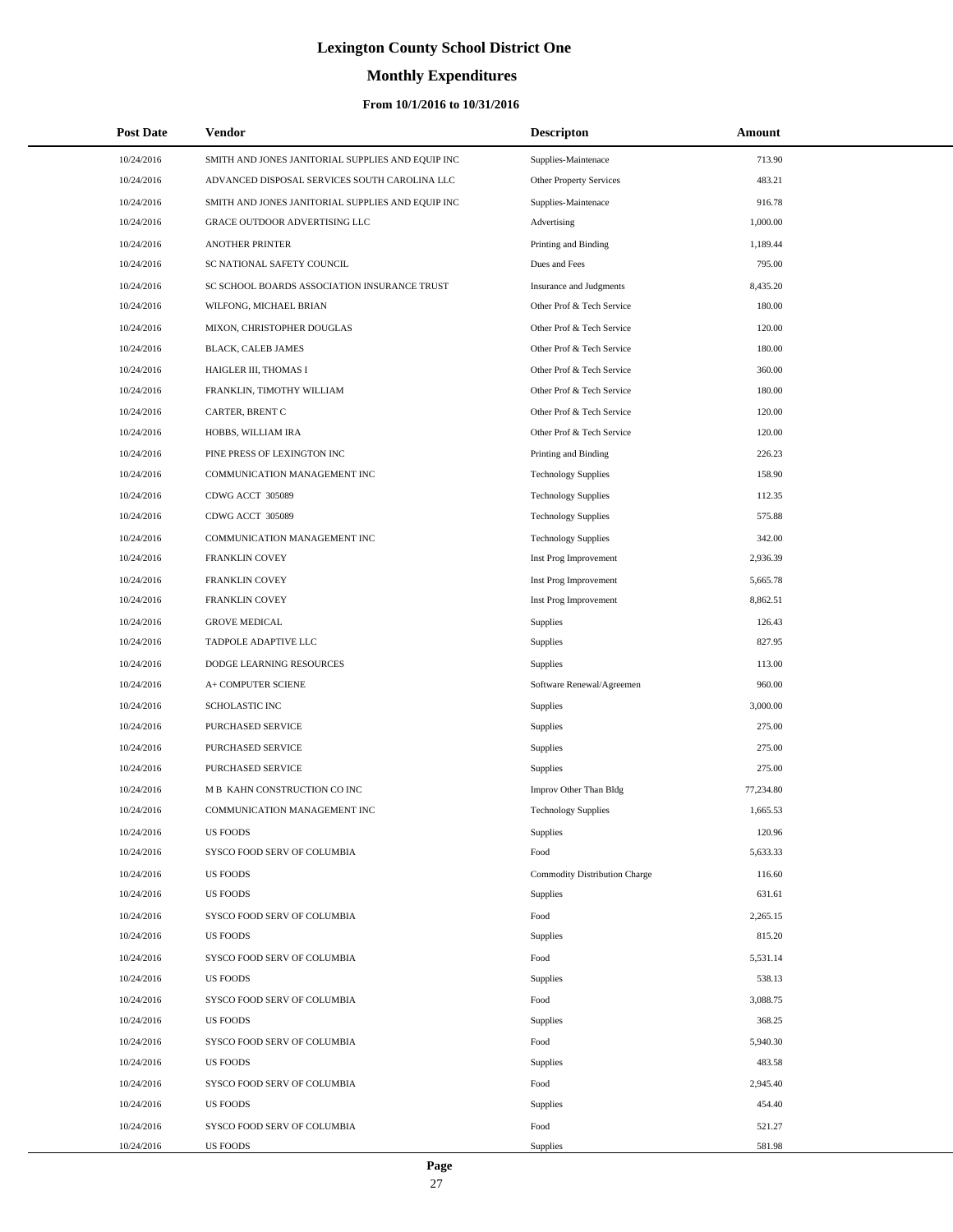# **Monthly Expenditures**

### **From 10/1/2016 to 10/31/2016**

| <b>Post Date</b> | <b>Vendor</b>               | <b>Descripton</b> | Amount    |
|------------------|-----------------------------|-------------------|-----------|
| 10/24/2016       | SYSCO FOOD SERV OF COLUMBIA | Food              | 3,606.02  |
| 10/24/2016       | <b>US FOODS</b>             | Supplies          | 627.82    |
| 10/24/2016       | SYSCO FOOD SERV OF COLUMBIA | Food              | 4,382.11  |
| 10/24/2016       | <b>US FOODS</b>             | Supplies          | 973.35    |
| 10/24/2016       | SYSCO FOOD SERV OF COLUMBIA | Food              | 4,979.83  |
| 10/24/2016       | <b>US FOODS</b>             | Supplies          | 459.33    |
| 10/24/2016       | SYSCO FOOD SERV OF COLUMBIA | Food              | 4,871.61  |
| 10/24/2016       | <b>US FOODS</b>             | Supplies          | 705.50    |
| 10/24/2016       | SYSCO FOOD SERV OF COLUMBIA | Food              | 2,816.07  |
| 10/24/2016       | <b>US FOODS</b>             | Supplies          | 441.25    |
| 10/24/2016       | SYSCO FOOD SERV OF COLUMBIA | Food              | 2,023.13  |
| 10/24/2016       | <b>US FOODS</b>             | Supplies          | 952.36    |
| 10/24/2016       | SYSCO FOOD SERV OF COLUMBIA | Food              | 6,383.54  |
| 10/24/2016       | <b>US FOODS</b>             | Supplies          | 329.48    |
| 10/24/2016       | SYSCO FOOD SERV OF COLUMBIA | Food              | 1,792.46  |
| 10/24/2016       | <b>US FOODS</b>             | Supplies          | 825.93    |
| 10/24/2016       | SYSCO FOOD SERV OF COLUMBIA | Food              | 4,282.60  |
| 10/24/2016       | <b>US FOODS</b>             | Supplies          | 383.48    |
| 10/24/2016       | SYSCO FOOD SERV OF COLUMBIA | Food              | 3,401.31  |
| 10/24/2016       | <b>US FOODS</b>             | Supplies          | 911.03    |
| 10/24/2016       | SYSCO FOOD SERV OF COLUMBIA | Food              | 1,642.46  |
| 10/24/2016       | <b>US FOODS</b>             | Supplies          | 640.83    |
| 10/24/2016       | SYSCO FOOD SERV OF COLUMBIA | Food              | 6,957.72  |
| 10/24/2016       | <b>US FOODS</b>             | Supplies          | 684.42    |
| 10/24/2016       | SYSCO FOOD SERV OF COLUMBIA | Food              | 3,284.33  |
| 10/24/2016       | <b>US FOODS</b>             | Supplies          | 502.02    |
| 10/24/2016       | SYSCO FOOD SERV OF COLUMBIA | Food              | 2,813.70  |
| 10/24/2016       | <b>US FOODS</b>             | Supplies          | 1,473.95  |
| 10/24/2016       | SYSCO FOOD SERV OF COLUMBIA | Food              | 1,571.33  |
| 10/24/2016       | <b>US FOODS</b>             | Supplies          | 723.47    |
| 10/24/2016       | <b>US FOODS</b>             | Supplies          | 595.43    |
| 10/24/2016       | SYSCO FOOD SERV OF COLUMBIA | Food              | 3,606.89  |
| 10/24/2016       | <b>US FOODS</b>             | Supplies          | 311.77    |
| 10/24/2016       | SYSCO FOOD SERV OF COLUMBIA | Food              | 2,178.65  |
| 10/24/2016       | US FOODS                    | Supplies          | 561.26    |
| 10/24/2016       | SYSCO FOOD SERV OF COLUMBIA | Food              | 1,881.92  |
| 10/24/2016       | US FOODS                    | Supplies          | 820.55    |
| 10/24/2016       | SYSCO FOOD SERV OF COLUMBIA | Food              | 3,204.10  |
| 10/24/2016       | US FOODS                    | Supplies          | 369.64    |
| 10/24/2016       | SYSCO FOOD SERV OF COLUMBIA | Food              | 2,338.14  |
| 10/24/2016       | <b>US FOODS</b>             | Supplies          | 720.12    |
| 10/24/2016       | SYSCO FOOD SERV OF COLUMBIA | Food              | 11,603.30 |
| 10/24/2016       | US FOODS                    | Supplies          | 615.05    |
| 10/24/2016       | SYSCO FOOD SERV OF COLUMBIA | Food              | 2,730.31  |
| 10/24/2016       | MUSICIAN SUPPLY             | Pupil Activity    | 133.86    |
| 10/24/2016       | PINE PRESS OF LEXINGTON INC | Pupil Activity    | 340.07    |
| 10/24/2016       | SCHOOL SPECIALTY INC        | Pupil Activity    | 167.07    |
| 10/24/2016       | MACKIN LIBRARY MEDIA        | Pupil Activity    | 3,319.20  |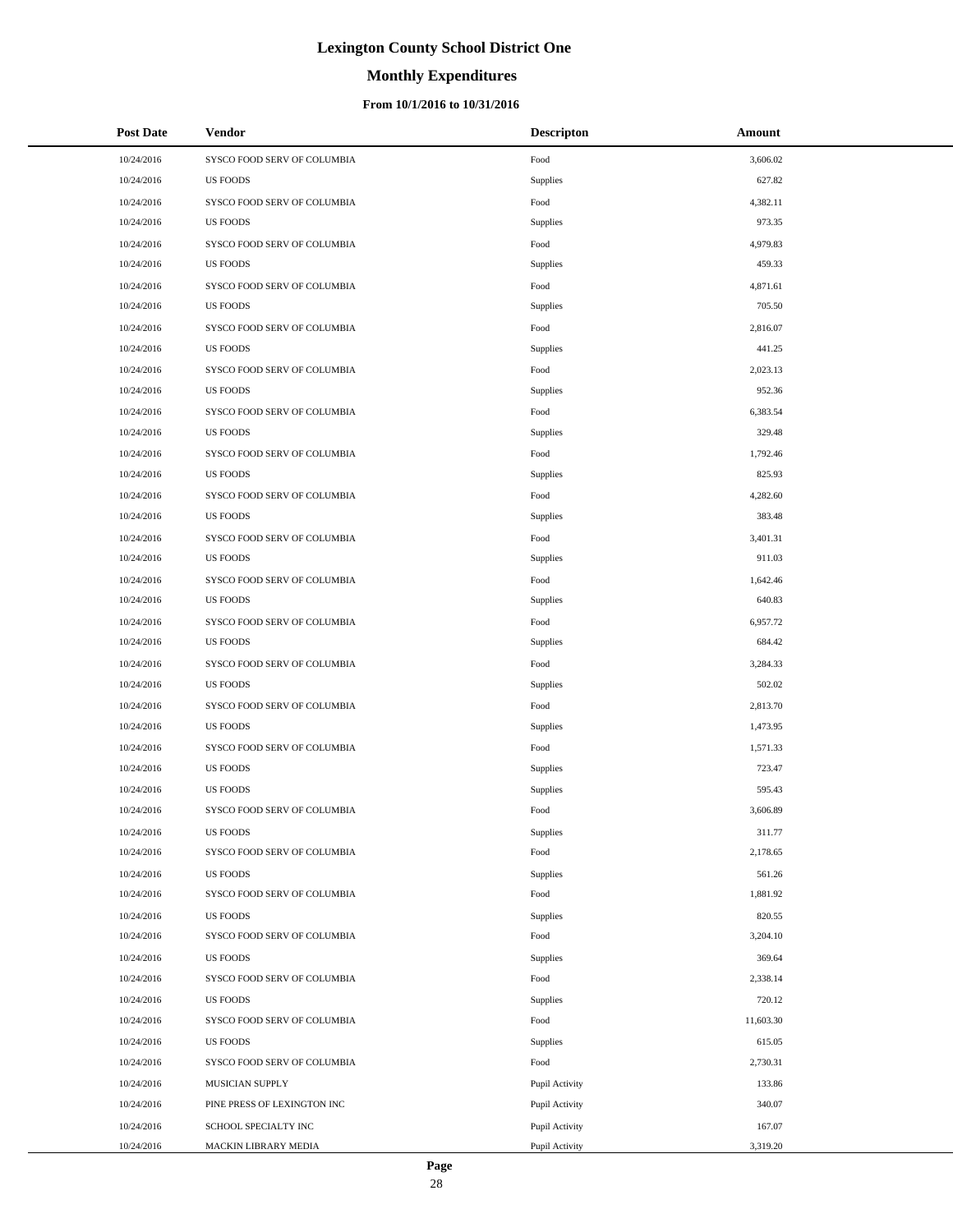# **Monthly Expenditures**

| <b>Post Date</b> | Vendor                                      | <b>Descripton</b>          | Amount    |
|------------------|---------------------------------------------|----------------------------|-----------|
| 10/24/2016       | PURCHASED SERVICE                           | Pupil Activity             | 575.55    |
| 10/24/2016       | <b>IVEY SALES ASSOC</b>                     | Pupil Activity             | 516.00    |
| 10/24/2016       | <b>GARRICK, BRYAN TODD</b>                  | Pupil Activity             | 105.00    |
| 10/24/2016       | GWYN, JAIME L                               | Pupil Activity             | 120.00    |
| 10/24/2016       | HART, MICHAEL JOSEPH                        | Pupil Activity             | 105.00    |
| 10/24/2016       | JONES, JOHN (JJ) E                          | Pupil Activity             | 105.00    |
| 10/24/2016       | MURNANE, MATTHEW JOSEPH                     | Pupil Activity             | 105.00    |
| 10/24/2016       | PADULA, JOHN MATTHEW                        | Pupil Activity             | 105.00    |
| 10/24/2016       | ZYLSTRA, SCOTT LEWIS                        | Pupil Activity             | 105.00    |
| 10/24/2016       | BROOME, ROBBIE SHANE                        | Pupil Activity             | 150.50    |
| 10/24/2016       | DRENNING, DOUGLAS T                         | Pupil Activity             | 101.00    |
| 10/24/2016       | MASON, JOHN ALLEN                           | Pupil Activity             | 112.70    |
| 10/24/2016       | MESSER, BENSON GARRICK                      | Pupil Activity             | 101.00    |
| 10/24/2016       | PERKINS, JAY C                              | Pupil Activity             | 155.90    |
| 10/24/2016       | <b>BSN SPORTS</b>                           | Pupil Activity             | 584.22    |
| 10/24/2016       | HEALY AWARDS INC                            | Pupil Activity             | 679.19    |
| 10/24/2016       | MADISON, ZELL                               | Pupil Activity             | 175.30    |
| 10/24/2016       | <b>BSN SPORTS</b>                           | Pupil Activity             | 235.40    |
| 10/24/2016       | ECHO1612 INC                                | Pupil Activity             | 1,999.00  |
| 10/24/2016       | SC DEPARTMENT OF REVENUE (SALES TAX RETURN) | Pupil Activity             | 153.93    |
| 10/24/2016       | <b>BSN SPORTS</b>                           | Pupil Activity             | 8,294.64  |
| 10/24/2016       | PURCHASED SERVICE                           | Pupil Activity             | 216.00    |
| 10/24/2016       | <b>BAND SHOPPE</b>                          | Pupil Activity             | 229.00    |
| 10/25/2016       | SCHOOL SPECIALTY INC                        | <b>Supplies</b>            | 208.82    |
| 10/25/2016       | LAKESHORE LEARNING MATERIALS                | <b>Supplies</b>            | 141.29    |
| 10/25/2016       | <b>LEARNING A-Z</b>                         | <b>Technology Supplies</b> | 500.09    |
| 10/25/2016       | TIME FOR KIDS                               | Supplies                   | 440.00    |
| 10/25/2016       | DIGITAL OFFICE SOLUTIONS INC                | <b>Supplies</b>            | 735.09    |
| 10/25/2016       | EXPEDITIONARY LEARNING OUTWARD BOUND INC    | Inst Prog Improvement      | 24,350.00 |
| 10/25/2016       | SCHOOL SPECIALTY INC                        | Supplies                   | 193.83    |
| 10/25/2016       | <b>LEARNING A-Z</b>                         | <b>Technology Supplies</b> | 611.99    |
| 10/25/2016       | FRANKLIN COVEY                              | Inst Prog Improvement      | 4,950.00  |
| 10/25/2016       | TIME FOR KIDS                               | <b>Supplies</b>            | 580.00    |
| 10/25/2016       | PINE PRESS OF LEXINGTON INC                 | Printing and Binding       | 457.66    |
| 10/25/2016       | SCHOOL SPECIALTY INC                        | Supplies                   | 127.84    |
| 10/25/2016       | SCHOOL SPECIALTY INC                        | <b>Supplies</b>            | 193.83    |
| 10/25/2016       | <b>LEARNING A-Z</b>                         | <b>Technology Supplies</b> | 871.00    |
| 10/25/2016       | FOLLETT SCHOOL SOLUTIONS INC                | Software Renewal/Agreemen  | 716.88    |
| 10/25/2016       | SCANTRON CORP (FORMS SOFTWARE SCANNER)      | <b>Supplies</b>            | 2,473.84  |
| 10/25/2016       | PECKNEL MUSIC CO INC                        | <b>Supplies</b>            | 260.45    |
| 10/25/2016       | <b>LEARNING A-Z</b>                         | <b>Technology Supplies</b> | 149.99    |
| 10/25/2016       | LEARNING A-Z                                | <b>Technology Supplies</b> | 200.01    |
| 10/25/2016       | SCHOOL NURSE SUPPLY INC                     | Supplies                   | 390.00    |
| 10/25/2016       | MACKIN LIBRARY MEDIA                        | <b>Library Books</b>       | 256.11    |
| 10/25/2016       | CERTIFIED TRANSLATION SERVICES              | Other Prof & Tech Service  | 298.08    |
| 10/25/2016       | SC SCIENCE COUNCIL SC2                      | Travel                     | 360.00    |
| 10/25/2016       | CONCEPT UNLIMITED INC                       | Supplies-Maintenace        | 121.00    |
| 10/25/2016       | H L SHEALY CO                               | Supplies-Maintenace        | 491.13    |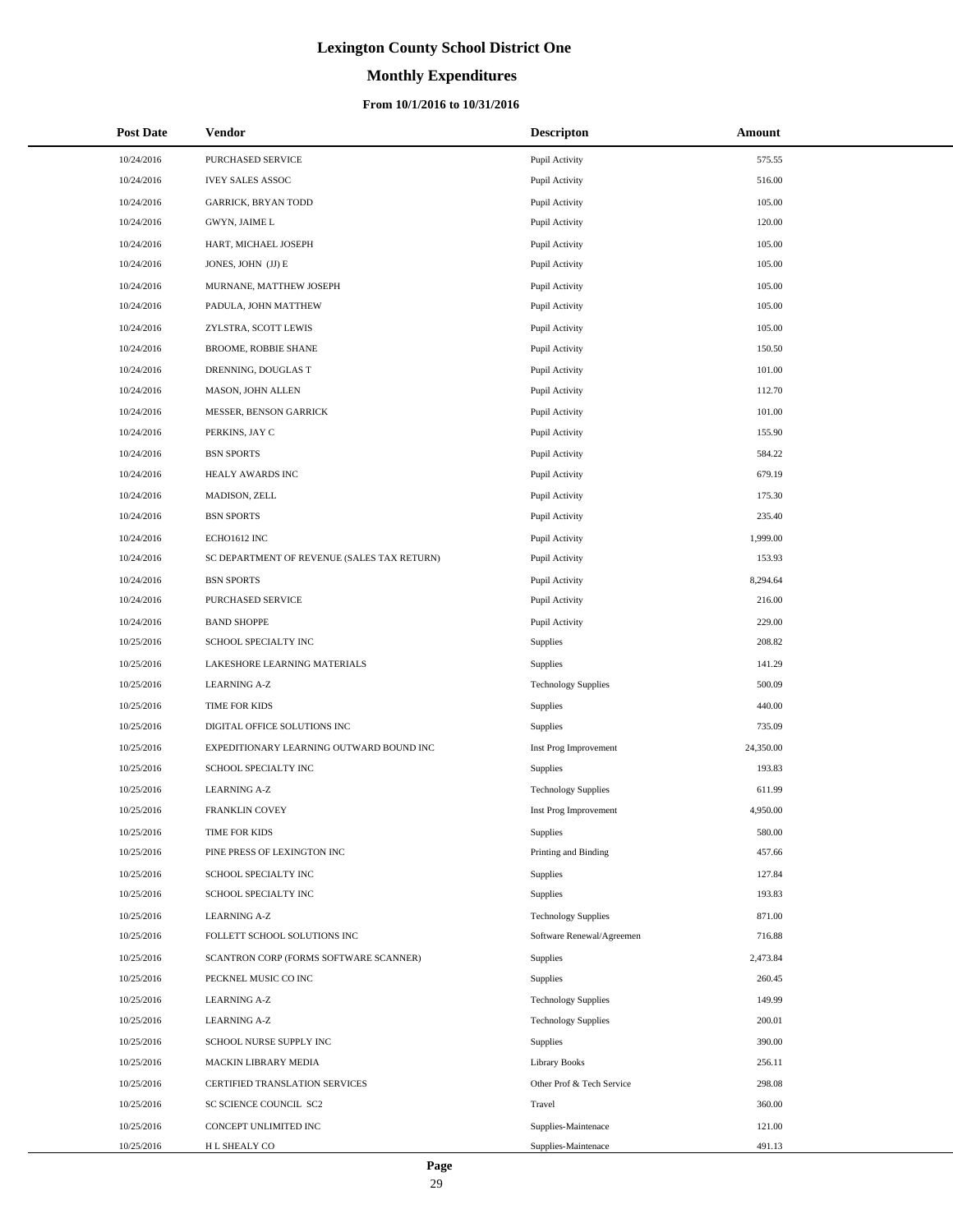# **Monthly Expenditures**

### **From 10/1/2016 to 10/31/2016**

| <b>Post Date</b> | Vendor                                            | <b>Descripton</b>          | Amount    |
|------------------|---------------------------------------------------|----------------------------|-----------|
| 10/25/2016       | <b>WW GRAINGER</b>                                | Supplies-Maintenace        | 127.12    |
| 10/25/2016       | H L SHEALY CO                                     | Supplies-Maintenace        | 144.45    |
| 10/25/2016       | H L SHEALY CO                                     | Supplies-Maintenace        | 1,126.71  |
| 10/25/2016       | MAYER ELECTRIC SUPPLY COMPANY INC                 | Supplies-Maintenace        | 470.80    |
| 10/25/2016       | <b>WW GRAINGER</b>                                | Supplies-Maintenace        | 589.52    |
| 10/25/2016       | <b>SUPPLY WORKS</b>                               | Supplies-Maintenace        | 1,902.63  |
| 10/25/2016       | <b>WW GRAINGER</b>                                | Supplies-Maintenace        | 221.70    |
| 10/25/2016       | <b>WW GRAINGER</b>                                | Supplies-Maintenace        | 1,285.38  |
| 10/25/2016       | MECHANICAL DESIGN                                 | Other Prof & Tech Service  | 300.00    |
| 10/25/2016       | FERGUSON ENTERPRISES INC FEI 27                   | Supplies-Maintenace        | 351.92    |
| 10/25/2016       | <b>WW GRAINGER</b>                                | Supplies-Maintenace        | 652.44    |
| 10/25/2016       | FERGUSON ENTERPRISES INC FEI 27                   | Supplies-Maintenace        | 261.89    |
| 10/25/2016       | <b>WW GRAINGER</b>                                | Supplies-Maintenace        | 367.81    |
| 10/25/2016       | CONCEPT UNLIMITED INC                             | Supplies-Maintenace        | 235.40    |
| 10/25/2016       | SMITH AND JONES JANITORIAL SUPPLIES AND EQUIP INC | Supplies-Maintenace        | 154.09    |
| 10/25/2016       | SMITH AND JONES JANITORIAL SUPPLIES AND EQUIP INC | Supplies-Maintenace        | 227.70    |
| 10/25/2016       | MID ATLANTIC STIHL                                | Supplies-Maintenace        | 282.44    |
| 10/25/2016       | SMITH AND JONES JANITORIAL SUPPLIES AND EQUIP INC | Supplies-Maintenace        | 263.76    |
| 10/25/2016       | <b>WW GRAINGER</b>                                | Supplies-Maintenace        | 317.79    |
| 10/25/2016       | H L SHEALY CO                                     | Supplies-Maintenace        | 128.40    |
| 10/25/2016       | SMITH AND JONES JANITORIAL SUPPLIES AND EQUIP INC | Supplies-Maintenace        | 138.54    |
| 10/25/2016       | <b>WW GRAINGER</b>                                | Supplies-Maintenace        | 1,325.51  |
| 10/25/2016       | <b>ENLOWS AUTO SUPPLY</b>                         | Supplies-Maintenace        | 128.14    |
| 10/25/2016       | CALICO INDUSTRIES INC                             | Supplies-Maintenace        | 329.67    |
| 10/25/2016       | SMITH AND JONES JANITORIAL SUPPLIES AND EQUIP INC | Supplies-Maintenace        | 387.51    |
| 10/25/2016       | SOUTHEASTERN PAPER                                | Supplies-Maintenace        | 288.69    |
| 10/25/2016       | ELLIS ELECTRIC INC                                | Repairs and Maintenance    | 2,059.75  |
| 10/25/2016       | CALICO INDUSTRIES INC                             | Supplies-Maintenace        | 274.72    |
| 10/25/2016       | MAYER ELECTRIC SUPPLY COMPANY INC                 | Supplies-Maintenace        | 470.80    |
| 10/25/2016       | SMITH AND JONES JANITORIAL SUPPLIES AND EQUIP INC | Supplies-Maintenace        | 113.42    |
| 10/25/2016       | <b>WW GRAINGER</b>                                | Supplies-Maintenace        | 443.41    |
| 10/25/2016       | <b>SOUTHMED INC</b>                               | Repairs and Maintenance    | 500.00    |
| 10/25/2016       | SOUTHMED INC                                      | Supplies-Maintenace        | 3,980.40  |
| 10/25/2016       | H L SHEALY CO                                     | Supplies-Maintenace        | 664.47    |
| 10/25/2016       | SOUTHEASTERN PAPER                                | Supplies-Maintenace        | 721.72    |
| 10/25/2016       | CALICO INDUSTRIES INC                             | Supplies-Maintenace        | 549.45    |
| 10/25/2016       | SMITH AND JONES JANITORIAL SUPPLIES AND EQUIP INC | Supplies-Maintenace        | 278.09    |
| 10/25/2016       | <b>WW GRAINGER</b>                                | Supplies-Maintenace        | 446.30    |
| 10/25/2016       | <b>FREE TIMES</b>                                 | Advertising                | 625.00    |
| 10/25/2016       | SOUTHMED INC                                      | Repairs and Maintenance    | 440.00    |
| 10/25/2016       | <b>APPLE INC</b>                                  | Software Renewal/Agreemen  | 15,996.00 |
| 10/25/2016       | CDWG ACCT 305089                                  | Software Renewal/Agreemen  | 240.75    |
| 10/25/2016       | <b>LENOVO US</b>                                  | <b>Technology Supplies</b> | 581.01    |
| 10/25/2016       | MOTOROLA SOLUTIONS                                | <b>Technology Supplies</b> | 2,119.14  |
| 10/25/2016       | COMMUNICATION MANAGEMENT INC                      | <b>Technology Supplies</b> | 1,961.08  |
| 10/25/2016       | TRITEK FIRE AND SECURITY LLC                      | Repairs and Maintenance    | 315.00    |
| 10/25/2016       | PURCHASED SERVICE                                 | Travel                     | 131.22    |
| 10/25/2016       | <b>GROVE MEDICAL</b>                              | Supplies                   | 307.09    |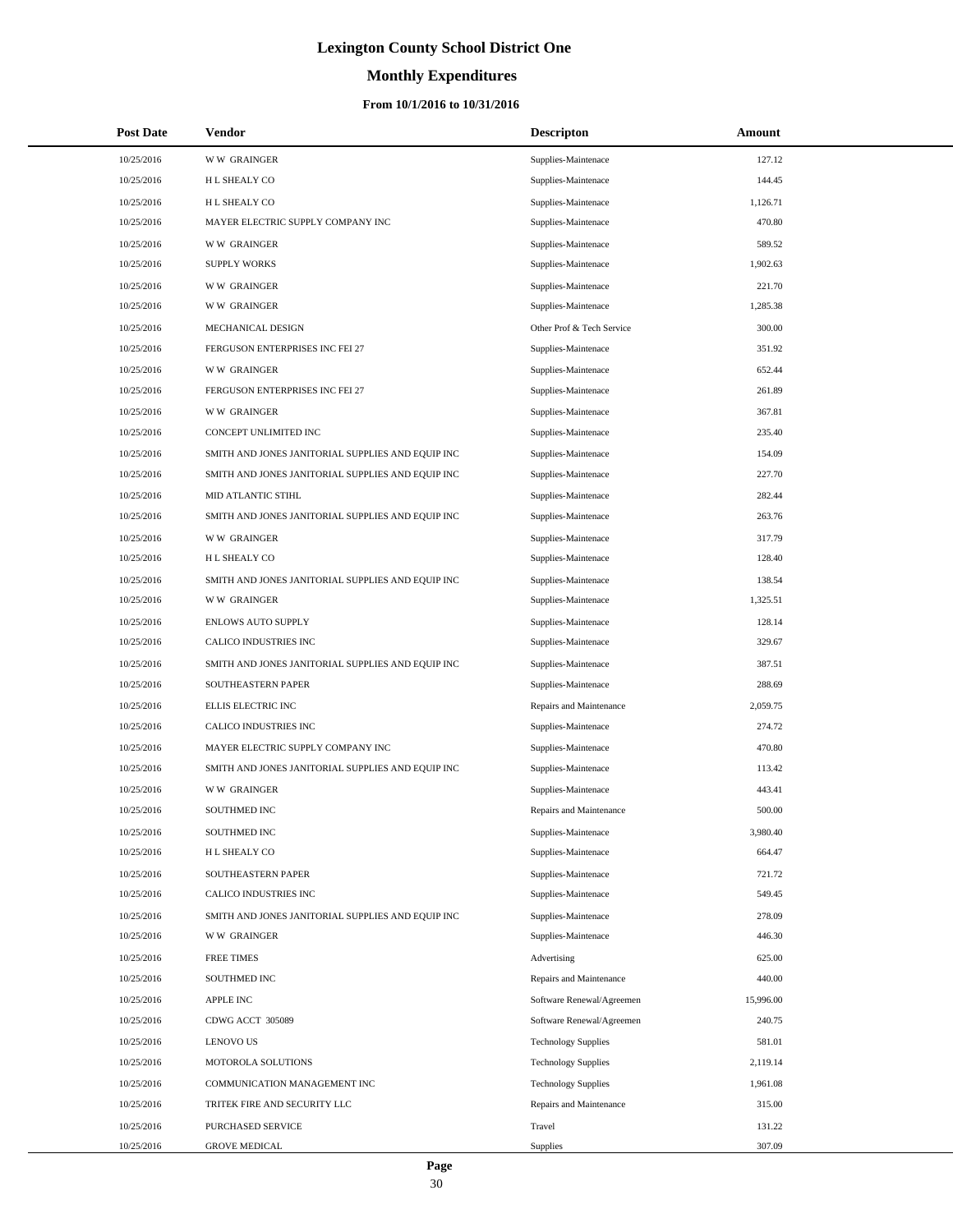# **Monthly Expenditures**

### **From 10/1/2016 to 10/31/2016**

| <b>Post Date</b> | Vendor                           | <b>Descripton</b>          | Amount     |
|------------------|----------------------------------|----------------------------|------------|
| 10/25/2016       | LAKESHORE LEARNING MATERIALS     | Supplies                   | 131.13     |
| 10/25/2016       | MACKANAN LLC                     | <b>Supplies</b>            | 199.95     |
| 10/25/2016       | CAROLINA BIOLOGICAL SUPPLY CO    | <b>Supplies</b>            | 259.48     |
| 10/25/2016       | WARDS NATURAL SCIENCE EST LLC    | Supplies                   | 111.90     |
| 10/25/2016       | M B KAHN CONSTRUCTION CO INC     | Building                   | 254,413.96 |
| 10/25/2016       | COMMUNICATION MANAGEMENT INC     | <b>Technology Supplies</b> | 3,127.03   |
| 10/25/2016       | TELCOM OF SOUTH CAROLINA INC     | <b>Technology Supplies</b> | 36,940.28  |
| 10/25/2016       | BORDEN DAIRY CO OF SC LLC        | Milk                       | 622.90     |
| 10/25/2016       | SENN BROTHERS INC                | Produce                    | 166.71     |
| 10/25/2016       | EARTHGRAINS BAKING COMPANIES INC | <b>Bread</b>               | 112.50     |
| 10/25/2016       | BORDEN DAIRY CO OF SC LLC        | Milk                       | 560.67     |
| 10/25/2016       | BORDEN DAIRY CO OF SC LLC        | Milk                       | 500.36     |
| 10/25/2016       | BORDEN DAIRY CO OF SC LLC        | Milk                       | 917.33     |
| 10/25/2016       | BORDEN DAIRY CO OF SC LLC        | Milk                       | 268.53     |
| 10/25/2016       | SENN BROTHERS INC                | Produce                    | 105.12     |
| 10/25/2016       | BORDEN DAIRY CO OF SC LLC        | Milk                       | 802.67     |
| 10/25/2016       | BORDEN DAIRY CO OF SC LLC        | Milk                       | 205.61     |
| 10/25/2016       | BORDEN DAIRY CO OF SC LLC        | Milk                       | 558.44     |
| 10/25/2016       | EARTHGRAINS BAKING COMPANIES INC | <b>Bread</b>               | 130.00     |
| 10/25/2016       | BORDEN DAIRY CO OF SC LLC        | Milk                       | 1,240.69   |
| 10/25/2016       | BORDEN DAIRY CO OF SC LLC        | Milk                       | 933.78     |
| 10/25/2016       | SENN BROTHERS INC                | Produce                    | 112.50     |
| 10/25/2016       | BORDEN DAIRY CO OF SC LLC        | Milk                       | 837.18     |
| 10/25/2016       | SENN BROTHERS INC                | Produce                    | 224.96     |
| 10/25/2016       | BORDEN DAIRY CO OF SC LLC        | Milk                       | 360.45     |
| 10/25/2016       | EARTHGRAINS BAKING COMPANIES INC | <b>Bread</b>               | 181.25     |
| 10/25/2016       | BORDEN DAIRY CO OF SC LLC        | Milk                       | 1,051.98   |
| 10/25/2016       | SENN BROTHERS INC                | Produce                    | 301.75     |
| 10/25/2016       | BORDEN DAIRY CO OF SC LLC        | Milk                       | 366.81     |
| 10/25/2016       | BORDEN DAIRY CO OF SC LLC        | Milk                       | 319.83     |
| 10/25/2016       | BORDEN DAIRY CO OF SC LLC        | Milk                       | 561.13     |
| 10/25/2016       | BORDEN DAIRY CO OF SC LLC        | Milk                       | 268.10     |
| 10/25/2016       | BORDEN DAIRY CO OF SC LLC        | Milk                       | 850.84     |
| 10/25/2016       | BORDEN DAIRY CO OF SC LLC        | Milk                       | 360.67     |
| 10/25/2016       | BORDEN DAIRY CO OF SC LLC        | Milk                       | 1,102.92   |
| 10/25/2016       | SENN BROTHERS INC                | Produce                    | 299.50     |
| 10/25/2016       | BORDEN DAIRY CO OF SC LLC        | Milk                       | 558.51     |
| 10/25/2016       | BORDEN DAIRY CO OF SC LLC        | Milk                       | 758.97     |
| 10/25/2016       | SENN BROTHERS INC                | Produce                    | 115.90     |
| 10/25/2016       | BORDEN DAIRY CO OF SC LLC        | Milk                       | 307.09     |
| 10/25/2016       | BORDEN DAIRY CO OF SC LLC        | Milk                       | 380.24     |
| 10/25/2016       | BORDEN DAIRY CO OF SC LLC        | Milk                       | 1,095.53   |
| 10/25/2016       | BORDEN DAIRY CO OF SC LLC        | Milk                       | 206.43     |
| 10/25/2016       | BORDEN DAIRY CO OF SC LLC        | Milk                       | 460.33     |
| 10/25/2016       | SENN BROTHERS INC                | Produce                    | 142.00     |
| 10/25/2016       | BORDEN DAIRY CO OF SC LLC        | Milk                       | 614.88     |
| 10/25/2016       | PECKNEL MUSIC CO INC             | Pupil Activity             | 520.00     |
| 10/25/2016       | SCHOOL SPECIALTY INC             | Pupil Activity             | 191.48     |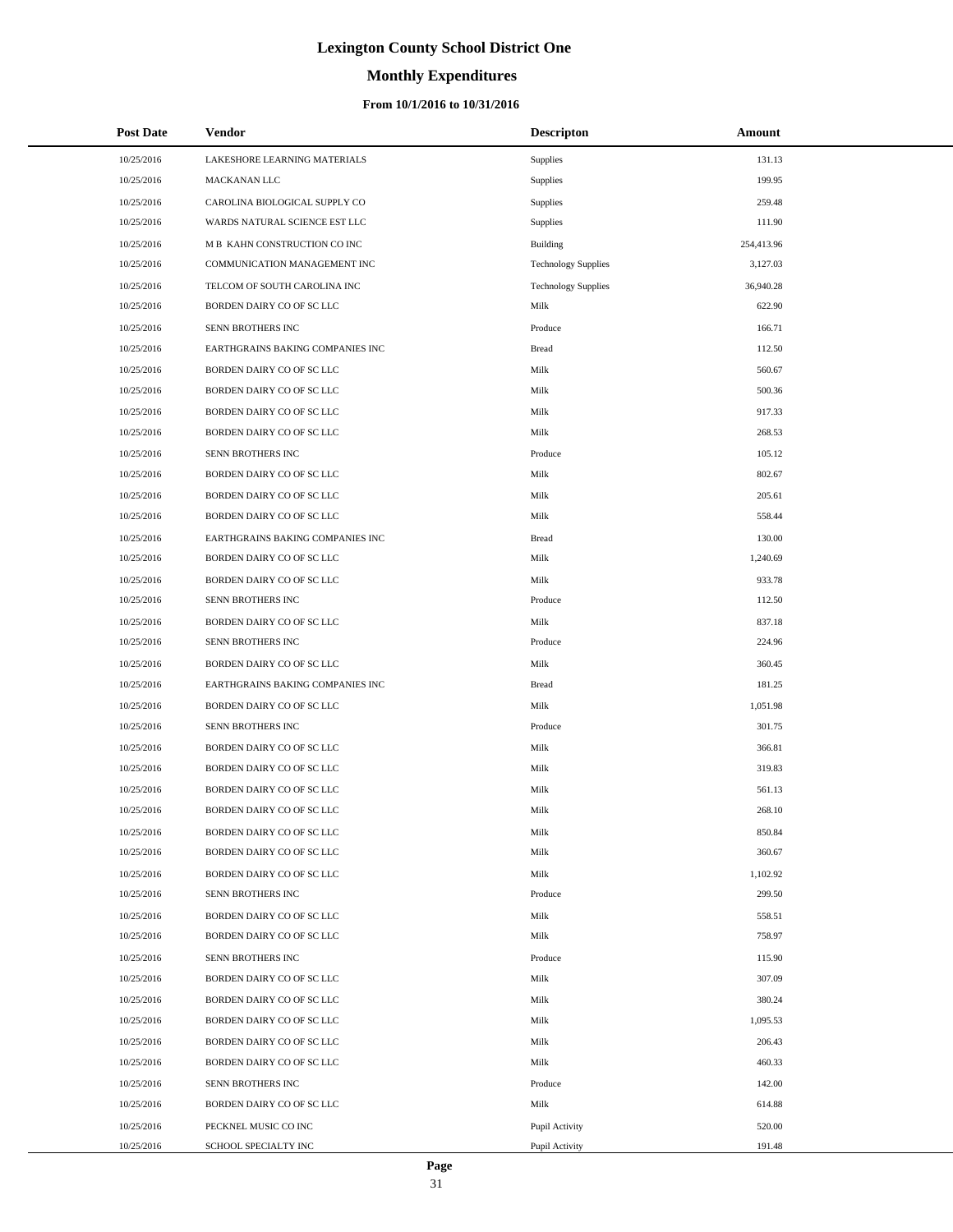# **Monthly Expenditures**

### **From 10/1/2016 to 10/31/2016**

| <b>Post Date</b> | <b>Vendor</b>                          | <b>Descripton</b>          | Amount    |  |
|------------------|----------------------------------------|----------------------------|-----------|--|
| 10/25/2016       | MOBYMAX LLC                            | Pupil Activity             | 1,295.00  |  |
| 10/25/2016       | COLUMBIA FLAG AND SIGN COMPANY LLC     | Pupil Activity             | 235.40    |  |
| 10/25/2016       | R L BRYAN CO TEXTBOOK DEPOSITORY       | Pupil Activity             | 119.80    |  |
| 10/25/2016       | <b>LEARNING A-Z</b>                    | Pupil Activity             | 934.06    |  |
| 10/25/2016       | <b>EXPLORELEARNING</b>                 | Pupil Activity             | 6,955.00  |  |
| 10/25/2016       | SCHOOL SPECIALTY INC                   | Pupil Activity             | 151.34    |  |
| 10/25/2016       | T AND T SPORTS                         | Pupil Activity             | 2,362.56  |  |
| 10/25/2016       | RIDDELL / ALL AMERICAN                 | Pupil Activity             | 2,260.98  |  |
| 10/25/2016       | <b>BSN SPORTS</b>                      | Pupil Activity             | 1,219.80  |  |
| 10/25/2016       | <b>GSPORTS WRESTLING</b>               | Pupil Activity             | 159.00    |  |
| 10/25/2016       | <b>BSN SPORTS</b>                      | Pupil Activity             | 448.97    |  |
| 10/25/2016       | INSPIRE AND ENGAGE CONSULTING SERVICES | Pupil Activity             | 7,520.00  |  |
| 10/25/2016       | ALMIGHTEES SCREEN PRINTING             | Pupil Activity             | 1,294.70  |  |
| 10/25/2016       | RIDDELL / ALL AMERICAN                 | Pupil Activity             | 6,750.04  |  |
| 10/25/2016       | RHODES GRADUATION SERVICES INC         | Pupil Activity             | 2,236.30  |  |
| 10/25/2016       | D AND W SPORTSWEAR                     | Pupil Activity             | 1,209.37  |  |
| 10/25/2016       | T AND T SPORTS                         | Pupil Activity             | 318.86    |  |
| 10/25/2016       | CAROLINA SCREEN PRINTERS               | Pupil Activity             | 481.83    |  |
| 10/25/2016       | STAR MUSIC CO                          | Pupil Activity             | 649.44    |  |
| 10/25/2016       | <b>COMPASS LEARNING INC</b>            | Software Renewal/Agreemen  | 8,325.34  |  |
| 10/26/2016       | <b>CENGAGE LEARNING</b>                | Supplies                   | 770.00    |  |
| 10/26/2016       | SCHOOL SPECIALTY INC                   | Supplies                   | 882.79    |  |
| 10/26/2016       | FOLLETT SCHOOL SOLUTIONS INC           | <b>Technology Supplies</b> | 426.93    |  |
| 10/26/2016       | PURCHASED SERVICE                      | Travel                     | 520.20    |  |
| 10/26/2016       | MSC INDUSTRIAL SUPPLY CO               | Supplies                   | 775.34    |  |
| 10/26/2016       | PURCHASED SERVICE                      | Travel                     | 241.50    |  |
| 10/26/2016       | JUNIOR LIBRARY GUILD                   | <b>Library Books</b>       | 1,967.07  |  |
| 10/26/2016       | W T COX SUBSCRIPTIONS                  | Periodicals                | 834.77    |  |
| 10/26/2016       | FOLLETT SCHOOL SOLUTIONS INC           | <b>Library Books</b>       | 1,149.70  |  |
| 10/26/2016       | <b>EBSCO</b>                           | Periodicals                | 328.80    |  |
| 10/26/2016       | FOLLETT SCHOOL SOLUTIONS INC           | <b>Library Books</b>       | 631.65    |  |
| 10/26/2016       | <b>PURCHASED SERVICE</b>               | Travel                     | 230.04    |  |
| 10/26/2016       | PURCHASED SERVICE                      | Travel                     | 661.82    |  |
| 10/26/2016       | PURCHASED SERVICE                      | Travel                     | 241.50    |  |
| 10/26/2016       | PURCHASED SERVICE                      | Travel                     | 232.74    |  |
| 10/26/2016       | PURCHASED SERVICE                      | Travel                     | 200.16    |  |
| 10/26/2016       | CHILDS AND HALLIGAN P A                | Legal Services             | 18,399.90 |  |
| 10/26/2016       | DUFF WHITE AND TURNER LLC              | <b>Legal Services</b>      | 7,748.34  |  |
| 10/26/2016       | SIMPLY SOUTHERN CATERING LLC           | Other Objects              | 152.48    |  |
| 10/26/2016       | COLUMBIA CHAMBER OF COMMERCE           | Dues and Fees              | 400.00    |  |
| 10/26/2016       | PURCHASED SERVICE                      | Travel                     | 299.94    |  |
| 10/26/2016       | THE COLLEGE BOARD                      | Dues and Fees              | 325.00    |  |
| 10/26/2016       | PURCHASED SERVICE                      | Travel                     | 338.19    |  |
| 10/26/2016       | AMERICAN WELDING SOCIETY               | Dues and Fees              | 261.00    |  |
| 10/26/2016       | PURCHASED SERVICE                      | Travel                     | 206.50    |  |
| 10/26/2016       | PURCHASED SERVICE                      | Travel                     | 394.50    |  |
| 10/26/2016       | BANK AND BUSINESS SYSTEMS              | Repairs and Maintenance    | 180.00    |  |
| 10/26/2016       | MANSFIELD OIL CO                       | Supplies-Maintenace        | 3,122.57  |  |

÷.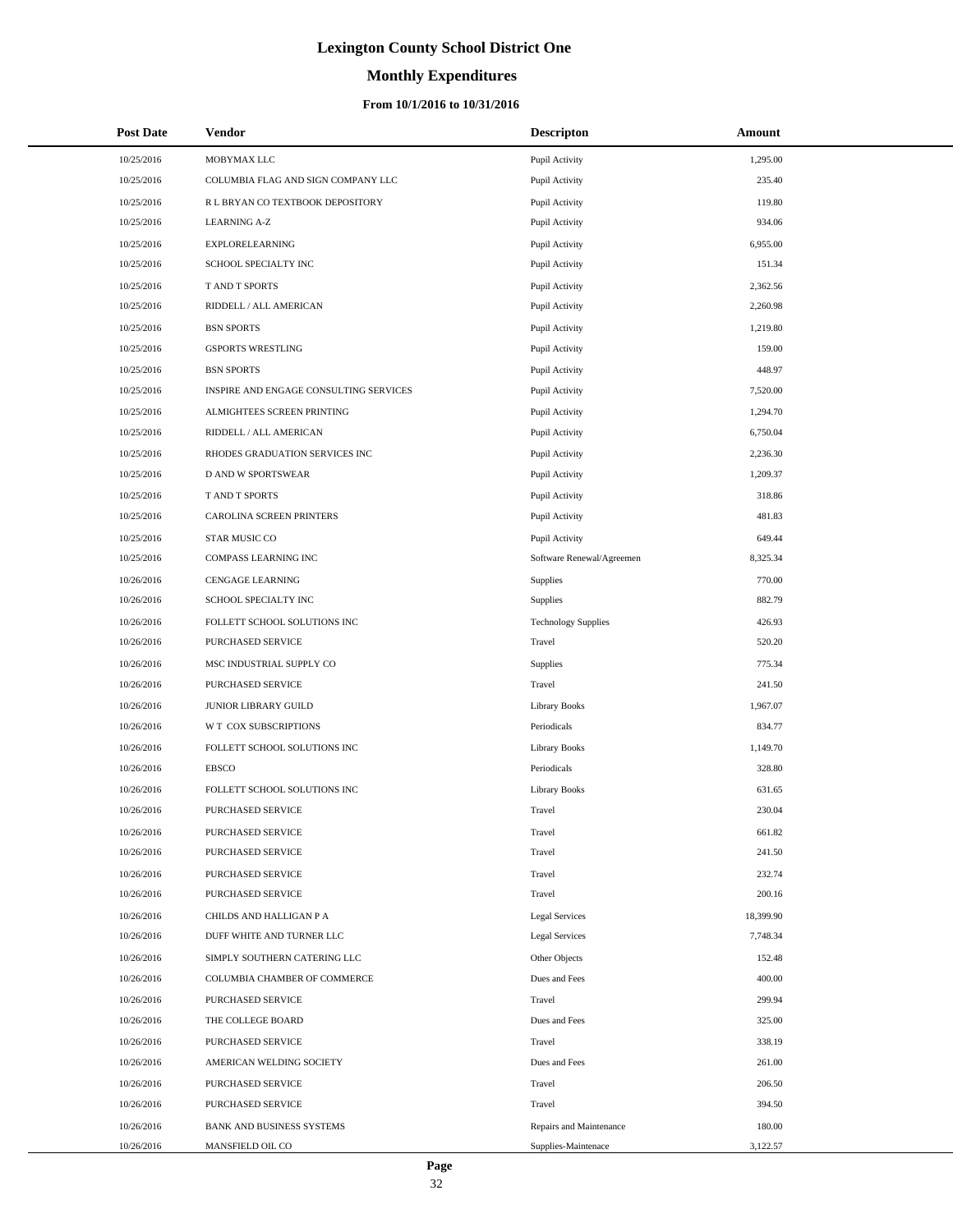# **Monthly Expenditures**

### **From 10/1/2016 to 10/31/2016**

| <b>Post Date</b> | Vendor                                       | <b>Descripton</b>          | Amount    |
|------------------|----------------------------------------------|----------------------------|-----------|
| 10/26/2016       | OUTDOOR EQUIPMENT DISTRIBUTORS INC           | Supplies-Maintenace        | 263.99    |
| 10/26/2016       | <b>GRAYBAR ELECTRIC CO INC</b>               | Supplies-Maintenace        | 256.80    |
| 10/26/2016       | H L SHEALY CO                                | Supplies-Maintenace        | 169.60    |
| 10/26/2016       | <b>GRAYBAR ELECTRIC CO INC</b>               | Supplies-Maintenace        | 689.88    |
| 10/26/2016       | H L SHEALY CO                                | Supplies-Maintenace        | 169.59    |
| 10/26/2016       | <b>CK SUPPLY</b>                             | Supplies-Maintenace        | 147.92    |
| 10/26/2016       | <b>GRAYBAR ELECTRIC CO INC</b>               | Supplies-Maintenace        | 256.80    |
| 10/26/2016       | H L SHEALY CO                                | Supplies-Maintenace        | 186.55    |
| 10/26/2016       | <b>GRAYBAR ELECTRIC CO INC</b>               | Supplies-Maintenace        | 292.81    |
| 10/26/2016       | D AND T STEEL FABRICATORS INC                | Repairs and Maintenance    | 1,566.00  |
| 10/26/2016       | <b>CK SUPPLY</b>                             | Supplies-Maintenace        | 145.18    |
| 10/26/2016       | H L SHEALY CO                                | Supplies-Maintenace        | 186.55    |
| 10/26/2016       | H L SHEALY CO                                | Supplies-Maintenace        | 186.56    |
| 10/26/2016       | <b>GRAYBAR ELECTRIC CO INC</b>               | Supplies-Maintenace        | 541.09    |
| 10/26/2016       | <b>GRAYBAR ELECTRIC CO INC</b>               | Supplies-Maintenace        | 1,316.10  |
| 10/26/2016       | OSWALD WHOLESALE LUMBER INC                  | Supplies-Maintenace        | 599.20    |
| 10/26/2016       | <b>GRAYBAR ELECTRIC CO INC</b>               | Supplies-Maintenace        | 248.30    |
| 10/26/2016       | MIDCAROLINA ELEC COOP INC                    | <b>Public Utilities</b>    | 14,543.00 |
| 10/26/2016       | <b>GRAYBAR ELECTRIC CO INC</b>               | Supplies-Maintenace        | 1,749.19  |
| 10/26/2016       | MIDCAROLINA ELEC COOP INC                    | <b>Public Utilities</b>    | 10,955.00 |
| 10/26/2016       | <b>GRAYBAR ELECTRIC CO INC</b>               | Supplies-Maintenace        | 119.58    |
| 10/26/2016       | <b>GRAYBAR ELECTRIC CO INC</b>               | Supplies-Maintenace        | 478.33    |
| 10/26/2016       | MIDCAROLINA ELEC COOP INC                    | <b>Public Utilities</b>    | 7,231.00  |
| 10/26/2016       | CULLUM SERVICES INC                          | Repairs and Maintenance    | 502.44    |
| 10/26/2016       | OSWALD WHOLESALE LUMBER INC                  | Supplies-Maintenace        | 599.20    |
| 10/26/2016       | ZINGERS FENCING LLC                          | Repairs and Maintenance    | 475.00    |
| 10/26/2016       | <b>GRAYBAR ELECTRIC CO INC</b>               | Supplies-Maintenace        | 1,316.10  |
| 10/26/2016       | H L SHEALY CO                                | Supplies-Maintenace        | 186.56    |
| 10/26/2016       | MEYERS JR, DENNIS JAMES                      | Other Prof & Tech Service  | 180.00    |
| 10/26/2016       | TAYLOR, JONATHAN LAWRENCE                    | Other Prof & Tech Service  | 180.00    |
| 10/26/2016       | HART, MICHAEL JOSEPH                         | Other Prof & Tech Service  | 180.00    |
| 10/26/2016       | HAIGLER III, THOMAS I                        | Other Prof & Tech Service  | 120.00    |
| 10/26/2016       | WILFONG, MICHAEL BRIAN                       | Other Prof & Tech Service  | 120.00    |
| 10/26/2016       | <b>PURCHASED SERVICE</b>                     | Travel                     | 241.98    |
| 10/26/2016       | <b>PURCHASED SERVICE</b>                     | Travel                     | 590.22    |
| 10/26/2016       | PURCHASED SERVICE                            | Travel                     | 231.50    |
| 10/26/2016       | PURCHASED SERVICE                            | Travel                     | 542.40    |
| 10/26/2016       | PURCHASED SERVICE                            | Travel                     | 265.50    |
| 10/26/2016       | US POSTAL SERVICE CMRSPOC                    | <b>Supplies</b>            | 30,000.00 |
| 10/26/2016       | PRODUCTIONS UNLIMITED INC                    | Repairs and Maintenance    | 375.00    |
| 10/26/2016       | <b>APPLE INC</b>                             | <b>Technology Supplies</b> | 729.45    |
| 10/26/2016       | WESTERN PSYCHOLOGICAL SERVICES (WPS)         | Supplies                   | 540.00    |
| 10/26/2016       | <b>CAROLINA TESOL</b>                        | Travel                     | 1,612.26  |
| 10/26/2016       | <b>CAROLINA TESOL</b>                        | Travel                     | 862.74    |
| 10/26/2016       | SC CAREER GUIDANCE AND PLACEMENT ASSOCIATION | Travel                     | 125.00    |
| 10/26/2016       | SC CAREER GUIDANCE AND PLACEMENT ASSOCIATION | Travel                     | 900.00    |
| 10/26/2016       | PURCHASED SERVICE                            | Travel                     | 269.40    |
| 10/26/2016       | WHITE KNOLL HIGH SCHOOL                      | Pupil Activity             | 250.00    |

 $\overline{a}$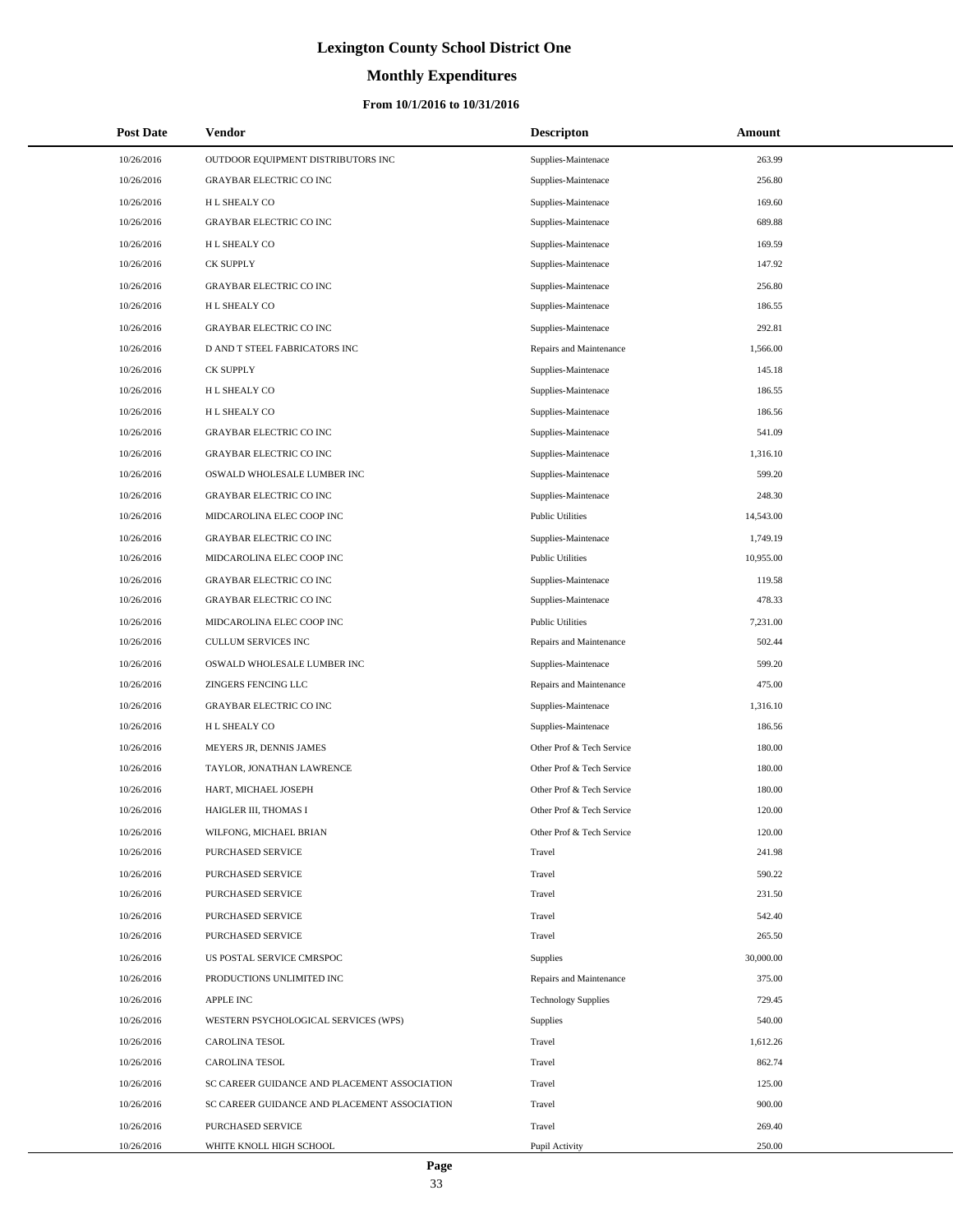# **Monthly Expenditures**

| <b>Post Date</b> | <b>Vendor</b>                   | <b>Descripton</b>              | Amount    |
|------------------|---------------------------------|--------------------------------|-----------|
| 10/26/2016       | FOLLETT SCHOOL SOLUTIONS INC    | Pupil Activity                 | 159.43    |
| 10/26/2016       | WHITE KNOLL HIGH SCHOOL         | Pupil Act-Fee/Collection Refnd | 324.00    |
| 10/26/2016       | SCRUB TRENDZ LLC                | Pupil Activity                 | 112.00    |
| 10/26/2016       | PURCHASED SERVICE               | Pupil Activity                 | 243.00    |
| 10/26/2016       | <b>BURBAGE, JASON</b>           | Pupil Activity                 | 120.00    |
| 10/26/2016       | COOPER, JOEL L                  | Pupil Activity                 | 120.00    |
| 10/26/2016       | <b>GAMBLE, STEPHEN J</b>        | Pupil Activity                 | 120.00    |
| 10/26/2016       | SHEALY, CANDI YVETTE            | Pupil Activity                 | 120.00    |
| 10/26/2016       | JOHNSON, ERIC V                 | Pupil Activity                 | 129.50    |
| 10/26/2016       | ODOM, DAVID L                   | Pupil Activity                 | 137.60    |
| 10/26/2016       | KNOCKOUT SPORTSWEAR             | Pupil Activity                 | 621.00    |
| 10/26/2016       | KENDRICK, CAROLYN               | Pupil Activity                 | 200.00    |
| 10/26/2016       | LYONS-DANIELS, BEATRICE         | Pupil Activity                 | 400.00    |
| 10/26/2016       | MEAGLEY, JEFFERY O              | Pupil Activity                 | 200.00    |
| 10/26/2016       | MEANS, STEPHANIE                | Pupil Activity                 | 160.00    |
| 10/26/2016       | WEEKS, LISA                     | Pupil Activity                 | 200.00    |
| 10/26/2016       | FORT DORCHESTER HIGH SCHOOL     | Pupil Activity                 | 175.00    |
| 10/26/2016       | DREHER HIGH SCHOOL              | Pupil Activity                 | 2,500.00  |
| 10/27/2016       | PEARSON EDUCATION INC           | <b>Supplies</b>                | 699.70    |
| 10/27/2016       | <b>JW PEPPER</b>                | Supplies                       | 360.09    |
| 10/27/2016       | ENCHANTED LEARNING              | Software Renewal/Agreemen      | 125.00    |
| 10/27/2016       | PURCHASED SERVICE               | Travel                         | 132.62    |
| 10/27/2016       | PURCHASED SERVICE               | Travel                         | 103.68    |
| 10/27/2016       | PURCHASED SERVICE               | <b>Supplies</b>                | 105.93    |
| 10/27/2016       | SIMPLEXGRINNELL                 | Supplies-Maintenace            | 358.45    |
| 10/27/2016       | TMS TOTAL MAINTENANCE SOLUTIONS | Supplies-Maintenace            | 191.85    |
| 10/27/2016       | SOUTHEASTERN PAPER              | Supplies-Maintenace            | 1,095.26  |
| 10/27/2016       | SIMPLEXGRINNELL                 | Supplies-Maintenace            | 364.39    |
| 10/27/2016       | TMS TOTAL MAINTENANCE SOLUTIONS | Supplies-Maintenace            | 199.63    |
| 10/27/2016       | CONCEPT UNLIMITED INC           | Supplies-Maintenace            | 117.70    |
| 10/27/2016       | SIMPLEXGRINNELL                 | Supplies-Maintenace            | 279.36    |
| 10/27/2016       | TMS TOTAL MAINTENANCE SOLUTIONS | Supplies-Maintenace            | 372.15    |
| 10/27/2016       | SOUTHEASTERN PAPER              | Supplies-Maintenace            | 360.86    |
| 10/27/2016       | <b>CULLUM SERVICES INC</b>      | Repairs and Maintenance        | 1,225.97  |
| 10/27/2016       | SIMPLEXGRINNELL                 | Supplies-Maintenace            | 931.97    |
| 10/27/2016       | TMS TOTAL MAINTENANCE SOLUTIONS | Supplies-Maintenace            | 155.47    |
| 10/27/2016       | CONCEPT UNLIMITED INC           | Supplies-Maintenace            | 143.66    |
| 10/27/2016       | SOUTHEASTERN PAPER              | Supplies-Maintenace            | 1,154.74  |
| 10/27/2016       | SIMPLEXGRINNELL                 | Supplies-Maintenace            | 203.30    |
| 10/27/2016       | CULLUM SERVICES INC             | Supplies-Maintenace            | 5,452.02  |
| 10/27/2016       | SC DEPARTMENT OF ADMINISTRATION | Repairs and Maintenance        | 12,685.69 |
| 10/27/2016       | FILIPPONI, LANE                 | <b>Pupil Transportation</b>    | 202.40    |
| 10/27/2016       | DIGITAL OFFICE SOLUTIONS INC    | Repairs and Maintenance        | 125.38    |
| 10/27/2016       | TELCOM OF SOUTH CAROLINA INC    | <b>Technology Supplies</b>     | 1,069.79  |
| 10/27/2016       | PURCHASED SERVICE               | Travel                         | 194.78    |
| 10/27/2016       | PURCHASED SERVICE               | Travel                         | 174.42    |
| 10/27/2016       | <b>ROBOT MESH</b>               | <b>Supplies</b>                | 1,329.14  |
| 10/27/2016       | <b>SIMS GROUP</b>               | Building                       | 1,972.00  |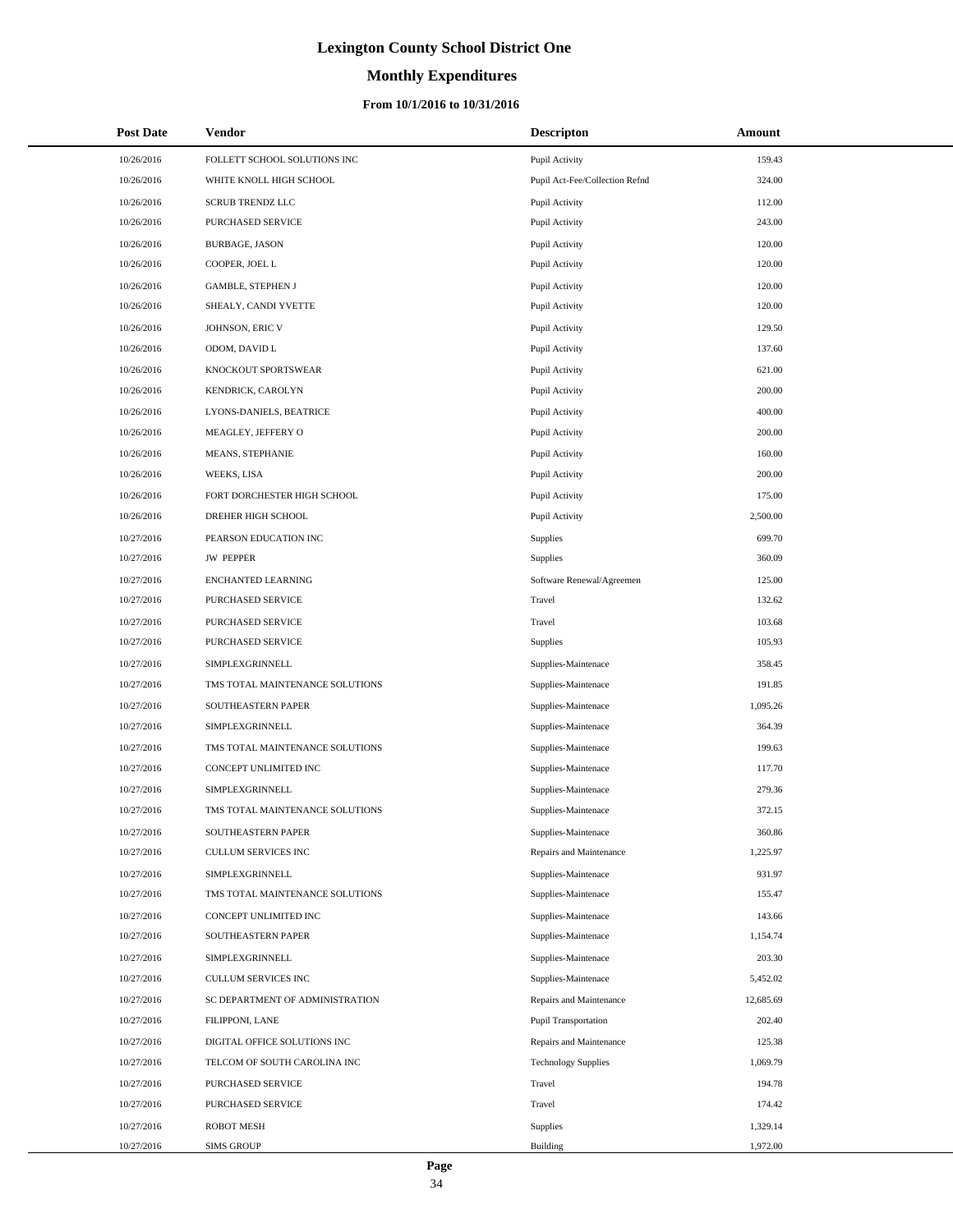# **Monthly Expenditures**

### **From 10/1/2016 to 10/31/2016**

| <b>Post Date</b> | <b>Vendor</b>                                      | <b>Descripton</b>         | Amount    |
|------------------|----------------------------------------------------|---------------------------|-----------|
| 10/27/2016       | MODERN TURF INC                                    | Pupil Activity            | 665.00    |
| 10/27/2016       | T AND T SPORTS                                     | Pupil Activity            | 398.04    |
| 10/27/2016       | <b>IMAGE INK</b>                                   | Pupil Activity            | 304.00    |
| 10/27/2016       | <b>ROGUE FITNESS</b>                               | Pupil Activity            | 999.00    |
| 10/28/2016       | PURCHASED SERVICE                                  | Travel                    | 136.08    |
| 10/28/2016       | WIESER EDUCATIONAL INC                             | Supplies                  | 528.00    |
| 10/28/2016       | <b>MUSICIAN SUPPLY</b>                             | Repairs and Maintenance   | 240.00    |
| 10/28/2016       | <b>LRADAC</b>                                      | Other Prof & Tech Service | 12,473.89 |
| 10/28/2016       | CERTIFIED TRANSLATION SERVICES                     | Other Prof & Tech Service | 163.60    |
| 10/28/2016       | PURCHASED SERVICE                                  | Travel                    | 142.56    |
| 10/28/2016       | L R HOOK TIRE CO INC                               | Repairs and Maintenance   | 545.10    |
| 10/28/2016       | SC DEPARTMENT OF ADMINISTRATION                    | Repairs and Maintenance   | 3,903.29  |
| 10/28/2016       | <b>CLEAN AIRE INC</b>                              | Other Prof & Tech Service | 840.00    |
| 10/28/2016       | <b>BARNES PROPANE</b>                              | Energy                    | 267.01    |
| 10/28/2016       | CALICO INDUSTRIES INC                              | Supplies-Maintenace       | 659.33    |
| 10/28/2016       | SMITH AND JONES JANITORIAL SUPPLIES AND EQUIP INC  | Supplies-Maintenace       | 291.04    |
| 10/28/2016       | HINZ, BRIAN E                                      | Other Prof & Tech Service | 120.00    |
| 10/28/2016       | MILLER, JEFFREY J                                  | Other Prof & Tech Service | 180.00    |
| 10/28/2016       | BLACK, CALEB JAMES                                 | Other Prof & Tech Service | 180.00    |
| 10/28/2016       | <b>FRANKLIN COVEY</b>                              | Inst Prog Improvement     | 8,498.39  |
| 10/28/2016       | PURCHASED SERVICE                                  | Travel                    | 236.25    |
| 10/28/2016       | PURCHASED SERVICE                                  | Travel                    | 267.03    |
| 10/28/2016       | PURCHASED SERVICE                                  | Travel                    | 123.93    |
| 10/28/2016       | BISSELL COMMERCIAL                                 | Supplies                  | 747.66    |
| 10/28/2016       | SCHOOL SPECIALTY INC                               | Supplies                  | 1,458.95  |
| 10/28/2016       | PINE PRESS OF LEXINGTON INC                        | Pupil Activity            | 141.63    |
| 10/28/2016       | NATIONAL GEOGRAPHIC SOCIETY (EDUCATIONAL SERVICES) | Pupil Activity            | 103.50    |
| 10/28/2016       | CREATIVE NOTEBOOK SOLUTIONS                        | Pupil Activity            | 137.50    |
| 10/28/2016       | <b>T AND T SPORTS</b>                              | Pupil Activity            | 649.06    |
| 10/28/2016       | T AND T SPORTS                                     | Pupil Activity            | 2,302.64  |
| 10/28/2016       | <b>BSN SPORTS</b>                                  | Pupil Activity            | 2,297.73  |
| 10/28/2016       | VARSITY SPIRIT FASHIONS AND SUPPLIES LLC           | Pupil Activity            | 438.48    |
| 10/28/2016       | WILSON AND ASSOCIATES                              | Pupil Activity            | 1,414.01  |
| 10/28/2016       | <b>BSN SPORTS</b>                                  | Pupil Activity            | 1,155.60  |
| 10/31/2016       | FORMS AND SUPPLY INC (FSI)                         | Supplies                  | 1,000.00  |
| 10/31/2016       | FORMS AND SUPPLY INC (FSI)                         | Supplies                  | 1,158.73  |
| 10/31/2016       | SCHOOL SPECIALTY INC                               | Supplies                  | 493.50    |
| 10/31/2016       | CDWG ACCT 305089                                   | Supplies                  | 149.80    |
| 10/31/2016       | ENTERPRISE LEASING COMPANY SOUTHEAST               | Travel                    | 321.00    |
| 10/31/2016       | MUSICAL INNOVATIONS                                | Supplies                  | 8,345.97  |
| 10/31/2016       | PURCHASED SERVICE                                  | Library Books             | 220.91    |
| 10/31/2016       | FOLLETT SCHOOL SOLUTIONS INC                       | Library Books             | 651.57    |
| 10/31/2016       | CERTIFIED TRANSLATION SERVICES                     | Other Prof & Tech Service | 163.60    |
| 10/31/2016       | SC INTERNATIONAL BACCALAUREATE SCHOOLS             | Travel-Teacher Staff Dev  | 195.00    |
| 10/31/2016       | SCE&G                                              | <b>Public Utilities</b>   | 15,517.91 |
| 10/31/2016       | COUNTY OF LEXINGTON                                | Other Property Services   | 2,219.77  |
| 10/31/2016       | SCE&G                                              | <b>Public Utilities</b>   | 61,959.48 |
| 10/31/2016       | EA SERVICES INC                                    | Repairs and Maintenance   | 764.00    |

 $\overline{a}$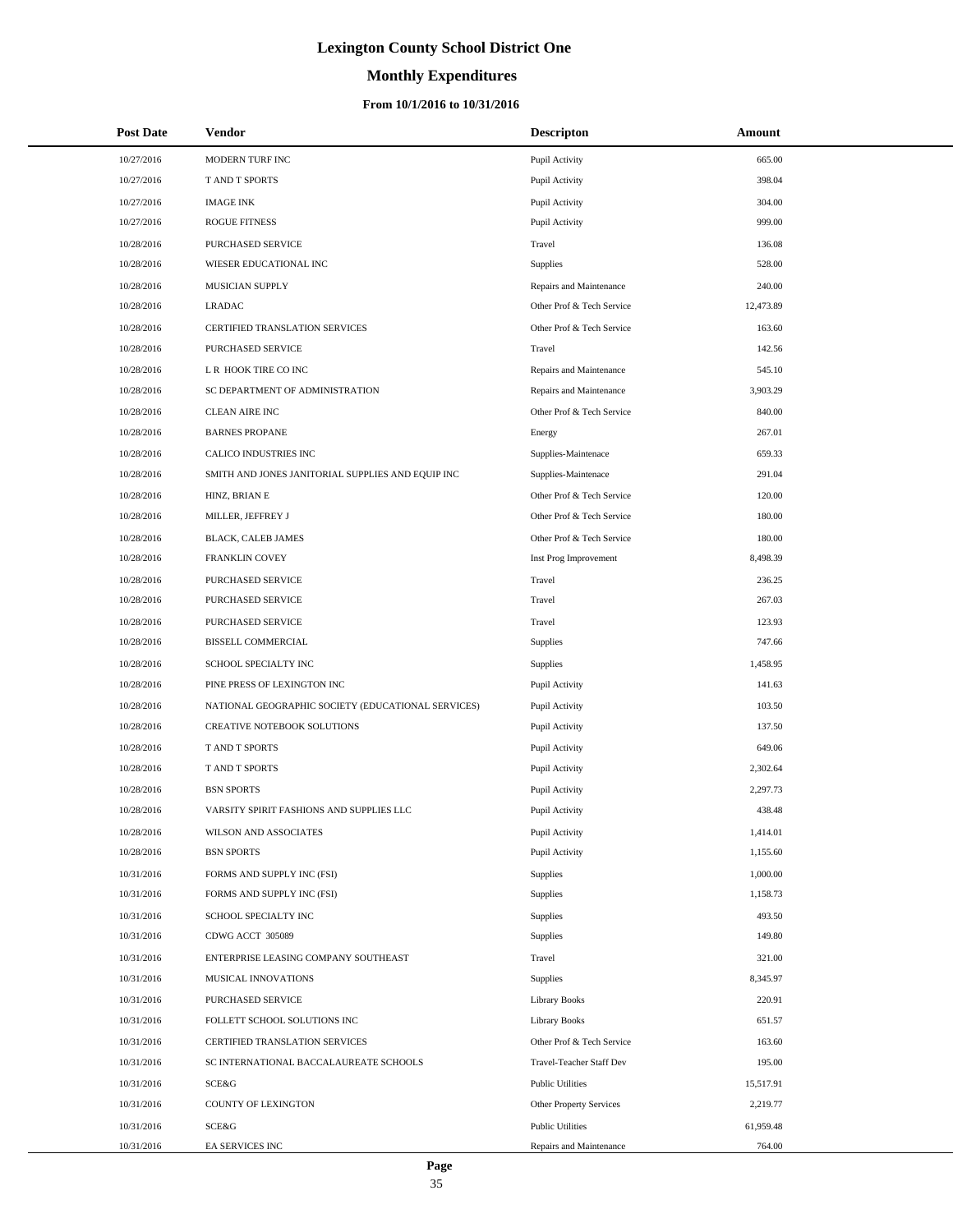# **Monthly Expenditures**

### **From 10/1/2016 to 10/31/2016**

| <b>Post Date</b> | Vendor                                            | <b>Descripton</b>       | Amount    |  |
|------------------|---------------------------------------------------|-------------------------|-----------|--|
| 10/31/2016       | SCE&G                                             | <b>Public Utilities</b> | 13,722.83 |  |
| 10/31/2016       | SMITH AND JONES JANITORIAL SUPPLIES AND EQUIP INC | Supplies-Maintenace     | 556.61    |  |
| 10/31/2016       | GILBERTSUMMIT RURAL WATER DISTRICT                | <b>Public Utilities</b> | 1,465.70  |  |
| 10/31/2016       | EA SERVICES INC                                   | Repairs and Maintenance | 168.00    |  |
| 10/31/2016       | TMS TOTAL MAINTENANCE SOLUTIONS                   | Supplies-Maintenace     | 133.08    |  |
| 10/31/2016       | SUBURBAN PROPANE                                  | Energy                  | 455.10    |  |
| 10/31/2016       | GILBERTSUMMIT RURAL WATER DISTRICT                | <b>Public Utilities</b> | 791.49    |  |
| 10/31/2016       | EA SERVICES INC                                   | Repairs and Maintenance | 168.00    |  |
| 10/31/2016       | COLUMBIA FLAG AND SIGN COMPANY LLC                | Repairs and Maintenance | 250.00    |  |
| 10/31/2016       | COLUMBIA FLAG AND SIGN COMPANY LLC                | Supplies-Maintenace     | 642.00    |  |
| 10/31/2016       | SMITH AND JONES JANITORIAL SUPPLIES AND EQUIP INC | Supplies-Maintenace     | 761.09    |  |
| 10/31/2016       | <b>BARNES PROPANE</b>                             | Energy                  | 126.25    |  |
| 10/31/2016       | <b>EA SERVICES INC</b>                            | Repairs and Maintenance | 2,756.33  |  |
| 10/31/2016       | DADE PAPER AND BAG CO                             | Supplies-Maintenace     | 125.40    |  |
| 10/31/2016       | SCE&G                                             | <b>Public Utilities</b> | 8,138.01  |  |
| 10/31/2016       | SMITH AND JONES JANITORIAL SUPPLIES AND EQUIP INC | Supplies-Maintenace     | 145.31    |  |
| 10/31/2016       | SCE&G                                             | <b>Public Utilities</b> | 21,617.30 |  |
| 10/31/2016       | SCE&G                                             | <b>Public Utilities</b> | 19,361.59 |  |
| 10/31/2016       | SCE&G                                             | <b>Public Utilities</b> | 10,537.03 |  |
| 10/31/2016       | SCE&G                                             | <b>Public Utilities</b> | 10,804.07 |  |
| 10/31/2016       | <b>SCE&amp;G</b>                                  | <b>Public Utilities</b> | 15,581.86 |  |
| 10/31/2016       | MAYER ELECTRIC SUPPLY COMPANY INC                 | Supplies-Maintenace     | 433.35    |  |
| 10/31/2016       | <b>CULLUM SERVICES INC</b>                        | Repairs and Maintenance | 1,087.39  |  |
| 10/31/2016       | <b>INTERSTATE SOLUTIONS</b>                       | Supplies-Maintenace     | 310.30    |  |
| 10/31/2016       | GILBERTSUMMIT RURAL WATER DISTRICT                | <b>Public Utilities</b> | 582.61    |  |
| 10/31/2016       | EA SERVICES INC                                   | Repairs and Maintenance | 168.00    |  |
| 10/31/2016       | TMS TOTAL MAINTENANCE SOLUTIONS                   | Supplies-Maintenace     | 229.19    |  |
| 10/31/2016       | <b>CULLUM SERVICES INC</b>                        | Repairs and Maintenance | 479.78    |  |
| 10/31/2016       | SMITH AND JONES JANITORIAL SUPPLIES AND EQUIP INC | Supplies-Maintenace     | 276.28    |  |
| 10/31/2016       | GILBERTSUMMIT RURAL WATER DISTRICT                | <b>Public Utilities</b> | 1,032.85  |  |
| 10/31/2016       | <b>EA SERVICES INC</b>                            | Repairs and Maintenance | 2,656.33  |  |
| 10/31/2016       | SCE&G                                             | <b>Public Utilities</b> | 250.41    |  |
| 10/31/2016       | EA SERVICES INC                                   | Repairs and Maintenance | 207.00    |  |
| 10/31/2016       | <b>INTERSTATE SOLUTIONS</b>                       | Supplies-Maintenace     | 496.48    |  |
| 10/31/2016       | EA SERVICES INC                                   | Repairs and Maintenance | 429.00    |  |
| 10/31/2016       | SMITH AND JONES JANITORIAL SUPPLIES AND EQUIP INC | Supplies-Maintenace     | 411.31    |  |
| 10/31/2016       | <b>SUPPLY WORKS</b>                               | Supplies-Maintenace     | 485.67    |  |
| 10/31/2016       | SCE&G                                             | <b>Public Utilities</b> | 9,622.43  |  |
| 10/31/2016       | <b>EA SERVICES INC</b>                            | Repairs and Maintenance | 400.00    |  |
| 10/31/2016       | SMITH AND JONES JANITORIAL SUPPLIES AND EQUIP INC | Supplies-Maintenace     | 519.70    |  |
| 10/31/2016       | GILBERTSUMMIT RURAL WATER DISTRICT                | <b>Public Utilities</b> | 422.28    |  |
| 10/31/2016       | SCE&G                                             | <b>Public Utilities</b> | 111.07    |  |
| 10/31/2016       | EA SERVICES INC                                   | Repairs and Maintenance | 220.00    |  |
| 10/31/2016       | SMITH AND JONES JANITORIAL SUPPLIES AND EQUIP INC | Supplies-Maintenace     | 128.39    |  |
| 10/31/2016       | CASCADE WATER SERVICES                            | Repairs and Maintenance | 107.00    |  |
| 10/31/2016       | EA SERVICES INC                                   | Repairs and Maintenance | 325.00    |  |
| 10/31/2016       | KANSAS CITY MARRIOTT DOWNTOWN                     | Travel                  | 510.04    |  |
| 10/31/2016       | BESI MANUFACTURING INC                            | Supplies                | 656.71    |  |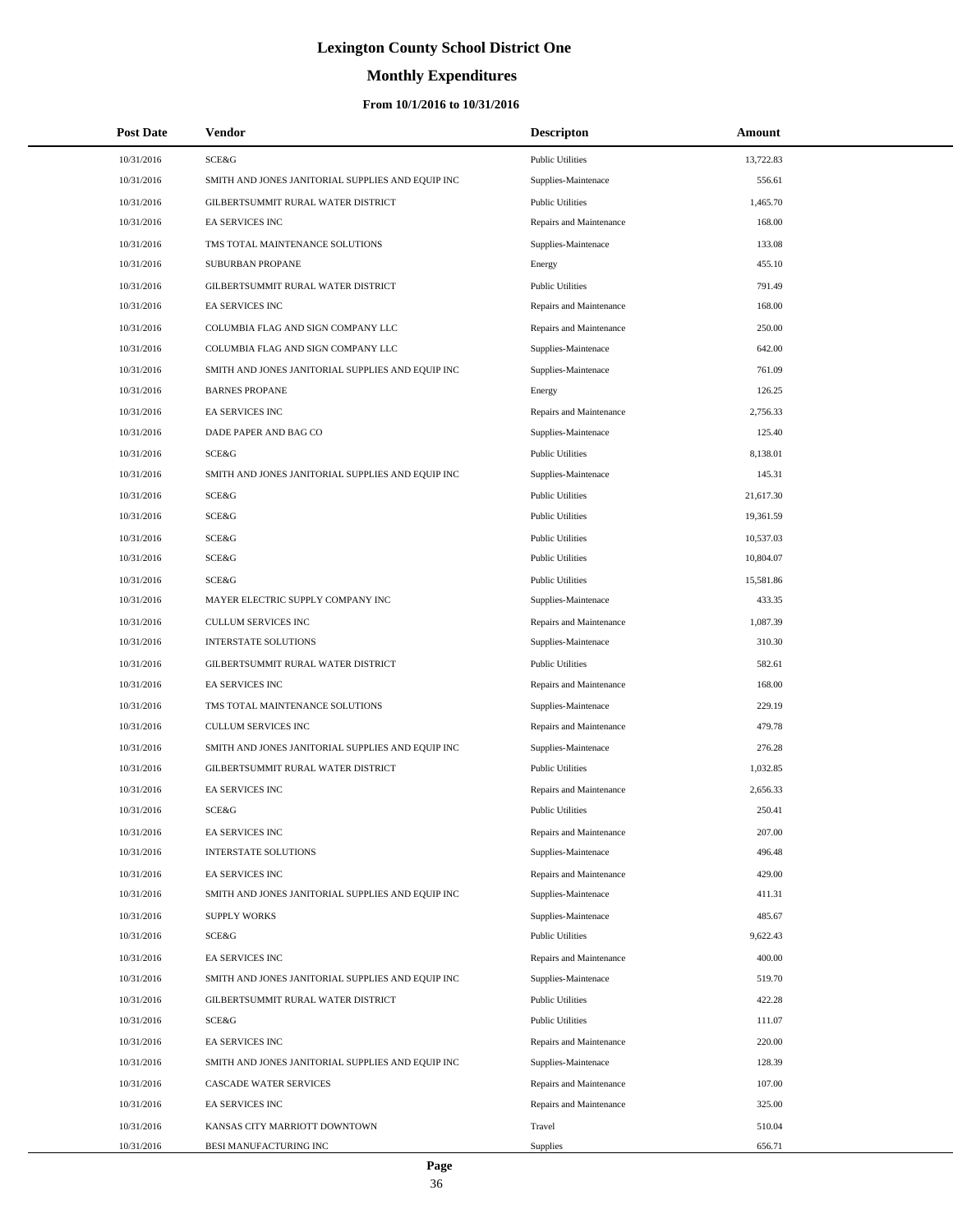# **Monthly Expenditures**

### **From 10/1/2016 to 10/31/2016**

| <b>Post Date</b> | Vendor                          | <b>Descripton</b>          | Amount   |
|------------------|---------------------------------|----------------------------|----------|
| 10/31/2016       | YOUNG, MATTHEW                  | Other Prof & Tech Service  | 180.00   |
| 10/31/2016       | MIXON, CHRISTOPHER DOUGLAS      | Other Prof & Tech Service  | 120.00   |
| 10/31/2016       | SNUFFER, ROBERT                 | Other Prof & Tech Service  | 120.00   |
| 10/31/2016       | HALL, ROY LEE                   | Other Prof & Tech Service  | 120.00   |
| 10/31/2016       | HINZ, BRIAN E                   | Other Prof & Tech Service  | 120.00   |
| 10/31/2016       | RICCIARDI, CHRISTOPHER          | Other Prof & Tech Service  | 120.00   |
| 10/31/2016       | WISE, ROSS NICHOLAS             | Other Prof & Tech Service  | 120.00   |
| 10/31/2016       | LOOKABILL, JOHN T               | Other Prof & Tech Service  | 180.00   |
| 10/31/2016       | HINZ, BRIAN E                   | Other Prof & Tech Service  | 180.00   |
| 10/31/2016       | FRANKLIN, TIMOTHY WILLIAM       | Other Prof & Tech Service  | 180.00   |
| 10/31/2016       | DELL COMPUTERS                  | Supplies                   | 389.80   |
| 10/31/2016       | <b>INTERNETWORK ENGINEERING</b> | <b>Technology Supplies</b> | 834.71   |
| 10/31/2016       | <b>LENOVO US</b>                | <b>Technology Supplies</b> | 3,801.71 |
| 10/31/2016       | CDWG ACCT 305089                | <b>Technology Supplies</b> | 287.94   |
| 10/31/2016       | CDWG ACCT 305089                | <b>Technology Supplies</b> | 245.76   |
| 10/31/2016       | WARBRANCH PRESS INC             | Other Prof & Tech Service  | 209.00   |
| 10/31/2016       | WARBRANCH PRESS INC             | Other Prof & Tech Service  | 207.00   |
| 10/31/2016       | <b>WARBRANCH PRESS INC</b>      | Inst Prog Improvement      | 209.00   |
| 10/31/2016       | CONVERSE COLLEGE                | Inst Prog Improvement      | 665.00   |
| 10/31/2016       | <b>BSN SPORTS</b>               | Pupil Activity             | 2,248.84 |
| 10/31/2016       | SCHOOL SPECIALTY INC            | Pupil Activity             | 177.51   |
| 10/31/2016       | DELL COMPUTERS                  | Pupil Activity             | 116.51   |
| 10/31/2016       | MODERN TURF INC                 | Pupil Activity             | 500.00   |
| 10/31/2016       | ALERT SERVICES INC              | Pupil Activity             | 370.25   |
| 10/31/2016       | BARRETT, S LEE                  | Pupil Activity             | 120.00   |
| 10/31/2016       | BUSBY, RALPH LENNY              | Pupil Activity             | 120.00   |
| 10/31/2016       | <b>GARRICK, BRYAN TODD</b>      | Pupil Activity             | 120.00   |
| 10/31/2016       | GWYN, JAIME L                   | Pupil Activity             | 120.00   |
| 10/31/2016       | MARTHERS, BRANNON W             | Pupil Activity             | 120.00   |
| 10/31/2016       | MIXON, CHRISTOPHER DOUGLAS      | Pupil Activity             | 120.00   |
| 10/31/2016       | MURNANE, MATTHEW JOSEPH         | Pupil Activity             | 120.00   |
| 10/31/2016       | REED, JOHN MARCUS               | Pupil Activity             | 150.00   |
| 10/31/2016       | SPIVEY, STEPHEN J               | Pupil Activity             | 120.00   |
| 10/31/2016       | TAYLOR, MICHAEL HAMPTON         | Pupil Activity             | 120.00   |
| 10/31/2016       | WISEMAN, DARREN MARK            | Pupil Activity             | 120.00   |
| 10/31/2016       | BUCKNER JR, EDWARD              | Pupil Activity             | 118.10   |
| 10/31/2016       | DOLAN, RICK W                   | Pupil Activity             | 101.00   |
| 10/31/2016       | FELDER, SAMUEL                  | Pupil Activity             | 139.70   |
| 10/31/2016       | MITCHELL, GEORGE                | Pupil Activity             | 133.40   |
| 10/31/2016       | SHEALY, BRIAN                   | Pupil Activity             | 155.00   |
| 10/31/2016       | <b>WASHINGTON, JERRY</b>        | Pupil Activity             | 144.20   |
| 10/31/2016       | <b>BSN SPORTS</b>               | Pupil Activity             | 361.13   |
| 10/31/2016       | PIONEER MANUFACTURING CO        | Pupil Activity             | 786.46   |
| 10/31/2016       | MCFALLS, FRANKLIN JUNIOR        | Pupil Activity             | 105.00   |
| 10/31/2016       | BOSTIC, D LYNN                  | Pupil Activity             | 105.80   |
| 10/31/2016       | COWAN, JAMES BRIAN              | Pupil Activity             | 102.20   |
| 10/31/2016       | SMITH, EDGAR                    | Pupil Activity             | 103.10   |
| 10/31/2016       | <b>BSN SPORTS</b>               | Pupil Activity             | 492.14   |

 $\overline{a}$